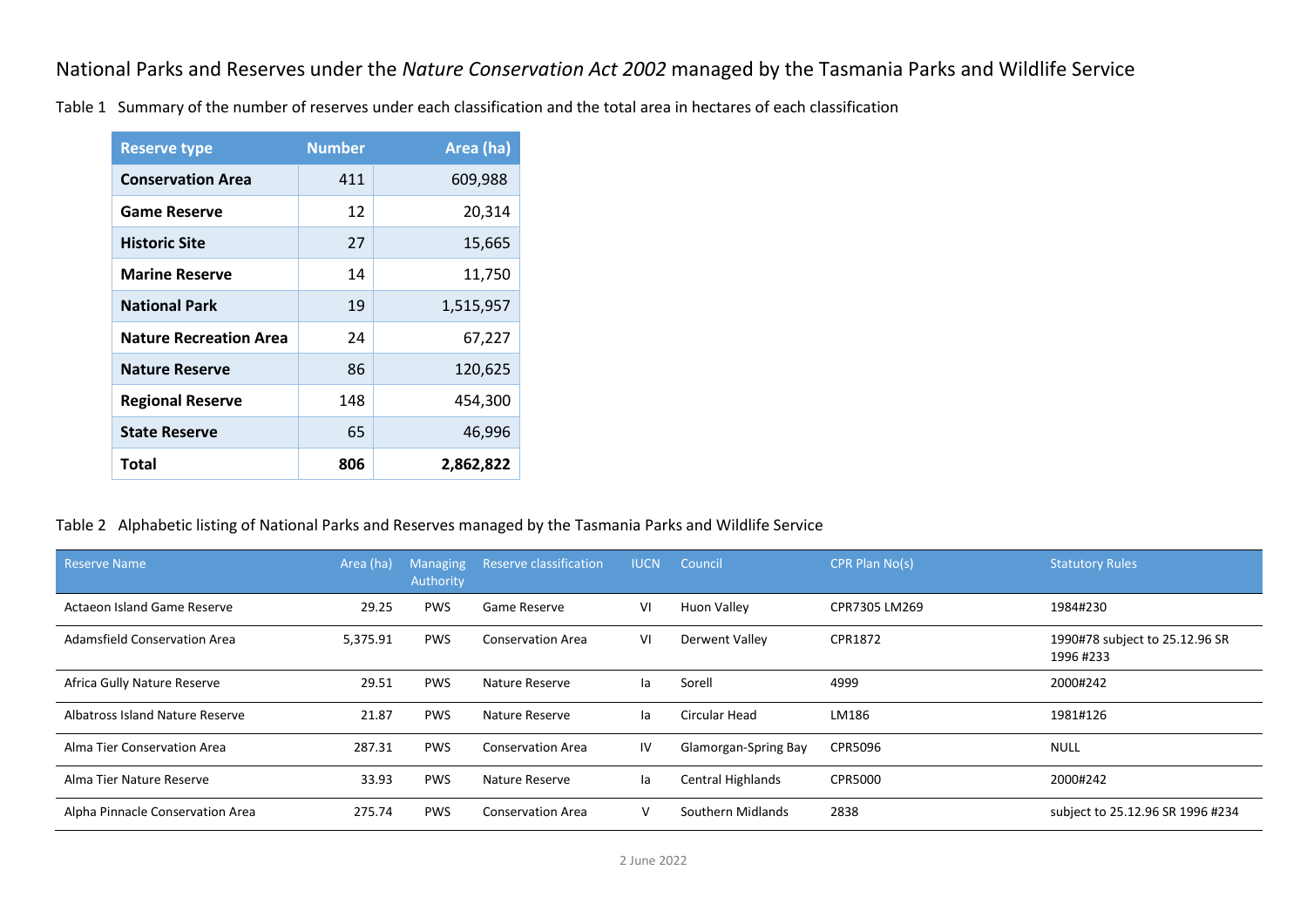| <b>Reserve Name</b>                   | Area (ha)  | <b>Managing</b><br>Authority | Reserve classification   | <b>IUCN</b>   | Council               | CPR Plan No(s)                             | <b>Statutory Rules</b> |
|---------------------------------------|------------|------------------------------|--------------------------|---------------|-----------------------|--------------------------------------------|------------------------|
| Alum Cliffs State Reserve             | 1,604.43   | <b>PWS</b>                   | <b>State Reserve</b>     | $\mathbf{II}$ | <b>Meander Valley</b> | CPR7521 LM119                              | 1979#36                |
| Anderson Islands Conservation Area    | 475.99     | <b>PWS</b>                   | <b>Conservation Area</b> | V             | <b>Flinders</b>       | 7805                                       | <b>NULL</b>            |
| Andersons Creek Regional Reserve      | 316.53     | PWS                          | <b>Regional Reserve</b>  | IV            | <b>West Tamar</b>     | CPR4391                                    | <b>NULL</b>            |
| Andersons Nature Reserve              | 402.46     | PWS                          | Nature Reserve           | la            | Southern Midlands     | 5001                                       | 2000#242               |
| Ansons Bay Conservation Area          | 33.75      | <b>PWS</b>                   | <b>Conservation Area</b> | VI            | Break O'Day           | CPR7711                                    | yyyy#76                |
| Ansons River Conservation Area        | 93.77      | PWS                          | <b>Conservation Area</b> | VI            | Dorset                | <b>CPR7759</b>                             | SR13 of 2013           |
| Apex Point Conservation Area          | 31.96      | <b>PWS</b>                   | <b>Conservation Area</b> | V             | Tasman                | CPR6976                                    | SR117 OF 2012          |
| Apslawn Regional Reserve              | 2,864.63   | <b>PWS</b>                   | <b>Regional Reserve</b>  | IV            | Glamorgan-Spring Bay  | CPR4432                                    | <b>NULL</b>            |
| <b>Apsley Conservation Area</b>       | 457.00     | <b>PWS</b>                   | <b>Conservation Area</b> | VI            | Glamorgan-Spring Bay  | CPR5035                                    | 2000#241               |
| Arm River Regional Reserve            | 125.21     | <b>PWS</b>                   | <b>Regional Reserve</b>  | IV            | <b>Meander Valley</b> | CPR2302                                    | <b>NULL</b>            |
| Arthur Bay Conservation Area          | 732.56     | <b>PWS</b>                   | <b>Conservation Area</b> | VI            | Flinders              | 7874                                       | <b>NULL</b>            |
| <b>Arthur River Conservation Area</b> | 35.59      | PWS                          | <b>Conservation Area</b> | $\vee$        | Circular Head         | CPR6995                                    | <b>NULL</b>            |
| Arthur River Regional Reserve         | 3,677.84   | <b>PWS</b>                   | Regional Reserve         | IV            | Waratah-Wynyard       | CPR4376 CPR6870                            | <b>NULL</b>            |
| Arthur-Pieman Conservation Area       | 102,982.42 | <b>PWS</b>                   | <b>Conservation Area</b> | VI            | Circular Head         | CPR6209 CPR4597 CPR6993<br>CPR4748 CPR4595 | unknown                |
| Arve Loop Conservation Area           | 944.28     | <b>PWS</b>                   | <b>Conservation Area</b> | IV            | Huon Valley           | CPR4363                                    | <b>NULL</b>            |
| Avenue River Regional Reserve         | 4,305.62   | <b>PWS</b>                   | <b>Regional Reserve</b>  | IV            | Break O'Day           | CPR4433                                    | <b>NULL</b>            |
| Avoca Regional Reserve                | 933.75     | PWS                          | <b>Regional Reserve</b>  | VI            | Northern Midlands     | CPR5040                                    | 2000#241               |
| Badger Box Creek Nature Reserve       | 23.51      | PWS                          | Nature Reserve           | V             | King Island           | CPR6911                                    | <b>NULL</b>            |
| Badger River Regional Reserve         | 316.23     | <b>PWS</b>                   | <b>Regional Reserve</b>  | IV            | <b>West Coast</b>     | CPR2906                                    | <b>NULL</b>            |
| <b>Badger Spur Conservation Area</b>  | 147.06     | PWS                          | <b>Conservation Area</b> | V             | Central Highlands     | 7519                                       | <b>NULL</b>            |
| <b>Balfour Track Regional Reserve</b> | 321.67     | PWS                          | <b>Regional Reserve</b>  | IV            | Circular Head         | CPR4055                                    | <b>NULL</b>            |
| Barway Spur Regional Reserve          | 171.48     | <b>PWS</b>                   | <b>Regional Reserve</b>  | VI            | Break O'Day           | CPR5040                                    | 2000#241               |
| <b>Basin Nature Reserve</b>           | 24.16      | <b>PWS</b>                   | Nature Reserve           | la            | Southern Midlands     | 5002                                       | 2000#242               |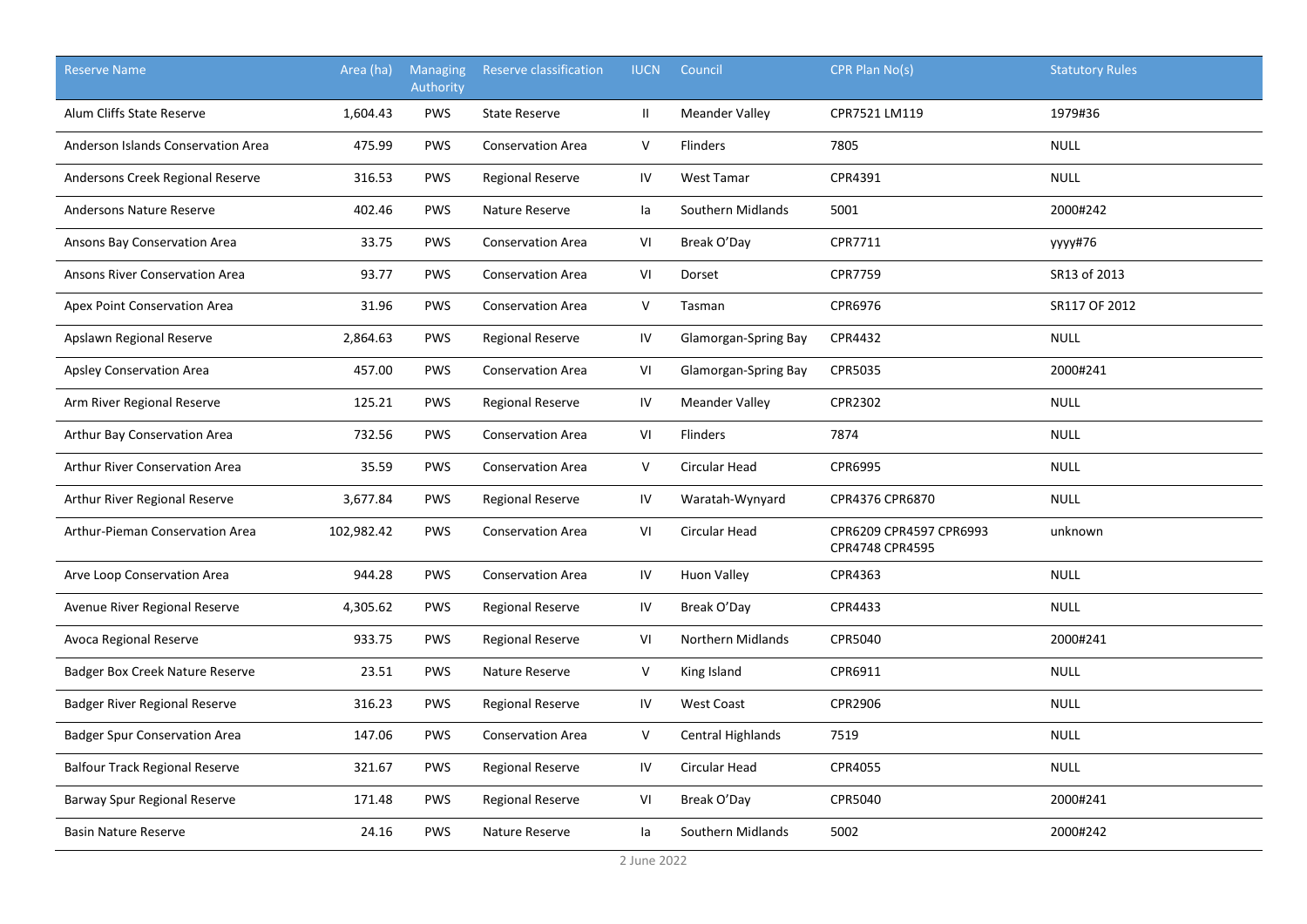| <b>Reserve Name</b>                         | Area (ha) | <b>Managing</b><br>Authority | Reserve classification           | <b>IUCN</b>                        | Council                  | CPR Plan No(s)                                                        | <b>Statutory Rules</b> |
|---------------------------------------------|-----------|------------------------------|----------------------------------|------------------------------------|--------------------------|-----------------------------------------------------------------------|------------------------|
| Bass Pyramid Nature Reserve                 | 2.20      | <b>PWS</b>                   | Nature Reserve                   | la                                 | Flinders                 | LM86                                                                  | 1978#74                |
| <b>Batchelors Grave Historic Site</b>       | 0.01      | <b>PWS</b>                   | <b>Historic Site</b>             | $\mathsf V$                        | Kingborough              | CPR4720                                                               | 1967#216               |
| <b>Battery Island Conservation Area</b>     | 2.17      | PWS                          | <b>Conservation Area</b>         | V                                  | Flinders                 | CPR7865                                                               | SR97 OF 2012           |
| Bay of Fires Conservation Area              | 3,437.27  | PWS                          | <b>Conservation Area</b>         | VI                                 | Break O'Day              | CPR4590 CPR4694 CPR7793<br>CPR7796 CPR7801 CPR7790<br>CPR7795 CPR7799 | уууу#143               |
| Baynes Island Nature Reserve                | 9.46      | <b>PWS</b>                   | Nature Reserve                   | la                                 | Dorset                   | CPR6576                                                               | 2005#122               |
| <b>Bellettes Bay Conservation Area</b>      | 138.42    | <b>PWS</b>                   | <b>Conservation Area</b>         | V                                  | Tasman                   | CPR6950                                                               | SR117 OF 2012          |
| Bells Marsh Regional Reserve                | 440.95    | <b>PWS</b>                   | Regional Reserve                 | IV                                 | Break O'Day              | CPR4434                                                               | <b>NULL</b>            |
| <b>Ben Lomond National Park</b>             | 18,176.90 | <b>PWS</b>                   | <b>National Park</b>             | $\mathbf{II}$                      | <b>Northern Midlands</b> | CPR4854 CPR5004                                                       | unknown                |
| Bernafai Ridge Conservation Area            | 1,638.65  | <b>PWS</b>                   | <b>Conservation Area</b>         | VI                                 | <b>West Coast</b>        | CPR6893 CPR4311                                                       | unknown                |
| Betsey Island Nature Reserve                | 179.53    | <b>PWS</b>                   | Nature Reserve                   | IV                                 | <b>Clarence City</b>     | LM178                                                                 | 1981#74                |
| <b>Big Bay Conservation Area</b>            | 269.05    | PWS                          | <b>Conservation Area</b>         | $\vee$                             | <b>Circular Head</b>     | 8143                                                                  | <b>NULL</b>            |
| Big Green Island Nature Reserve             | 234.53    | PWS                          | Nature Reserve                   | IV                                 | Flinders                 | LM232                                                                 | 1982#238               |
| Big Sassy Creek Conservation Area           | 188.79    | PWS                          | <b>Conservation Area</b>         | IV                                 | Glamorgan-Spring Bay     | CPR2916                                                               | <b>NULL</b>            |
| <b>Big Tree Conservation Area</b>           | 111.58    | <b>PWS</b>                   | <b>Conservation Area</b>         | $\ensuremath{\mathsf{III}}\xspace$ | <b>Derwent Valley</b>    | CPR7198                                                               | <b>NULL</b>            |
| <b>Bird Island Game Reserve</b>             | 59.05     | <b>PWS</b>                   | Game Reserve                     | VI                                 | Circular Head            | LM195                                                                 | 1981#118               |
| <b>Black Bluff Nature Recreation Area</b>   | 6,693.82  | <b>PWS</b>                   | <b>Nature Recreation</b><br>Area | V                                  | Kentish                  | CPR5005                                                               | 2000#241               |
| <b>Black Creek Regional Reserve</b>         | 311.10    | <b>PWS</b>                   | <b>Regional Reserve</b>          | IV                                 | Central Coast            | CPR2893                                                               | <b>NULL</b>            |
| Black Jack Hill Regional Reserve            | 659.10    | <b>PWS</b>                   | <b>Regional Reserve</b>          | IV                                 | <b>Meander Valley</b>    | CPR2879                                                               | <b>NULL</b>            |
| <b>Black Pyramid Rock Nature Reserve</b>    | 14.47     | PWS                          | Nature Reserve                   | la                                 | <b>Circular Head</b>     | LM186                                                                 | 1982#309               |
| <b>Black River Bridge Conservation Area</b> | 14.25     | <b>PWS</b>                   | <b>Conservation Area</b>         | V                                  | Circular Head            | CPR7001                                                               | <b>NULL</b>            |
| <b>Black River Conservation Area</b>        | 21.82     | <b>PWS</b>                   | <b>Conservation Area</b>         | V                                  | Circular Head            | CPR6921                                                               | <b>NULL</b>            |
| <b>Black River South Conservation Area</b>  | 23.80     | <b>PWS</b>                   | <b>Conservation Area</b>         | V                                  | Circular Head            | CPR7002                                                               | <b>NULL</b>            |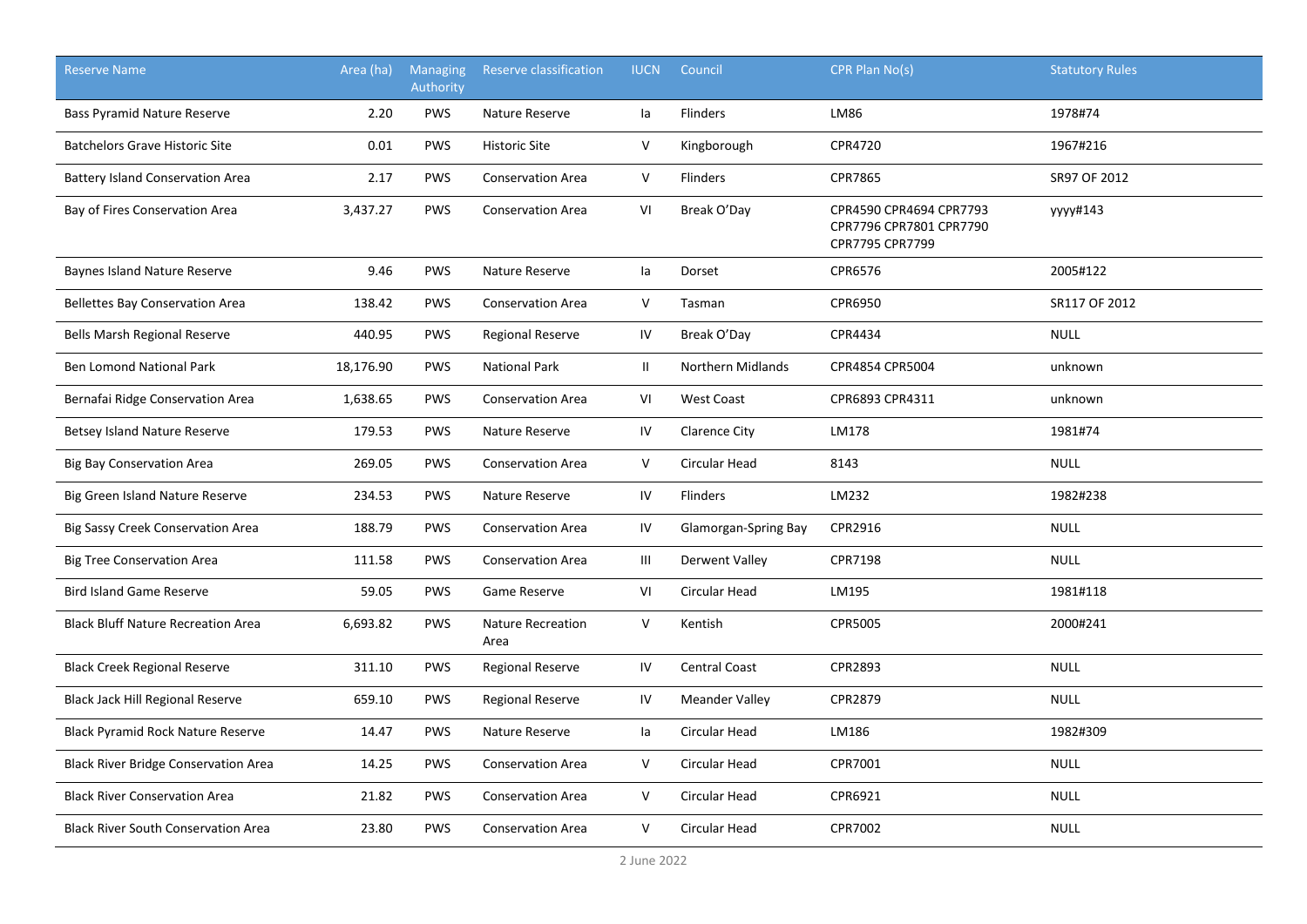| <b>Reserve Name</b>                                 | Area (ha) | <b>Managing</b><br>Authority | Reserve classification           | <b>IUCN</b>   | Council                     | CPR Plan No(s)  | <b>Statutory Rules</b>           |
|-----------------------------------------------------|-----------|------------------------------|----------------------------------|---------------|-----------------------------|-----------------|----------------------------------|
| <b>Blackman Rivulet Marine Conservation</b><br>Area | 264.56    | <b>PWS</b>                   | <b>Marine Reserve</b>            | VI            | Tasman                      | 8638            | <b>NULL</b>                      |
| <b>Bligh Point Conservation Area</b>                | 10.83     | <b>PWS</b>                   | <b>Conservation Area</b>         | IV            | Kingborough                 | CPR7316         | <b>NULL</b>                      |
| <b>Blue Tier Regional Reserve</b>                   | 5,305.48  | <b>PWS</b>                   | <b>Regional Reserve</b>          | IV            | Break O'Day                 | CPR4435 CPR6872 | <b>NULL</b>                      |
| <b>Bluff River Conservation Area</b>                | 23.92     | <b>PWS</b>                   | <b>Conservation Area</b>         | IV            | Glamorgan-Spring Bay        | CPR7621         | <b>NULL</b>                      |
| <b>Blyth Point Conservation Area</b>                | 126.61    | <b>PWS</b>                   | <b>Conservation Area</b>         | V             | Flinders                    | 8017            | <b>NULL</b>                      |
| <b>Blythe River Conservation Area</b>               | 934.53    | <b>PWS</b>                   | <b>Conservation Area</b>         | VI            | <b>Central Coast</b>        | CPR5266         | 2000#241                         |
| <b>Boco Creek Regional Reserve</b>                  | 922.93    | <b>PWS</b>                   | <b>Regional Reserve</b>          | IV            | Waratah-Wynyard             | CPR4377         | <b>NULL</b>                      |
| <b>Boggy Creek Conservation Area</b>                | 83.74     | <b>PWS</b>                   | <b>Conservation Area</b>         | IV            | Dorset                      | CPR7714         | SR117 OF 2012                    |
| <b>Boltons Beach Conservation Area</b>              | 82.41     | <b>PWS</b>                   | <b>Conservation Area</b>         | VI            | <b>Glamorgan-Spring Bay</b> | 4695            | уууу#56                          |
| <b>Bond Tier Regional Reserve</b>                   | 1,811.50  | <b>PWS</b>                   | <b>Regional Reserve</b>          | IV            | Circular Head               | CPR2877         | <b>NULL</b>                      |
| <b>Bonneys Tier Regional Reserve</b>                | 369.22    | <b>PWS</b>                   | <b>Regional Reserve</b>          | IV            | Kentish                     | CPR2932         | <b>NULL</b>                      |
| <b>Boobyalla Conservation Area</b>                  | 1,841.19  | <b>PWS</b>                   | <b>Conservation Area</b>         | VI            | Dorset                      | 8004            | <b>NULL</b>                      |
| Boobyalla River Conservation Area                   | 35.40     | <b>PWS</b>                   | <b>Conservation Area</b>         | VI            | Dorset                      | <b>CPR7658</b>  | SR13 of 2013                     |
| Boot Bay Conservation Area                          | 17.48     | <b>PWS</b>                   | <b>Conservation Area</b>         | IV            | Glamorgan-Spring Bay        | CPR7402         | <b>NULL</b>                      |
| Borradaile Regional Reserve                         | 254.94    | <b>PWS</b>                   | <b>Regional Reserve</b>          | IV            | <b>Meander Valley</b>       | CPR2924         | <b>NULL</b>                      |
| <b>Bouchers Creek Conservation Area</b>             | 123.33    | <b>PWS</b>                   | <b>Conservation Area</b>         | VI            | Launceston City             | CPR2839         | subject to 25.12.96 SR 1996 #235 |
| <b>Boxen Island Conservation Area</b>               | 26.17     | <b>PWS</b>                   | <b>Conservation Area</b>         | $\mathsf{V}$  | Flinders                    | CPR7869         | <b>NULL</b>                      |
| <b>Boyd Conservation Area</b>                       | 10.53     | <b>PWS</b>                   | <b>Conservation Area</b>         | $\mathbf{II}$ | Derwent Valley              | <b>CPR2298</b>  | <b>NULL</b>                      |
| <b>Bradys Lookout State Reserve</b>                 | 0.85      | PWS                          | <b>State Reserve</b>             | Ш             | <b>West Tamar</b>           | CPR4818         | unknown                          |
| Break O'Day Regional Reserve                        | 331.08    | <b>PWS</b>                   | <b>Regional Reserve</b>          | IV            | Break O'Day                 | CPR4436         | <b>NULL</b>                      |
| <b>Briant Hill Nature Recreation Area</b>           | 163.97    | <b>PWS</b>                   | <b>Nature Recreation</b><br>Area | V             | <b>Circular Head</b>        | CPR4719         | yyyy#7                           |
| <b>Brick Islands Conservation Area</b>              | 12.28     | <b>PWS</b>                   | <b>Conservation Area</b>         | VI            | Circular Head               | CPR8011         | <b>NULL</b>                      |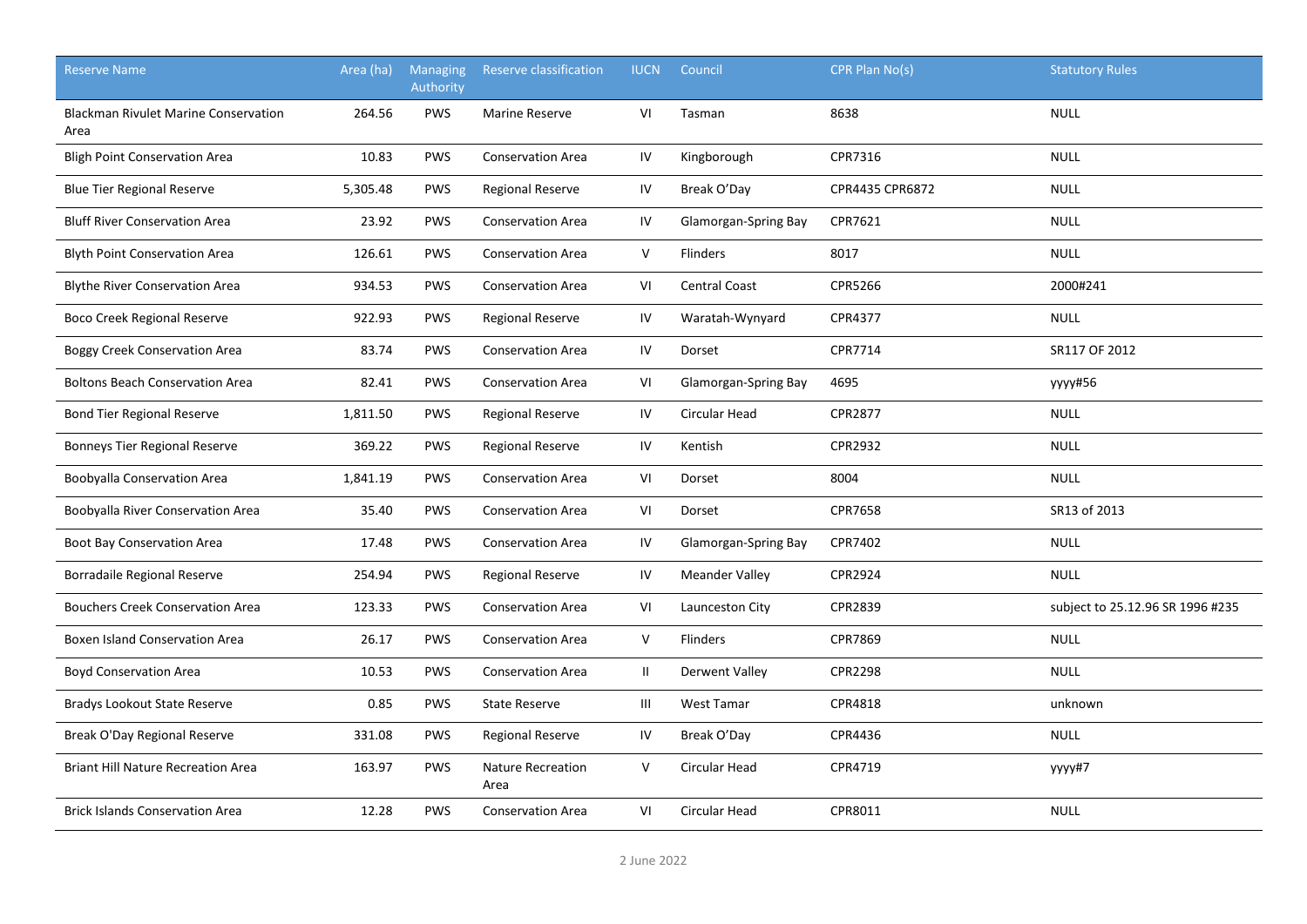| <b>Reserve Name</b>                         | Area (ha) | <b>Managing</b><br>Authority | Reserve classification   | <b>IUCN</b>  | Council               | CPR Plan No(s)          | <b>Statutory Rules</b>           |
|---------------------------------------------|-----------|------------------------------|--------------------------|--------------|-----------------------|-------------------------|----------------------------------|
| <b>Brid River Conservation Area</b>         | 30.10     | <b>PWS</b>                   | <b>Conservation Area</b> | VI           | Dorset                | CPR7651                 | SR13 of 2013                     |
| <b>Bridgenorth Conservation Area</b>        | 41.14     | <b>PWS</b>                   | <b>Conservation Area</b> | $\sf V$      | West Tamar            | CPR4392                 | <b>NULL</b>                      |
| <b>Briggs Islet Conservation Area</b>       | 5.42      | <b>PWS</b>                   | <b>Conservation Area</b> | VI           | Flinders              | CPR4870                 | 2000#114                         |
| <b>Briggs Regional Reserve</b>              | 2,091.20  | <b>PWS</b>                   | <b>Regional Reserve</b>  | VI           | Latrobe               | CPR4592                 | 2000#241                         |
| <b>Brookerana Conservation Area</b>         | 28.20     | <b>PWS</b>                   | <b>Conservation Area</b> | VI           | Glamorgan-Spring Bay  | CPR9643                 | <b>NULL</b>                      |
| <b>Brother and Sister Conservation Area</b> | 2.06      | <b>PWS</b>                   | <b>Conservation Area</b> | IV           | Tasman                | 7364                    | <b>NULL</b>                      |
| Brougham Sugarloaf Conservation Area        | 2,797.75  | <b>PWS</b>                   | <b>Conservation Area</b> | VI           | Flinders              | CPR7877 CPR2964 CPR5033 | subject to 25.12.96 SR 1996 #235 |
| <b>Brown Mountain Conservation Area</b>     | 654.14    | <b>PWS</b>                   | <b>Conservation Area</b> | IV           | Southern Midlands     | CPR2919                 | <b>NULL</b>                      |
| Bruny Island Neck Game Reserve              | 2,135.22  | <b>PWS</b>                   | Game Reserve             | VI           | Kingborough           | LM130                   | 1979#102                         |
| Brushy Rivulet Conservation Area            | 593.15    | <b>PWS</b>                   | <b>Conservation Area</b> | IV           | <b>Meander Valley</b> | CPR2909                 | <b>NULL</b>                      |
| <b>Bull Rock Conservation Area</b>          | 0.70      | PWS                          | <b>Conservation Area</b> | $\sf V$      | Circular Head         | CPR6974                 | SR97 OF 2012                     |
| Bun Beetons Point Conservation Area         | 92.38     | <b>PWS</b>                   | <b>Conservation Area</b> | $\mathsf{V}$ | Flinders              | 7879                    | <b>NULL</b>                      |
| <b>Burnett Point Conservation Area</b>      | 97.42     | <b>PWS</b>                   | <b>Conservation Area</b> | $\mathsf{V}$ | Huon Valley           | CPR7200                 | SR23 of 2013                     |
| <b>Burns Peak Regional Reserve</b>          | 952.28    | <b>PWS</b>                   | <b>Regional Reserve</b>  | IV           | Waratah-Wynyard       | CPR4378                 | <b>NULL</b>                      |
| <b>Butlers Ridge Nature Reserve</b>         | 2,886.45  | <b>PWS</b>                   | Nature Reserve           | la           | Glamorgan-Spring Bay  | CPR4612                 | 2000#242                         |
| <b>Buxton River Conservation Area</b>       | 3,616.04  | <b>PWS</b>                   | <b>Conservation Area</b> | IV           | Glamorgan-Spring Bay  | CPR4438                 | <b>NULL</b>                      |
| <b>Calder River Conservation Area</b>       | 56.20     | <b>PWS</b>                   | <b>Conservation Area</b> | $\mathsf{V}$ | Waratah-Wynyard       | CPR6864                 | <b>NULL</b>                      |
| Callington Mill Historic Site               | 0.46      | <b>PWS</b>                   | <b>Historic Site</b>     | $\mathsf{V}$ | Southern Midlands     | LM93                    | 1978#19                          |
| Calm Bay State Reserve                      | 321.19    | <b>PWS</b>                   | <b>State Reserve</b>     | $\mathbf{H}$ | Circular Head         | 6996                    | <b>NULL</b>                      |
| Calverts Hill Nature Reserve                | 67.26     | <b>PWS</b>                   | Nature Reserve           | la           | Clarence City         | 6461                    | <b>NULL</b>                      |
| Calverts Lagoon Conservation Area           | 69.07     | <b>PWS</b>                   | <b>Conservation Area</b> | $\mathsf{V}$ | Clarence City         | 6461                    | RFA Act 1998                     |
| <b>Cam River Conservation Area</b>          | 112.55    | <b>PWS</b>                   | <b>Conservation Area</b> | $\mathsf{V}$ | <b>Burnie City</b>    | CPR6966                 | <b>NULL</b>                      |
| <b>Cam River South Conservation Area</b>    | 71.34     | <b>PWS</b>                   | <b>Conservation Area</b> | $\mathsf{V}$ | Waratah-Wynyard       | 6906                    | <b>NULL</b>                      |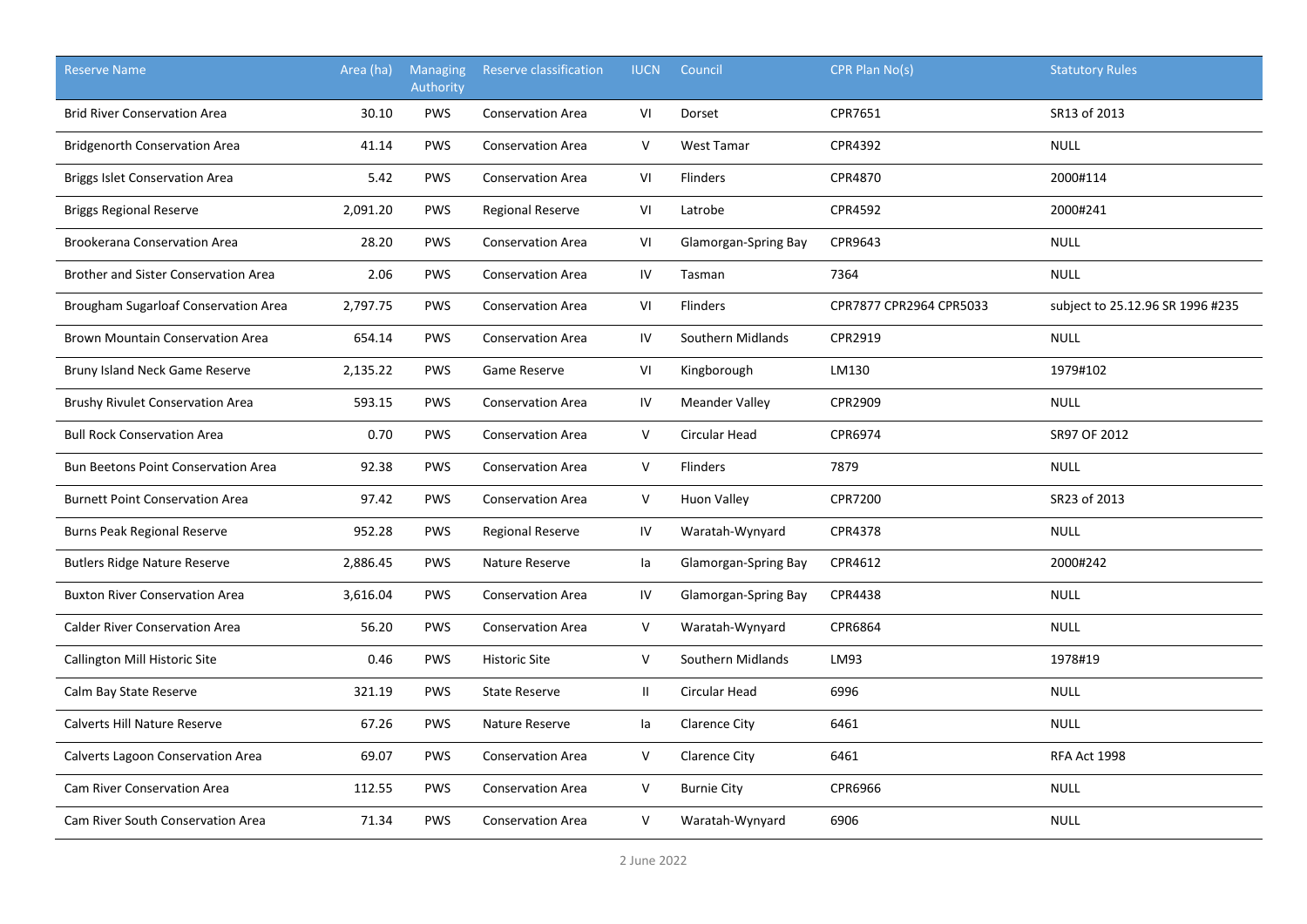| <b>Reserve Name</b>                                | Area (ha) | <b>Managing</b><br>Authority | <b>Reserve classification</b> | <b>IUCN</b>  | Council               | CPR Plan No(s)                             | <b>Statutory Rules</b> |
|----------------------------------------------------|-----------|------------------------------|-------------------------------|--------------|-----------------------|--------------------------------------------|------------------------|
| Cameron Regional Reserve                           | 20,293.41 | <b>PWS</b>                   | <b>Regional Reserve</b>       | VI           | Dorset                | CPR5026 CPR7597 CPR7617<br>CPR5021 CPR4875 | 2000#241               |
| Cape Bernier Nature Reserve                        | 1,534.94  | <b>PWS</b>                   | Nature Reserve                | la           | Glamorgan-Spring Bay  | 4683                                       | 1989#63 RF             |
| Cape de la Sortie Conservation Area                | 26.83     | <b>PWS</b>                   | <b>Conservation Area</b>      | V            | Kingborough           | 7295                                       | <b>NULL</b>            |
| Cape Deslacs Nature Reserve                        | 93.20     | <b>PWS</b>                   | Nature Reserve                | la           | Clarence City         | 3200                                       | unknown                |
| Cape Portland Conservation Area                    | 162.88    | <b>PWS</b>                   | <b>Conservation Area</b>      | $\mathsf{V}$ | Dorset                | CPR4842 CPR7616                            | unknown                |
| Cape Sorell Historic Site                          | 69.63     | <b>PWS</b>                   | <b>Historic Site</b>          | $\mathsf{V}$ | <b>West Coast</b>     | CPR5052                                    | 2000#211               |
| Cape Wickham Conservation Area                     | 85.04     | <b>PWS</b>                   | <b>Conservation Area</b>      | V            | King Island           | 6801                                       | <b>NULL</b>            |
| Cape Wickham State Reserve                         | 2.56      | <b>PWS</b>                   | <b>State Reserve</b>          | Ш            | King Island           | CPR5051                                    | 2000#211               |
| Caroline Creek Regional Reserve                    | 212.41    | PWS                          | <b>Regional Reserve</b>       | IV           | Kentish               | CPR2894                                    | <b>NULL</b>            |
| Castle Cary Regional Reserve                       | 5,999.53  | <b>PWS</b>                   | <b>Regional Reserve</b>       | VI           | Northern Midlands     | CPR4583                                    | 2000#241               |
| <b>Cat Island Conservation Area</b>                | 48.64     | <b>PWS</b>                   | <b>Conservation Area</b>      | VI           | Flinders              | CPR4872                                    | 2000#115               |
| Catamaran River Conservation Area                  | 3,922.90  | <b>PWS</b>                   | <b>Conservation Area</b>      | VI           | <b>Huon Valley</b>    | CPR9680                                    | SR111 OF 2013          |
| Cataraqui Point Conservation Area                  | 275.79    | <b>PWS</b>                   | <b>Conservation Area</b>      | V            | King Island           | 6932                                       | <b>NULL</b>            |
| Cemetery Point Historic Site                       | 0.64      | <b>PWS</b>                   | <b>Historic Site</b>          | IV           | Tasman                | 7499                                       | <b>NULL</b>            |
| <b>Central Channel Marine Conservation</b><br>Area | 3,442.76  | <b>PWS</b>                   | <b>Marine Reserve</b>         | VI           | Kingborough           | 8641                                       | <b>NULL</b>            |
| <b>Central Plateau Conservation Area</b>           | 94,217.13 | PWS                          | <b>Conservation Area</b>      | VI           | Central Highlands     | Unknown                                    | <b>NULL</b>            |
| Chalky Island Conservation Area                    | 56.81     | <b>PWS</b>                   | <b>Conservation Area</b>      | VI           | <b>Flinders</b>       | CPR4873                                    | 2000#116               |
| Chappell Islands Nature Reserve                    | 199.76    | <b>PWS</b>                   | Nature Reserve                | IV           | Flinders              | CPR4857                                    | 1975#66                |
| <b>Chasm Creek Conservation Area</b>               | 55.71     | <b>PWS</b>                   | <b>Conservation Area</b>      | V            | <b>Burnie City</b>    | <b>CPR6958</b>                             | <b>NULL</b>            |
| Cheeseberry Hill Conservation Area                 | 46.48     | <b>PWS</b>                   | <b>Conservation Area</b>      | V            | Break O'Day           | 7715                                       | <b>NULL</b>            |
| Cherry Tree Hill Nature Reserve                    | 87.21     | <b>PWS</b>                   | Nature Reserve                | IV           | Glamorgan-Spring Bay  | CPR6462                                    | <b>NULL</b>            |
| <b>Christmas Hills Conservation Area</b>           | 343.09    | <b>PWS</b>                   | <b>Conservation Area</b>      | IV           | <b>Meander Valley</b> | CPR2937                                    | <b>NULL</b>            |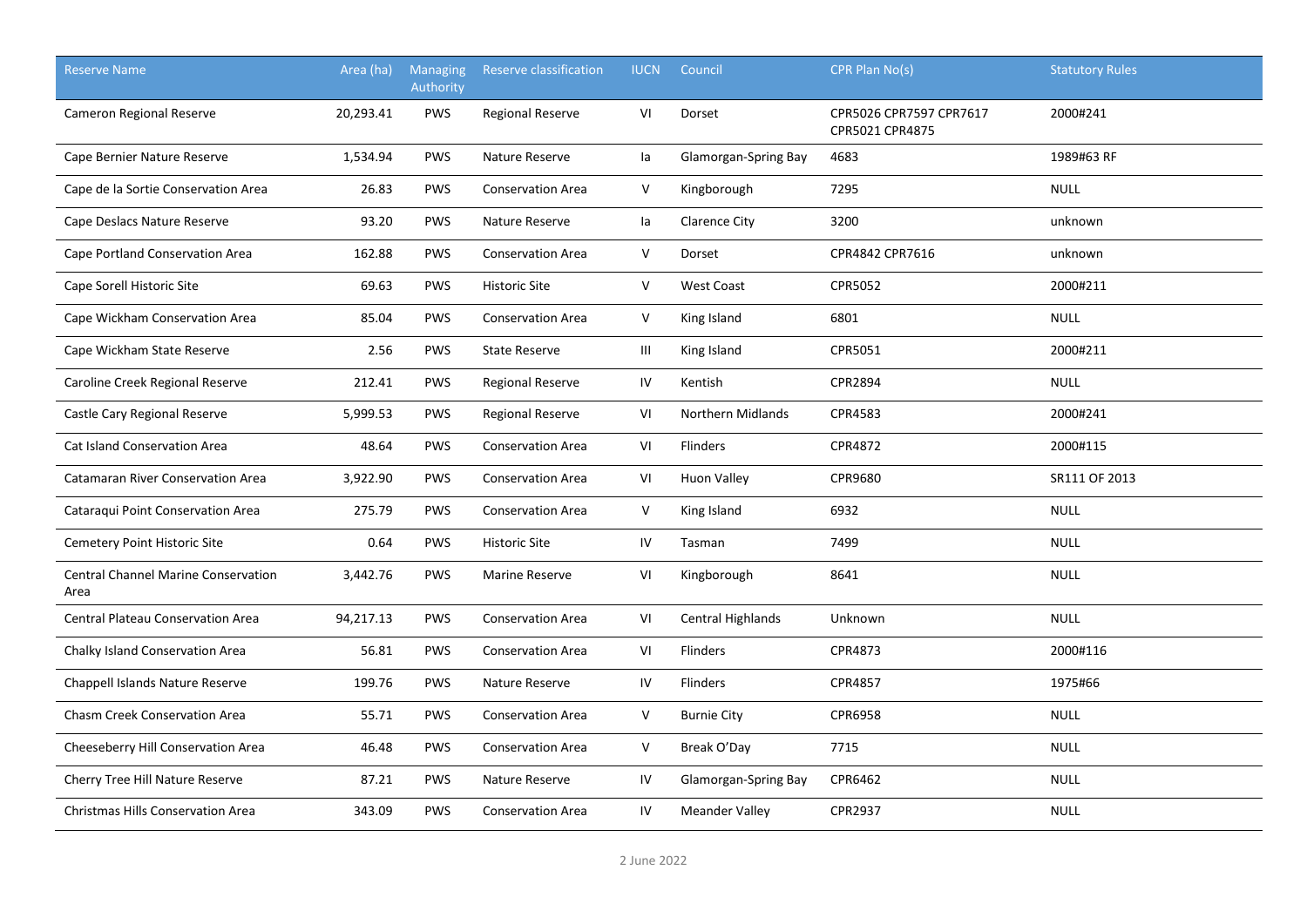| <b>Reserve Name</b>                            | Area (ha)  | Managing<br>Authority | Reserve classification           | <b>IUCN</b> | Council                  | CPR Plan No(s)                                     | <b>Statutory Rules</b> |
|------------------------------------------------|------------|-----------------------|----------------------------------|-------------|--------------------------|----------------------------------------------------|------------------------|
| <b>Christmas Island Nature Reserve</b>         | 84.24      | <b>PWS</b>            | Nature Reserve                   | la          | King Island              | CPR2356                                            | 1992#8                 |
| <b>Chronicle Point Conservation Area</b>       | 53.62      | PWS                   | <b>Conservation Area</b>         | V           | Tasman                   | <b>CPR7598</b>                                     | SR13 of 2013           |
| Chuckle Head Conservation Area                 | 311.40     | <b>PWS</b>            | <b>Conservation Area</b>         | VI          | Kingborough              | 2840                                               | <b>NULL</b>            |
| City of Melbourne Bay Conservation<br>Area     | 201.03     | <b>PWS</b>            | <b>Conservation Area</b>         | V           | King Island              | CPR6918                                            | SR13 of 2013           |
| <b>Clarence River Conservation Area</b>        | 15.76      | <b>PWS</b>            | <b>Conservation Area</b>         | V           | <b>Central Highlands</b> | CPR7623                                            | <b>NULL</b>            |
| Clear Hill Regional Reserve                    | 2,775.32   | <b>PWS</b>            | <b>Regional Reserve</b>          | VI          | <b>Derwent Valley</b>    | CPR9657                                            | SR111 OF 2013          |
| Cleveland Lagoon Conservation Area             | 75.38      | <b>PWS</b>            | <b>Conservation Area</b>         | IV          | <b>Northern Midlands</b> | 8070                                               | <b>NULL</b>            |
| <b>Clifton Beach Conservation Area</b>         | 25.08      | <b>PWS</b>            | <b>Conservation Area</b>         | V           | Clarence City            | 4659                                               | yyyy#138               |
| Cloudy Bay Lagoon Marine Conservation<br>Area  | 477.70     | <b>PWS</b>            | <b>Marine Reserve</b>            | VI          | Kingborough              | 8633                                               | <b>NULL</b>            |
| <b>Coal Point Conservation Area</b>            | 62.95      | <b>PWS</b>            | <b>Conservation Area</b>         | IV          | Kingborough              | 7336                                               | <b>NULL</b>            |
| Coal River Gorge Nature Reserve                | 210.16     | PWS                   | Nature Reserve                   | la          | Southern Midlands        | LM177                                              | 1980#286               |
| Coles Bay Conservation Area                    | 2,448.72   | <b>PWS</b>            | <b>Conservation Area</b>         | VI          | Glamorgan-Spring Bay     | CPR5007 CPR7503 CPR4696<br>CPR7505                 | yyyy#63                |
| <b>Colliers Swamp Conservation Area</b>        | 1,089.80   | <b>PWS</b>            | <b>Conservation Area</b>         | VI          | King Island              | 6761                                               | <b>NULL</b>            |
| Cone Islet Conservation Area                   | 4.93       | <b>PWS</b>            | <b>Conservation Area</b>         | V           | Flinders                 | CPR7872                                            | <b>NULL</b>            |
| Coningham Nature Recreation Area               | 490.94     | <b>PWS</b>            | <b>Nature Recreation</b><br>Area | V           | Kingborough              | 4313                                               | уууу#107               |
| Coppermine Creek Regional Reserve              | 685.16     | <b>PWS</b>            | <b>Regional Reserve</b>          | IV          | Latrobe                  | CPR2931                                            | <b>NULL</b>            |
| <b>Coswell Beach Conservation Area</b>         | 6.17       | <b>PWS</b>            | <b>Conservation Area</b>         | VI          | Glamorgan-Spring Bay     | CPR4697                                            | уууу#28                |
| <b>Councillor Island Nature Reserve</b>        | 17.58      | <b>PWS</b>            | Nature Reserve                   | la          | King Island              | 6846                                               | <b>NULL</b>            |
| <b>Counsel Hill Conservation Area</b>          | 1,211.82   | <b>PWS</b>            | <b>Conservation Area</b>         | VI          | King Island              | 6764                                               | <b>NULL</b>            |
| Coxs Hill Conservation Area                    | 44.33      | PWS                   | <b>Conservation Area</b>         | ${\sf IV}$  | Glamorgan-Spring Bay     | 7509                                               | <b>NULL</b>            |
| Cradle Mountain-Lake St Clair National<br>Park | 161,582.64 | <b>PWS</b>            | <b>National Park</b>             | II/IB       | <b>West Coast</b>        | CPR1872 CPR2097 CPR4878<br>CPR5093 CPR4563 CPR7504 | unknown                |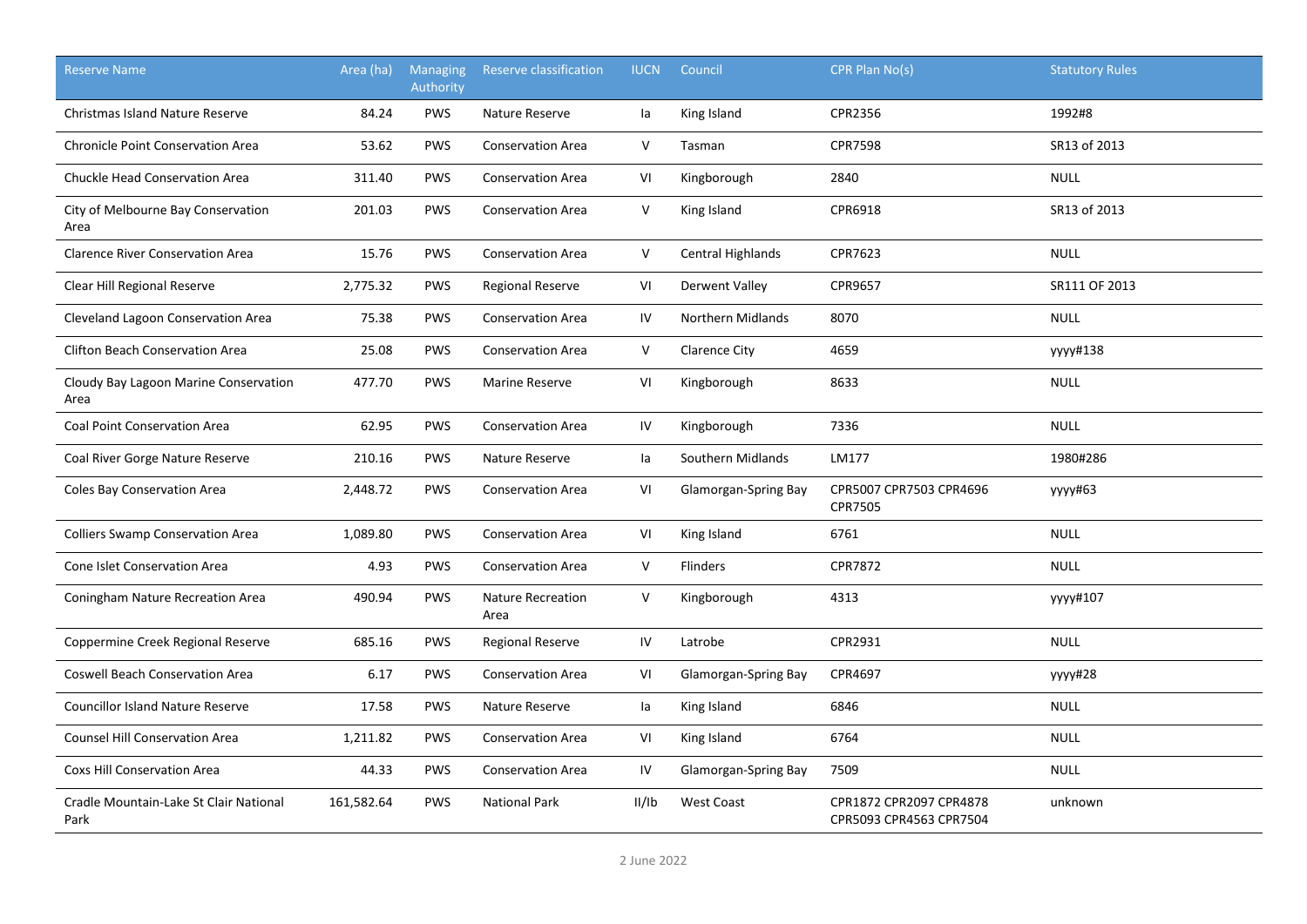| <b>Reserve Name</b>                            | Area (ha) | <b>Managing</b><br>Authority | Reserve classification   | <b>IUCN</b> | Council              | CPR Plan No(s)                     | <b>Statutory Rules</b> |
|------------------------------------------------|-----------|------------------------------|--------------------------|-------------|----------------------|------------------------------------|------------------------|
| Craggy Island Conservation Area                | 36.14     | <b>PWS</b>                   | <b>Conservation Area</b> | V           | <b>Flinders</b>      | <b>CPR7870</b>                     | <b>NULL</b>            |
| Crayfish Creek Regional Reserve                | 309.38    | <b>PWS</b>                   | <b>Regional Reserve</b>  | IV          | <b>Circular Head</b> | CPR4399                            | <b>NULL</b>            |
| Cressy Beach Conservation Area                 | 7.56      | <b>PWS</b>                   | <b>Conservation Area</b> | VI          | Glamorgan-Spring Bay | CPR4644                            | yyyy#124               |
| Crooked Billet Bay Conservation Area           | 53.03     | <b>PWS</b>                   | <b>Conservation Area</b> | V           | Tasman               | CPR7363                            | <b>NULL</b>            |
| <b>Crotty Conservation Area</b>                | 4,420.07  | <b>PWS</b>                   | <b>Conservation Area</b> | VI          | <b>West Coast</b>    | <b>CPR5008</b>                     | 2000#241               |
| Crotty Ridge Regional Reserve                  | 3,125.12  | <b>PWS</b>                   | <b>Regional Reserve</b>  | VI          | <b>West Coast</b>    | 7497                               | <b>NULL</b>            |
| Currie Lightkeepers Residence Historic<br>Site | 0.61      | <b>PWS</b>                   | <b>Historic Site</b>     | V           | King Island          | LM175                              | 1981#47                |
| <b>Curtis Island Nature Reserve</b>            | 155.33    | <b>PWS</b>                   | Nature Reserve           | la          | <b>Flinders</b>      | CPR4859                            | 1976#225               |
| <b>Cygnet River Regional Reserve</b>           | 4,311.41  | <b>PWS</b>                   | <b>Regional Reserve</b>  | IV          | Glamorgan-Spring Bay | CPR4663                            | <b>NULL</b>            |
| Dans Hill Conservation Area                    | 713.63    | <b>PWS</b>                   | <b>Conservation Area</b> | VI          | <b>West Tamar</b>    | CPR5963                            | unknown                |
| Darling Range Conservation Area                | 5,475.97  | <b>PWS</b>                   | <b>Conservation Area</b> | VI          | <b>Flinders</b>      | CPR5943 CPR5033 CPR5946<br>CPR8062 | 2000#241               |
| Dart Island State Reserve                      | 15.31     | <b>PWS</b>                   | <b>State Reserve</b>     | la          | Tasman               | CPR6580                            | 2005#122               |
| Dasher River Conservation Area                 | 198.03    | <b>PWS</b>                   | <b>Conservation Area</b> | VI          | Kentish              | CPR4599                            | 2000#241               |
| Dead Dog Hill Nature Reserve                   | 40.23     | <b>PWS</b>                   | Nature Reserve           | la          | Glamorgan-Spring Bay | 5621                               | 2004#53                |
| Deep Gully Regional Reserve                    | 3,397.24  | <b>PWS</b>                   | <b>Regional Reserve</b>  | IV          | Waratah-Wynyard      | CPR4379 CPR6874                    | <b>NULL</b>            |
| Deep Lagoons Conservation Area                 | 3.05      | <b>PWS</b>                   | <b>Conservation Area</b> | IV          | King Island          | CPR6799                            | <b>NULL</b>            |
| Den Hill Conservation Area                     | 947.40    | <b>PWS</b>                   | <b>Conservation Area</b> | IV          | Central Highlands    | CPR2925                            | <b>NULL</b>            |
| Den Ranges Regional Reserve                    | 404.77    | <b>PWS</b>                   | <b>Regional Reserve</b>  | IV          | George Town          | CPR4407                            | <b>NULL</b>            |
| Denison Ridge Conservation Area                | 148.47    | <b>PWS</b>                   | <b>Conservation Area</b> | IV          | <b>Huon Valley</b>   | CPR2929                            | <b>NULL</b>            |
| Denison Rivulet Conservation Area              | 76.19     | <b>PWS</b>                   | <b>Conservation Area</b> | VI          | Break O'Day          | CPR4698                            | уууу#55                |
| Dennes Hill Nature Reserve                     | 91.97     | <b>PWS</b>                   | Nature Reserve           | la          | Kingborough          | 3213                               | unknown                |
| D'Entrecasteaux Monument Historic Site         | 0.49      | <b>PWS</b>                   | <b>Historic Site</b>     | V           | Kingborough          | CPR4660                            | unknown                |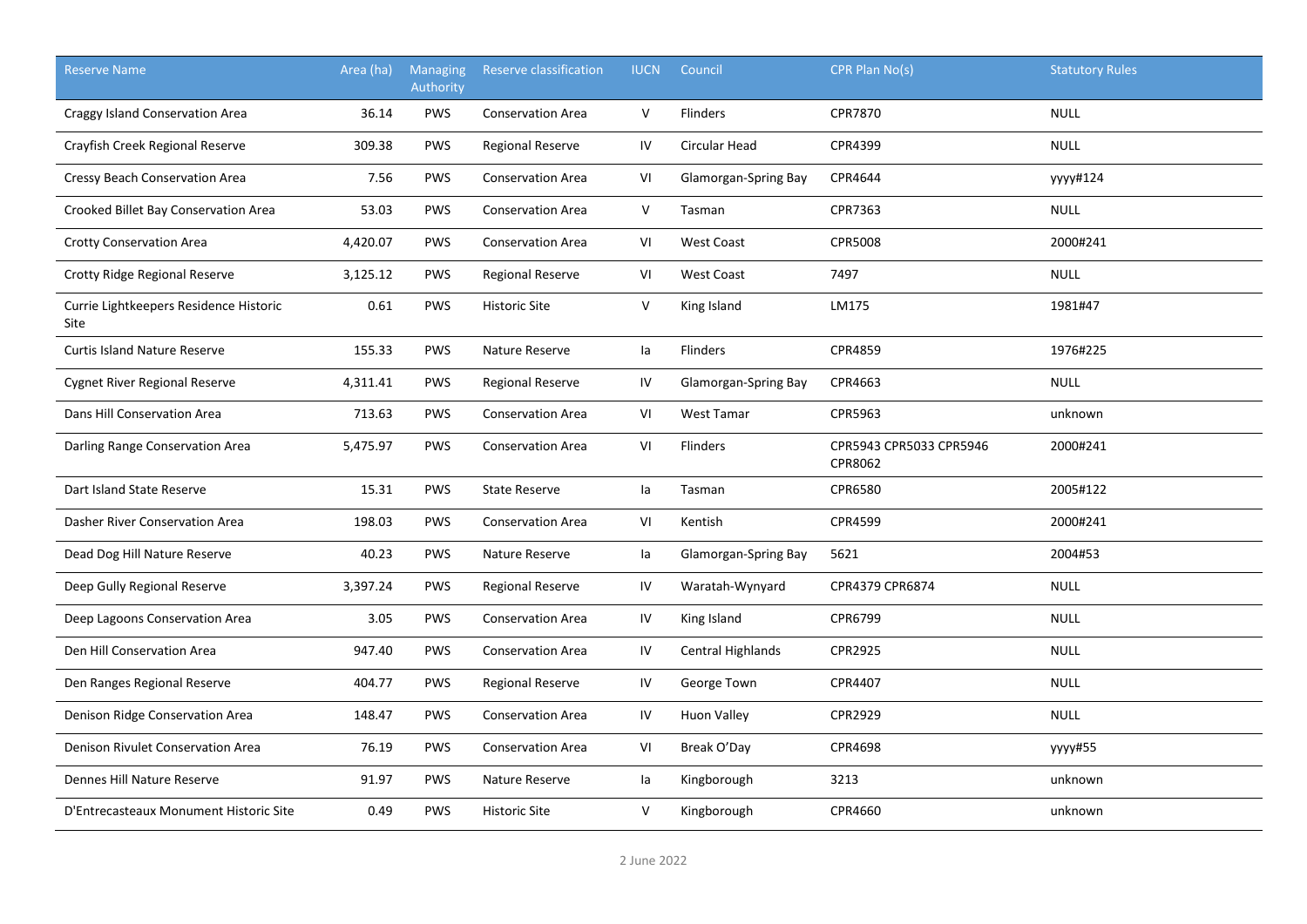| <b>Reserve Name</b>                             | Area (ha) | <b>Managing</b><br>Authority | <b>Reserve classification</b> | <b>IUCN</b>    | Council               | CPR Plan No(s)  | <b>Statutory Rules</b>           |
|-------------------------------------------------|-----------|------------------------------|-------------------------------|----------------|-----------------------|-----------------|----------------------------------|
| D'Entrecasteaux Watering Place Historic<br>Site | 1.93      | <b>PWS</b>                   | <b>Historic Site</b>          | $\mathsf{V}$   | <b>Huon Valley</b>    | CPR4645         | unknown                          |
| Derby Regional Reserve                          | 200.12    | <b>PWS</b>                   | <b>Regional Reserve</b>       | IV             | Dorset                | <b>CPR4408</b>  | <b>NULL</b>                      |
| Derwent Cliffs State Reserve                    | 3.72      | <b>PWS</b>                   | <b>State Reserve</b>          | Ш              | Derwent Valley        | 4831            | unknown                          |
| Detention Falls Conservation Area               | 329.45    | <b>PWS</b>                   | <b>Conservation Area</b>      | VI             | Waratah-Wynyard       | CPR2842         | subject to 25.12.96 SR 1996 #234 |
| Devils Den Conservation Area                    | 83.14     | <b>PWS</b>                   | <b>Conservation Area</b>      | VI             | Southern Midlands     | 5009            | 2000#241                         |
| Devils Gullet State Reserve                     | 1,118.10  | <b>PWS</b>                   | <b>State Reserve</b>          | $\mathbf{II}$  | <b>Meander Valley</b> | CPR4257 LM265   | 1972#150                         |
| Devils Tower Nature Reserve                     | 5.82      | <b>PWS</b>                   | Nature Reserve                | la             | Flinders              | CPR2354         | 1992#9                           |
| Dial Range Regional Reserve                     | 2,522.04  | <b>PWS</b>                   | <b>Regional Reserve</b>       | IV             | <b>Central Coast</b>  | CPR4380         | <b>NULL</b>                      |
| Diamond Island Nature Reserve                   | 8.20      | <b>PWS</b>                   | Nature Reserve                | la             | Glamorgan-Spring Bay  | LM72            | 1977#354                         |
| Dickies Ridge Regional Reserve                  | 621.41    | <b>PWS</b>                   | <b>Regional Reserve</b>       | IV             | Break O'Day           | CPR4437         | <b>NULL</b>                      |
| Dickinsons Nature Reserve                       | 90.62     | <b>PWS</b>                   | Nature Reserve                | la             | Central Highlands     | 5002            | 2000#242                         |
| Dip Falls Regional Reserve                      | 34.47     | <b>PWS</b>                   | Regional Reserve              | $\mathbf{III}$ | Circular Head         | CPR1350         | <b>NULL</b>                      |
| Dip Range Regional Reserve                      | 4,140.07  | <b>PWS</b>                   | <b>Regional Reserve</b>       | VI             | Circular Head         | CPR5038 CPR6924 | 2000#241                         |
| Dip River Regional Reserve                      | 2,739.54  | <b>PWS</b>                   | Regional Reserve              | IV             | Circular Head         | CPR2933         | <b>NULL</b>                      |
| Disappointment Bay State Reserve                | 65.26     | PWS                          | <b>State Reserve</b>          | $\mathbf{II}$  | King Island           | 6765            | <b>NULL</b>                      |
| Dismal Range Conservation Area                  | 199.43    | <b>PWS</b>                   | <b>Conservation Area</b>      | IV             | Launceston            | CPR4409         | <b>NULL</b>                      |
| Dismal Swamp Nature Reserve                     | 102.26    | PWS                          | Nature Reserve                | la             | Circular Head         | LM137           | 1979#89                          |
| Dismal Swamp Regional Reserve                   | 309.84    | PWS                          | Regional Reserve              | IV             | Circular Head         | CPR5095         | <b>NULL</b>                      |
| Doctors Peak Regional Reserve                   | 3,038.15  | PWS                          | <b>Regional Reserve</b>       | IV             | Break O'Day           | CPR2881         | <b>NULL</b>                      |
| <b>Doctors Rocks Conservation Area</b>          | 82.28     | <b>PWS</b>                   | <b>Conservation Area</b>      | $\vee$         | Waratah-Wynyard       | 7027            | <b>NULL</b>                      |
| Dog Kennels Regional Reserve                    | 583.41    | <b>PWS</b>                   | Regional Reserve              | VI             | Northern Midlands     | CPR5040         | 2000#241                         |
| Dogs Head Hill Regional Reserve                 | 1,508.19  | <b>PWS</b>                   | Regional Reserve              | IV             | <b>Meander Valley</b> | CPR4393         | <b>NULL</b>                      |
| Don Heads Conservation Area                     | 59.34     | <b>PWS</b>                   | <b>Conservation Area</b>      | $\mathsf{V}$   | Devonport             | 7413            | <b>NULL</b>                      |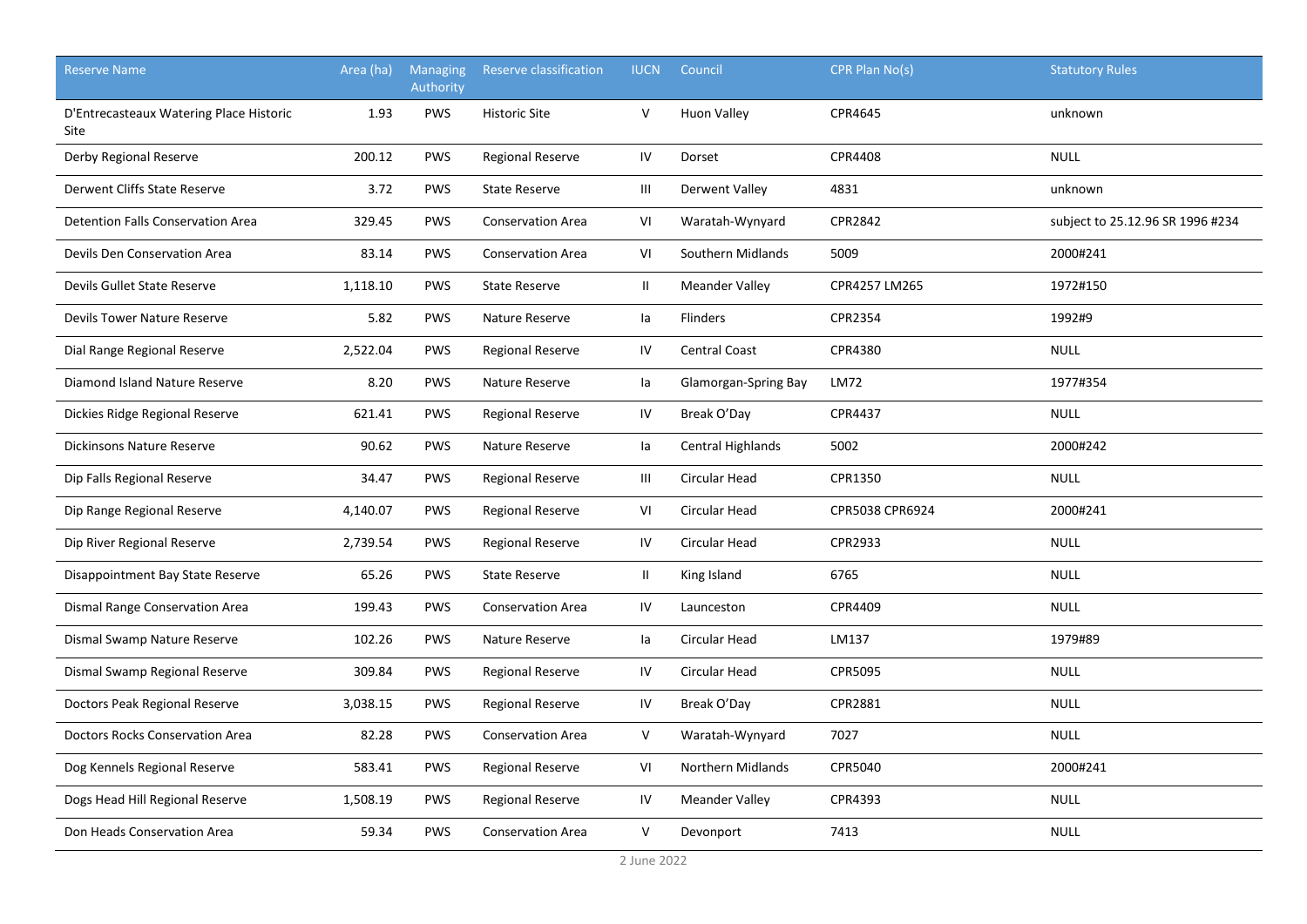| <b>Reserve Name</b>                                    | Area (ha) | <b>Managing</b><br>Authority | Reserve classification           | <b>IUCN</b>  | Council                  | CPR Plan No(s)          | <b>Statutory Rules</b>         |
|--------------------------------------------------------|-----------|------------------------------|----------------------------------|--------------|--------------------------|-------------------------|--------------------------------|
| Donaldson River Nature Recreation Area                 | 30,657.41 | <b>PWS</b>                   | <b>Nature Recreation</b><br>Area | $\vee$       | Circular Head            | CPR4553                 | 2000#241                       |
| Double Sandy Point Conservation Area                   | 812.41    | <b>PWS</b>                   | <b>Conservation Area</b>         | VI           | Dorset                   | CPR4699                 | уууу#65                        |
| Doughboy Island Conservation Area                      | 18.18     | <b>PWS</b>                   | <b>Conservation Area</b>         | $\vee$       | <b>Flinders</b>          | CPR7871                 | <b>NULL</b>                    |
| Douglas-Apsley National Park                           | 15,823.14 | <b>PWS</b>                   | <b>National Park</b>             | Ш            | Break O'Day              | CPR4880 CPR1819         | unknown                        |
| Dove River Conservation Area                           | 861.51    | <b>PWS</b>                   | <b>Conservation Area</b>         | VI           | Kentish                  | CPR4603                 | unknown                        |
| Dove River Regional Reserve                            | 2,415.00  | <b>PWS</b>                   | <b>Regional Reserve</b>          | IV           | <b>Meander Valley</b>    | CPR4394                 | <b>NULL</b>                    |
| Dry Creek East Nature Reserve                          | 273.59    | <b>PWS</b>                   | Nature Reserve                   | la           | Glamorgan-Spring Bay     | CPR4611                 | 2000#242                       |
| Dry Creek South Nature Reserve                         | 120.85    | <b>PWS</b>                   | Nature Reserve                   | la           | Glamorgan-Spring Bay     | 6197                    | 2004#53                        |
| Dry Creek West Nature Reserve                          | 205.83    | <b>PWS</b>                   | Nature Reserve                   | la           | Glamorgan-Spring Bay     | 5624                    | 2004#53                        |
| Drys Bluff Conservation Area                           | 690.92    | <b>PWS</b>                   | <b>Conservation Area</b>         | $\mathbf{H}$ | <b>Northern Midlands</b> | CPR2291                 | <b>NULL</b>                    |
| Duck River Conservation Area                           | 202.00    | <b>PWS</b>                   | <b>Conservation Area</b>         | $\mathsf{V}$ | Circular Head            | CPR7361 CPR7373 CPR7372 | SR23 of 2013                   |
| Duck River East Conservation Area                      | 3.28      | <b>PWS</b>                   | <b>Conservation Area</b>         | IV           | Circular Head            | CPR6922                 | <b>NULL</b>                    |
| Duck River Regional Reserve                            | 463.81    | <b>PWS</b>                   | <b>Regional Reserve</b>          | IV           | <b>Circular Head</b>     | <b>CPR2895</b>          | <b>NULL</b>                    |
| Duckholes Lagoons Nature Reserve                       | 29.61     | <b>PWS</b>                   | Nature Reserve                   | la           | Central Highlands        | 2787                    | 1993#268                       |
| Eaglehawk Bay State Reserve                            | 32.94     | <b>PWS</b>                   | <b>State Reserve</b>             | Ш            | Tasman                   | CPR2077                 | 1990#219                       |
| Eaglehawk Bay-Flinders Bay<br><b>Conservation Area</b> | 481.49    | <b>PWS</b>                   | <b>Conservation Area</b>         | $\vee$       | Tasman                   | CPR4616 CPR4700         | yyyy#104                       |
| Eaglehawk Neck Historic Site                           | 18.07     | <b>PWS</b>                   | <b>Historic Site</b>             | $\vee$       | Tasman                   | CPR3048 CPR6951         | 1994#127                       |
| East Cam River Conservation Area                       | 45.22     | <b>PWS</b>                   | <b>Conservation Area</b>         | $\mathsf{V}$ | <b>Burnie City</b>       | CPR6957                 | <b>NULL</b>                    |
| East Kangaroo Island Nature Reserve                    | 198.60    | <b>PWS</b>                   | Nature Reserve                   | IV           | <b>Flinders</b>          | LM247                   | 1984#21                        |
| East Moncoeur Island Conservation Area                 | 15.67     | <b>PWS</b>                   | <b>Conservation Area</b>         | $\mathsf{V}$ | Flinders                 | <b>CPR7808</b>          | <b>NULL</b>                    |
| East Risdon State Reserve                              | 87.96     | <b>PWS</b>                   | <b>State Reserve</b>             | $\mathbf{H}$ | Clarence City            | LD1066                  | 1971#55 2001#86 from NR 8/8/01 |
| <b>Eastern Tiers Conservation Area</b>                 | 4,916.91  | <b>PWS</b>                   | <b>Conservation Area</b>         | IV           | Glamorgan-Spring Bay     | CPR4439 CPR6876         | <b>NULL</b>                    |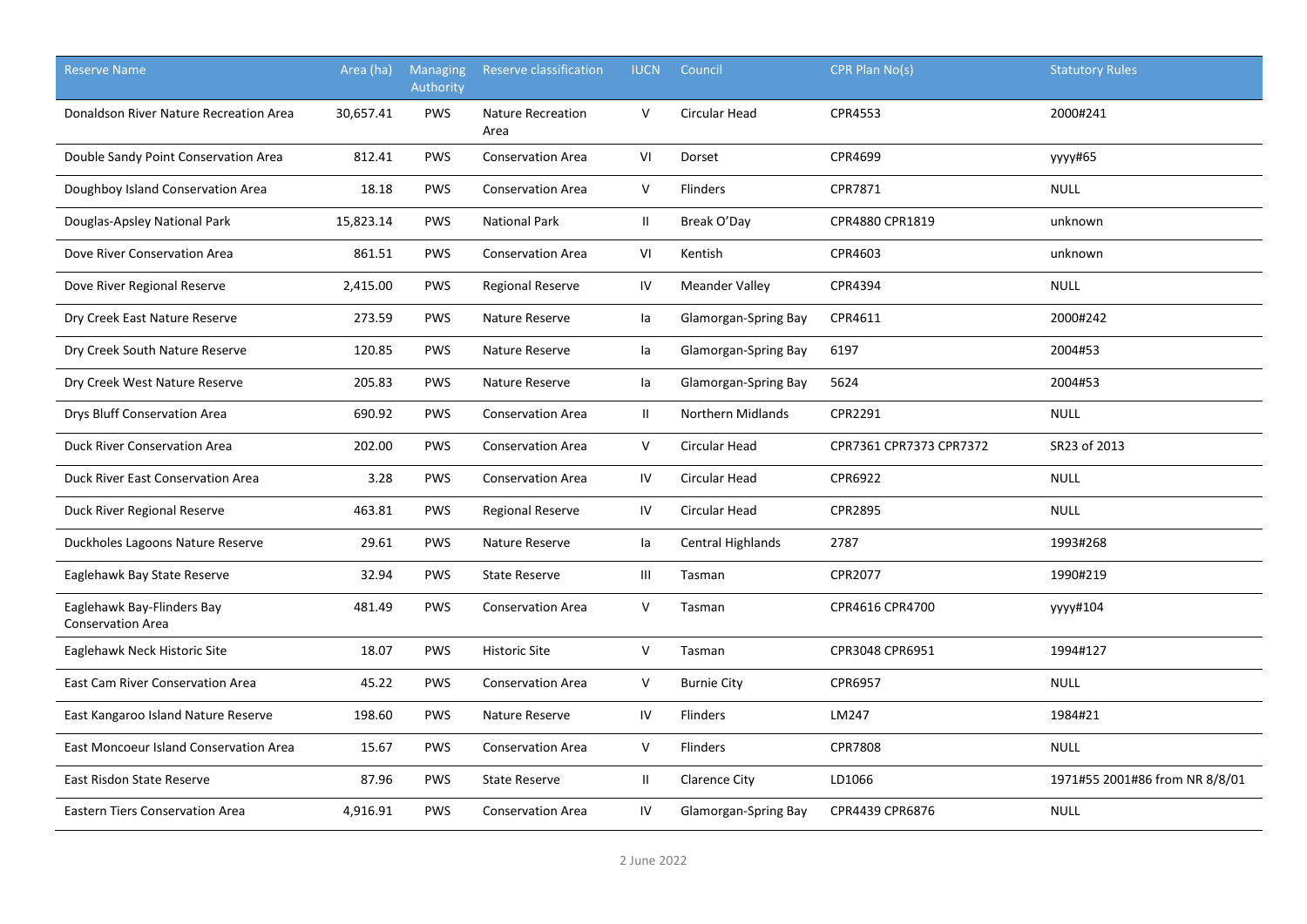| <b>Reserve Name</b>                      | Area (ha) | <b>Managing</b><br>Authority | Reserve classification    | <b>IUCN</b>                        | Council               | CPR Plan No(s)  | <b>Statutory Rules</b> |
|------------------------------------------|-----------|------------------------------|---------------------------|------------------------------------|-----------------------|-----------------|------------------------|
| Echo Sugarloaf State Reserve             | 121.45    | <b>PWS</b>                   | <b>State Reserve</b>      | $\mathbf{II}$                      | <b>Huon Valley</b>    | CPR6272         | 2003#168               |
| Eddystone Point Lighthouse Historic Site | 13.42     | <b>PWS</b>                   | <b>Historic Site</b>      | V                                  | Break O'Day           | <b>CPR5927</b>  | unknown                |
| <b>Edgcumbe Beach Conservation Area</b>  | 55.19     | <b>PWS</b>                   | <b>Conservation Area</b>  | V                                  | Circular Head         | <b>CPR7282</b>  | <b>NULL</b>            |
| Egg Beach Conservation Area              | 15.54     | <b>PWS</b>                   | <b>Conservation Area</b>  | V                                  | Flinders              | CPR4646         | yyyy#53                |
| Egg Islands Conservation Area            | 165.23    | <b>PWS</b>                   | <b>Conservation Area</b>  | VI                                 | <b>Huon Valley</b>    | 4881            | 1975#314 2000 #109     |
| <b>Elderslie Nature Reserve</b>          | 101.39    | PWS                          | Nature Reserve            | la                                 | Southern Midlands     | 5003            | 2000#242               |
| <b>Eldorado Conservation Area</b>        | 107.47    | PWS                          | <b>Conservation Area</b>  | V                                  | King Island           | 6848            | <b>NULL</b>            |
| Elizabeth River Conservation Area        | 31.18     | PWS                          | <b>Conservation Area</b>  | V                                  | Northern Midlands     | CPR7986         | <b>NULL</b>            |
| <b>Emita Nature Recreation Area</b>      | 137.84    | <b>PWS</b>                   | Nature Recreation<br>Area | VI                                 | Flinders              | CPR8029 CPR5993 | 2002#171               |
| Emu Ground Regional Reserve              | 916.45    | <b>PWS</b>                   | <b>Regional Reserve</b>   | IV                                 | George Town           | CPR3574         | <b>NULL</b>            |
| <b>Emu River Conservation Area</b>       | 328.03    | <b>PWS</b>                   | <b>Conservation Area</b>  | Ш                                  | <b>Burnie City</b>    | 6965            | <b>NULL</b>            |
| Emu River Regional Reserve               | 582.81    | <b>PWS</b>                   | <b>Regional Reserve</b>   | IV                                 | <b>Burnie</b>         | CPR4381         | <b>NULL</b>            |
| <b>Entally House Historic Site</b>       | 29.88     | <b>PWS</b>                   | <b>Historic Site</b>      | V                                  | <b>Meander Valley</b> | WES36/14        | unknown                |
| <b>Esperance Point Conservation Area</b> | 77.26     | <b>PWS</b>                   | <b>Conservation Area</b>  | V                                  | <b>Huon Valley</b>    | CPR7281         | SR23 of 2013           |
| <b>Esperance River Conservation Area</b> | 148.06    | <b>PWS</b>                   | <b>Conservation Area</b>  | V                                  | <b>Huon Valley</b>    | CPR2305         | <b>NULL</b>            |
| Eugenana State Reserve                   | 0.86      | <b>PWS</b>                   | <b>State Reserve</b>      | $\ensuremath{\mathsf{III}}\xspace$ | Devonport City        | CPR4819         | 1977#267               |
| Evercreech Regional Reserve              | 51.57     | <b>PWS</b>                   | <b>Regional Reserve</b>   | V                                  | Break O'Day           | CPR2276         | <b>NULL</b>            |
| <b>Exe Rivulet Conservation Area</b>     | 78.47     | <b>PWS</b>                   | <b>Conservation Area</b>  | IV                                 | Central Highlands     | 7662            | <b>NULL</b>            |
| Fairy Glade State Reserve                | 58.45     | <b>PWS</b>                   | <b>State Reserve</b>      | Ш                                  | <b>Meander Valley</b> | CPR7518 CPR4820 | 1961#131               |
| <b>Fannys Bay Conservation Area</b>      | 75.38     | <b>PWS</b>                   | <b>Conservation Area</b>  | V                                  | George Town           | 8139            | <b>NULL</b>            |
| Farm Cove Game Reserve                   | 1,692.67  | <b>PWS</b>                   | Game Reserve              | VI                                 | <b>West Coast</b>     | CPR1872         | 1990#80                |
| Ferndene State Reserve                   | 34.76     | <b>PWS</b>                   | <b>State Reserve</b>      | Ш                                  | <b>Central Coast</b>  | CPR4847         | unknown                |
| <b>Fingal Rivulet Conservation Area</b>  | 57.60     | <b>PWS</b>                   | <b>Conservation Area</b>  | V                                  | Fingal                | 8144            | <b>NULL</b>            |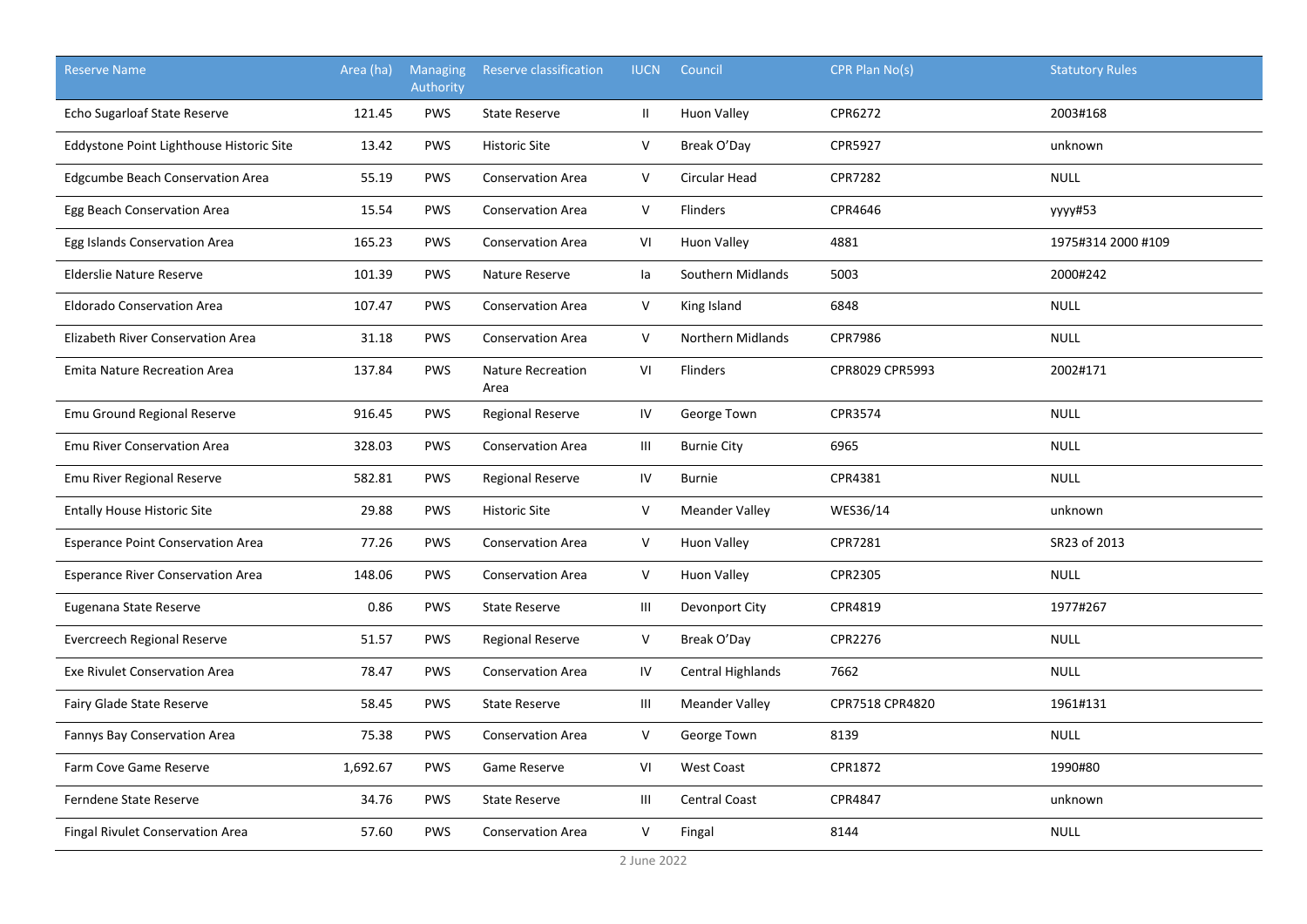| <b>Reserve Name</b>                          | Area (ha)  | <b>Managing</b><br>Authority | <b>Reserve classification</b> | <b>IUCN</b> | Council                  | CPR Plan No(s)                                                                | <b>Statutory Rules</b>                            |
|----------------------------------------------|------------|------------------------------|-------------------------------|-------------|--------------------------|-------------------------------------------------------------------------------|---------------------------------------------------|
| <b>Fisher Tier Conservation Area</b>         | 269.45     | <b>PWS</b>                   | <b>Conservation Area</b>      | IV          | <b>Northern Midlands</b> | CPR4410                                                                       | <b>NULL</b>                                       |
| Five Mile Bluff Conservation Area            | 651.89     | <b>PWS</b>                   | <b>Conservation Area</b>      | VI          | George Town              | 8209                                                                          | <b>NULL</b>                                       |
| Five Mile Pinnacles Conservation Area        | 483.00     | <b>PWS</b>                   | <b>Conservation Area</b>      | V           | Central Highlands        | CPR5730                                                                       | unknown                                           |
| Fletchers Hill West Conservation Area        | 56.71      | <b>PWS</b>                   | <b>Conservation Area</b>      | V           | <b>Huon Valley</b>       | CPR2951                                                                       | <b>NULL</b>                                       |
| Florentine River Regional Reserve            | 7,478.43   | <b>PWS</b>                   | <b>Regional Reserve</b>       | VI          | Derwent Valley           | CPR9659                                                                       | SR111 OF 2013                                     |
| Flowerdale River Conservation Area           | 17.71      | <b>PWS</b>                   | <b>Conservation Area</b>      | IV          | Waratah-Wynyard          | CPR6925                                                                       | <b>NULL</b>                                       |
| Flowerdale River Regional Reserve            | 291.97     | <b>PWS</b>                   | <b>Regional Reserve</b>       | IV          | Waratah-Wynyard          | CPR4382                                                                       | <b>NULL</b>                                       |
| <b>Foochow Conservation Area</b>             | 5,888.39   | <b>PWS</b>                   | <b>Conservation Area</b>      | VI          | <b>Flinders</b>          | CPR5944 CPR6519                                                               | 2004#52 subject to<br>25.12.96SR1996#234,21.07.04 |
| Fords Pinnacle Regional Reserve              | 94.52      | PWS                          | <b>Regional Reserve</b>       | ${\sf IV}$  | <b>Huon Valley</b>       | CPR2952                                                                       | <b>NULL</b>                                       |
| <b>Forest Vale State Reserve</b>             | 72.70      | <b>PWS</b>                   | <b>State Reserve</b>          | Ш           | <b>Northern Midlands</b> | CPR2844                                                                       | 1996#228                                          |
| Forsyth Island Conservation Area             | 199.44     | <b>PWS</b>                   | <b>Conservation Area</b>      | VI          | Flinders                 | CPR6167                                                                       | unknown                                           |
| Forth Falls Creek Conservation Area          | 34.11      | <b>PWS</b>                   | <b>Conservation Area</b>      | $\sf V$     | Kentish                  | <b>CPR7578</b>                                                                | <b>NULL</b>                                       |
| Forth Falls State Reserve                    | 26.63      | <b>PWS</b>                   | <b>State Reserve</b>          | Ш           | Kentish                  | CPR4839                                                                       | unknown                                           |
| Forwards Beach Conservation Area             | 133.71     | <b>PWS</b>                   | <b>Conservation Area</b>      | V           | Circular Head            | 6997                                                                          | <b>NULL</b>                                       |
| <b>Fossil Bluff Conservation Area</b>        | 32.57      | <b>PWS</b>                   | <b>Conservation Area</b>      | VI          | Waratah-Wynyard          | CPR4701 CPR6989                                                               | yyyy#153                                          |
| <b>Fossil Cove Conservation Area</b>         | 5.10       | <b>PWS</b>                   | <b>Conservation Area</b>      | Ш           | Kingborough              | 7314                                                                          | <b>NULL</b>                                       |
| <b>Foster Islands Nature Reserve</b>         | 17.18      | <b>PWS</b>                   | Nature Reserve                | la          | Dorset                   | P4658                                                                         | 1975#186                                          |
| Fotheringate Bay Conservation Area           | 255.25     | <b>PWS</b>                   | <b>Conservation Area</b>      | V           | Flinders                 | 7881                                                                          | <b>NULL</b>                                       |
| Four Mile Beach Regional Reserve             | 3,280.45   | <b>PWS</b>                   | Regional Reserve              | VI          | West Coast               | 7304                                                                          | <b>NULL</b>                                       |
| Four Mile Creek Conservation Area            | 82.52      | <b>PWS</b>                   | <b>Conservation Area</b>      | V           | Break O'Day              | CPR4702                                                                       | уууу#52                                           |
| Franklin Rivulet Conservation Area           | 318.02     | <b>PWS</b>                   | <b>Conservation Area</b>      | IV          | Latrobe                  | CPR2954                                                                       | <b>NULL</b>                                       |
| Franklin-Gordon Wild Rivers National<br>Park | 463,283.45 | <b>PWS</b>                   | <b>National Park</b>          | II/IB       | <b>West Coast</b>        | CPR4258 CPR4267 CPR4268<br>CPR2130 CPR9662 CPR9661<br>CPR4269 CPR9650 CPR9651 | unknown                                           |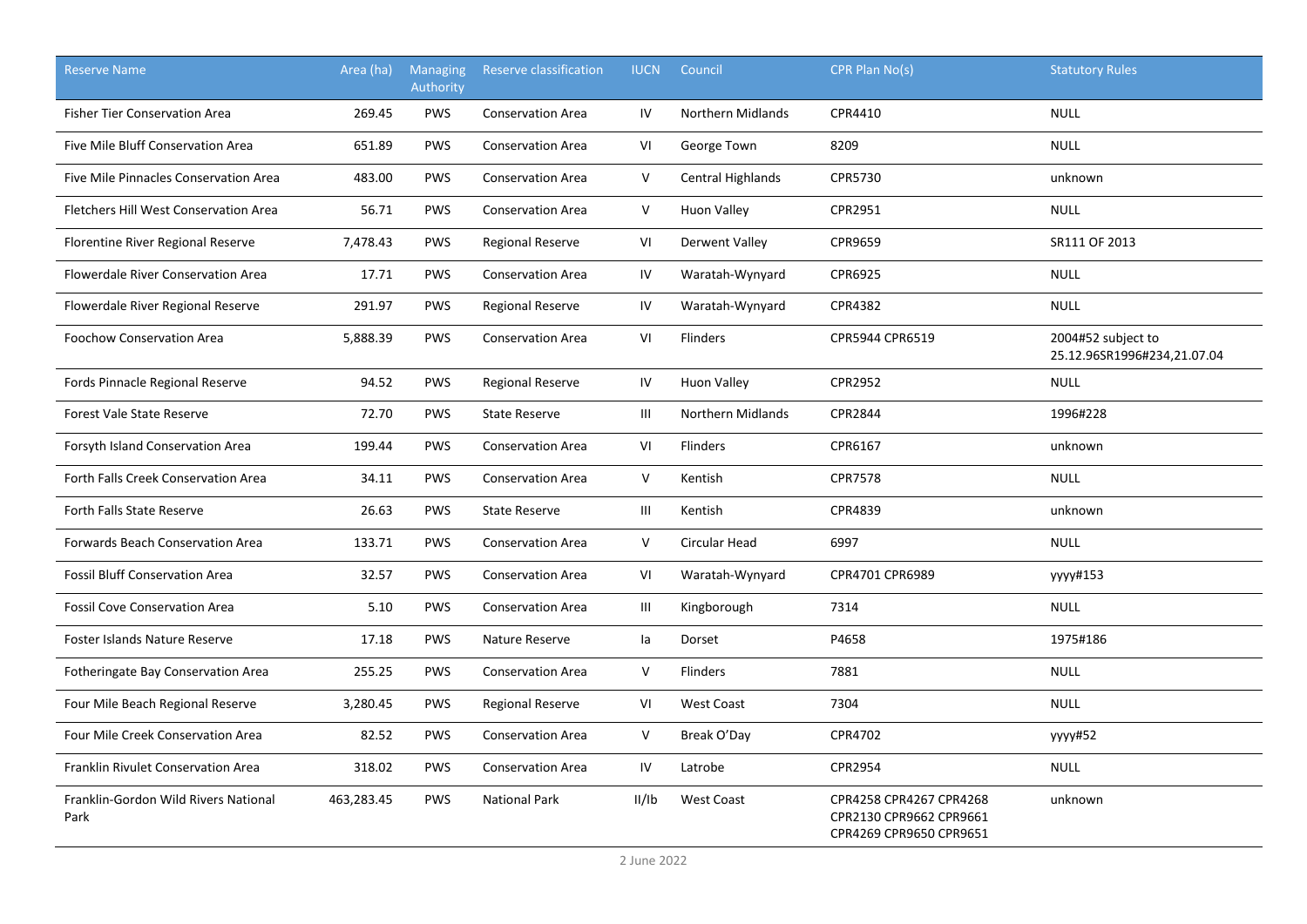| <b>Reserve Name</b>                               | Area (ha) | <b>Managing</b><br>Authority | <b>Reserve classification</b>    | <b>IUCN</b>   | Council                     | CPR Plan No(s)                                   | <b>Statutory Rules</b>           |
|---------------------------------------------------|-----------|------------------------------|----------------------------------|---------------|-----------------------------|--------------------------------------------------|----------------------------------|
|                                                   |           |                              |                                  |               |                             | CPR2037 CPR2322 CPR9655<br>CPR1872               |                                  |
| <b>Freycinet National Park</b>                    | 16,855.10 | <b>PWS</b>                   | <b>National Park</b>             | $\mathbf{II}$ | <b>Glamorgan-Spring Bay</b> | CPR4309 CPR4308 CPR4307<br>CPR2355 LM251 CPR7510 | unknown                          |
| Frome Regional Reserve                            | 930.25    | <b>PWS</b>                   | <b>Regional Reserve</b>          | IV            | Dorset                      | CPR4411                                          | <b>NULL</b>                      |
| <b>Gellibrand Point Nature Recreation Area</b>    | 147.95    | <b>PWS</b>                   | <b>Nature Recreation</b><br>Area | V             | <b>Clarence City</b>        | 9258                                             | <b>NULL</b>                      |
| Gentle Annie Conservation Area                    | 20.27     | <b>PWS</b>                   | <b>Conservation Area</b>         | IV            | King Island                 | CPR6760                                          | <b>NULL</b>                      |
| George III Monument Historic Site                 | 14.11     | <b>PWS</b>                   | <b>Historic Site</b>             | V             | <b>Huon Valley</b>          | 4635                                             | unknown                          |
| George Rocks Nature Reserve                       | 12.93     | <b>PWS</b>                   | Nature Reserve                   | la            | Break O'Day                 | CPR6578                                          | 2005#122 1975#67                 |
| George Town Conservation Area                     | 125.85    | <b>PWS</b>                   | <b>Conservation Area</b>         | VI            | George Town                 | CPR4845                                          | 1987#37                          |
| German Town Regional Reserve                      | 934.60    | <b>PWS</b>                   | <b>Regional Reserve</b>          | IV            | Break O'Day                 | CPR4440                                          | <b>NULL</b>                      |
| Gog Range Regional Reserve                        | 1,647.25  | PWS                          | <b>Regional Reserve</b>          | VI            | <b>Meander Valley</b>       | CPR4582                                          | 2000#241                         |
| Good Marsh Conservation Area                      | 51.38     | <b>PWS</b>                   | <b>Conservation Area</b>         | V             | <b>Central Highlands</b>    | CPR7514                                          | <b>NULL</b>                      |
| Goose Island Conservation Area                    | 112.91    | <b>PWS</b>                   | <b>Conservation Area</b>         | VI            | Flinders                    | Unknown                                          | 1964#59                          |
| Gordons Hill Nature Recreation Area               | 50.15     | <b>PWS</b>                   | <b>Nature Recreation</b><br>Area | V             | <b>Clarence City</b>        | 4685                                             | уууу#109                         |
| Gordons Ridge Conservation Area                   | 163.76    | <b>PWS</b>                   | <b>Conservation Area</b>         | VI            | Southern Midlands           | CPR4625                                          | 2000#241                         |
| Governor Island Marine Nature Reserve             | 61.10     | <b>PWS</b>                   | Nature Reserve                   | IV            | Glamorgan-Spring Bay        | CPR2187                                          | 1991#168                         |
| <b>Granite Point Conservation Area</b>            | 140.36    | <b>PWS</b>                   | <b>Conservation Area</b>         | V             | Dorset                      | CPR6032 CPR4703 CPR7655                          | yyyy#44                          |
| <b>Granite Tor Conservation Area</b>              | 22,435.89 | <b>PWS</b>                   | <b>Conservation Area</b>         | VI            | <b>West Coast</b>           | CPR2866                                          | subject to 25.12.96 SR 1996 #235 |
| <b>Gravelly Ridge Conservation Area</b>           | 2,301.87  | <b>PWS</b>                   | <b>Conservation Area</b>         | VI            | Southern Midlands           | CPR7346 CPR6198 CPR4625                          | 2000#241                         |
| <b>Great Lake Conservation Area</b>               | 8,799.54  | <b>PWS</b>                   | <b>Conservation Area</b>         | V             | Central Highlands           | CPR7511 CPR7512 CPR5729                          | unknown                          |
| <b>Great Musselroe River Conservation</b><br>Area | 190.44    | <b>PWS</b>                   | <b>Conservation Area</b>         | V             | Dorset                      | CPR7619                                          | <b>NULL</b>                      |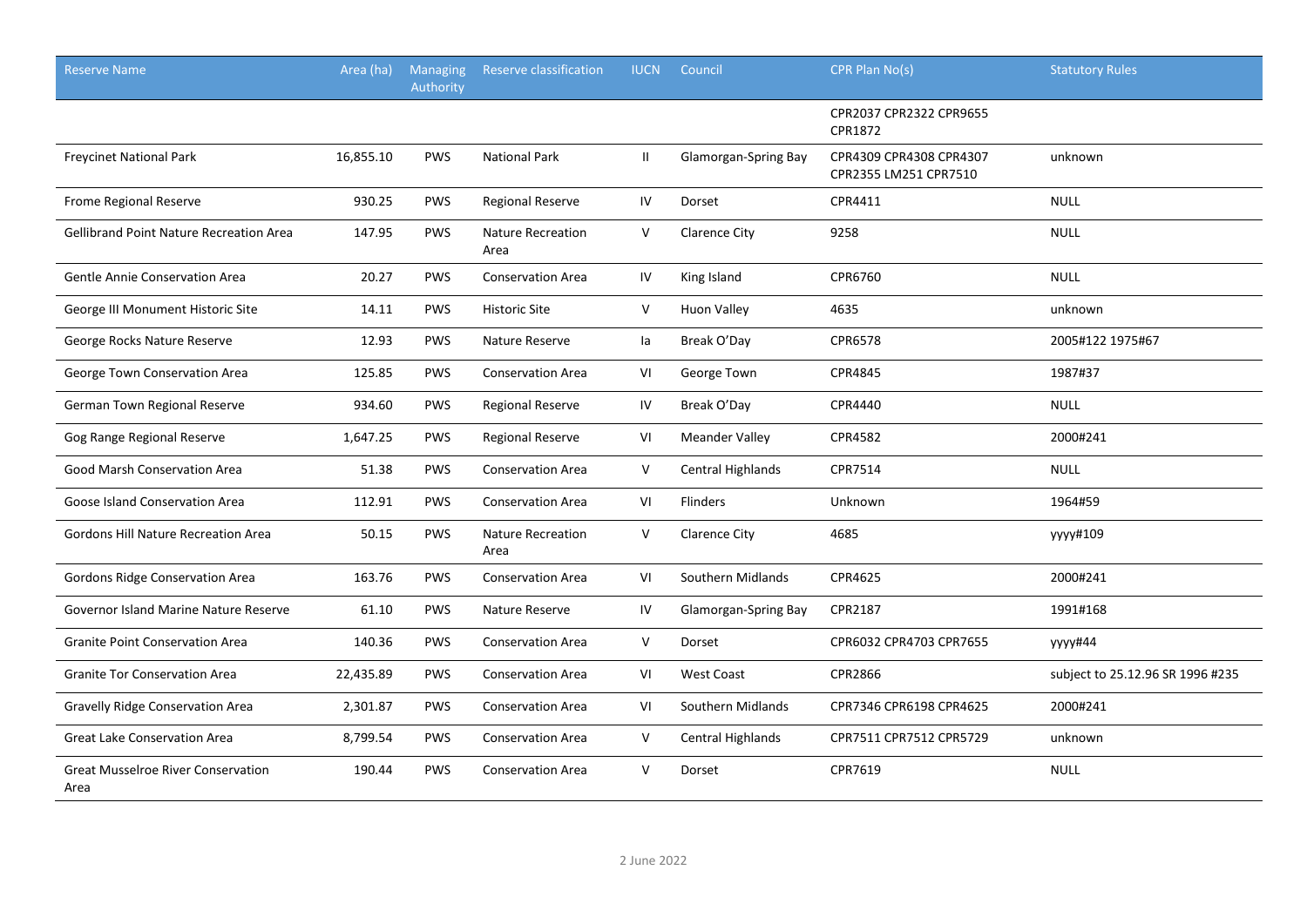| <b>Reserve Name</b>                          | Area (ha) | <b>Managing</b><br>Authority | Reserve classification   | <b>IUCN</b>    | Council              | CPR Plan No(s)                                                       | <b>Statutory Rules</b>           |
|----------------------------------------------|-----------|------------------------------|--------------------------|----------------|----------------------|----------------------------------------------------------------------|----------------------------------|
| <b>Great Western Tiers Conservation Area</b> | 22,890.21 | <b>PWS</b>                   | <b>Conservation Area</b> | VI             | Northern Midlands    | CPR7773 CPR4545 CPR4577<br>CPR4546 CPR6895 CPR4548<br><b>CPR4547</b> | unknown                          |
| <b>Green Island Nature Reserve</b>           | 6.55      | <b>PWS</b>                   | Nature Reserve           | IV             | Kingborough          | LM125                                                                | 1978#316                         |
| <b>Greens Beach Conservation Area</b>        | 71.03     | <b>PWS</b>                   | <b>Conservation Area</b> | $\vee$         | <b>West Tamar</b>    | CPR9299                                                              | <b>NULL</b>                      |
| <b>Griggs Creek Conservation Area</b>        | 102.74    | <b>PWS</b>                   | <b>Conservation Area</b> | V              | <b>Huon Valley</b>   | CPR7201                                                              | SR23 of 2013                     |
| <b>Gull Island Conservation Area</b>         | 13.40     | <b>PWS</b>                   | <b>Conservation Area</b> | VI             | Flinders             | CPR4884                                                              | 2000#123                         |
| <b>Gunns Plains Cave State Reserve</b>       | 10.12     | PWS                          | <b>State Reserve</b>     | $\mathbf{III}$ | <b>Central Coast</b> | CPR4833                                                              | unknown                          |
| <b>Gunns Plains Conservation Area</b>        | 15.06     | <b>PWS</b>                   | <b>Conservation Area</b> | Ш              | <b>Central Coast</b> | <b>CPR7500</b>                                                       | <b>NULL</b>                      |
| Harbour Islets Conservation Area             | 12.80     | <b>PWS</b>                   | <b>Conservation Area</b> | V              | Circular Head        | CPR6969                                                              | <b>NULL</b>                      |
| Harcus Island Conservation Area              | 19.30     | <b>PWS</b>                   | <b>Conservation Area</b> | V              | Circular Head        | CPR8013                                                              | <b>NULL</b>                      |
| Hardings Falls Regional Reserve              | 1,937.75  | <b>PWS</b>                   | <b>Regional Reserve</b>  | Ш              | Glamorgan-Spring Bay | CPR4441 CPR6878                                                      | <b>NULL</b>                      |
| Hardys Hill Nature Reserve                   | 40.88     | <b>PWS</b>                   | Nature Reserve           | la             | Tasman               | CPR5010                                                              | SR242 of 2000                    |
| Harry Walker Tier Conservation Area          | 496.57    | <b>PWS</b>                   | <b>Conservation Area</b> | $\vee$         | Southern Midlands    | CPR2845                                                              | subject to 25.12.96 SR 1996 #234 |
| <b>Hartz Mountains National Park</b>         | 12,124.75 | <b>PWS</b>                   | <b>National Park</b>     | $\mathbf{II}$  | <b>Huon Valley</b>   | CPR1872                                                              | unknown                          |
| Hastings Bay Conservation Area               | 151.30    | <b>PWS</b>                   | <b>Conservation Area</b> | V              | <b>Huon Valley</b>   | 7313                                                                 | <b>NULL</b>                      |
| <b>Hastings Caves State Reserve</b>          | 121.70    | <b>PWS</b>                   | <b>State Reserve</b>     | Ш              | <b>Huon Valley</b>   | 160R/15 P3813 P5937                                                  | unknown                          |
| Hatfield River Regional Reserve              | 1,517.80  | <b>PWS</b>                   | <b>Regional Reserve</b>  | IV             | Waratah-Wynyard      | CPR4383 CPR6879                                                      | <b>NULL</b>                      |
| Hawley Nature Reserve                        | 49.31     | <b>PWS</b>                   | Nature Reserve           | la             | Latrobe              | CPR3379                                                              | unknown                          |
| Heathy Hills Nature Reserve                  | 189.21    | <b>PWS</b>                   | Nature Reserve           | la             | Southern Midlands    | CPR5003                                                              | 2000#242                         |
| Heazlewood Hill Conservation Area            | 258.00    | <b>PWS</b>                   | <b>Conservation Area</b> | VI             | Waratah-Wynyard      | CPR4310                                                              | unknown                          |
| Hellyer Gorge State Reserve                  | 3,036.76  | <b>PWS</b>                   | <b>State Reserve</b>     | П.             | Waratah-Wynyard      | CPR6988 CPR4356 CPR4821                                              | unknown                          |
| Henderson Islets Conservation Area           | 3.11      | <b>PWS</b>                   | <b>Conservation Area</b> | V              | Circular Head        | CPR6972                                                              | <b>NULL</b>                      |
| <b>Henty Glacial Erratics State Reserve</b>  | 1.09      | <b>PWS</b>                   | <b>State Reserve</b>     | Ш              | <b>West Coast</b>    | CPR5610                                                              | 1970#124                         |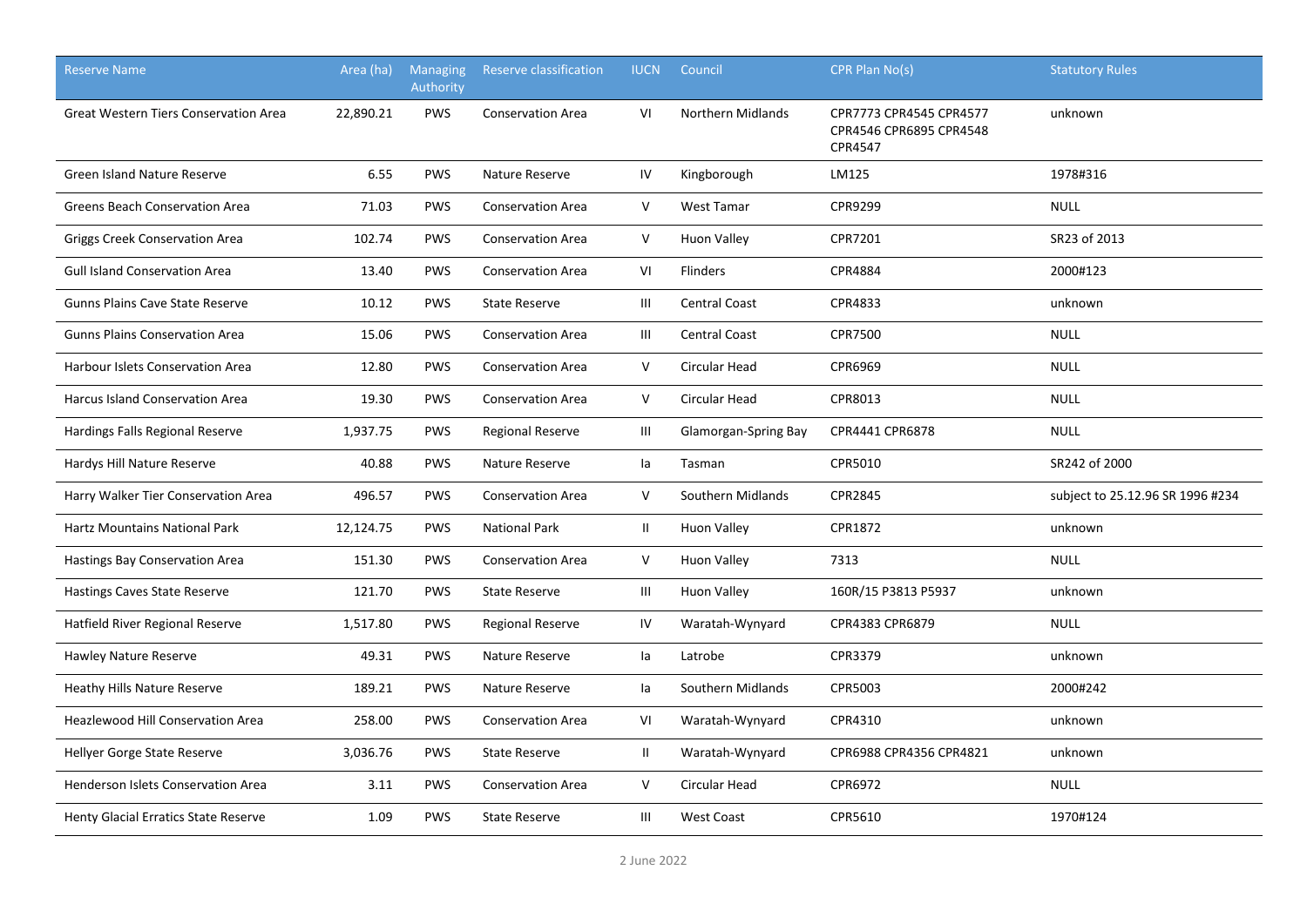| <b>Reserve Name</b>                                | Area (ha) | <b>Managing</b><br>Authority | <b>Reserve classification</b>    | <b>IUCN</b> | Council              | CPR Plan No(s)          | <b>Statutory Rules</b> |
|----------------------------------------------------|-----------|------------------------------|----------------------------------|-------------|----------------------|-------------------------|------------------------|
| <b>Henty Regional Reserve</b>                      | 104.79    | <b>PWS</b>                   | <b>Regional Reserve</b>          | IV          | <b>West Coast</b>    | CPR2907                 | <b>NULL</b>            |
| Highfield Historic Site                            | 3.85      | <b>PWS</b>                   | <b>Historic Site</b>             | V           | Circular Head        | LM244                   | 1983#225               |
| <b>Hippolyte Rocks Marine Conservation</b><br>Area | 535.08    | <b>PWS</b>                   | Marine Reserve                   | VI          | Tasman               | 8636                    | <b>NULL</b>            |
| Hogan Group Conservation Area                      | 306.79    | PWS                          | <b>Conservation Area</b>         | VI          | Flinders             | CPR7873                 | <b>NULL</b>            |
| <b>Holts Point Conservation Area</b>               | 40.22     | <b>PWS</b>                   | <b>Conservation Area</b>         | V           | Flinders             | CPR8025                 | <b>NULL</b>            |
| Holwell Gorge State Reserve                        | 357.17    | <b>PWS</b>                   | <b>State Reserve</b>             | Ш           | <b>West Tamar</b>    | CPR2966 CPR7762 LM282   | 1977#165               |
| Hope Island Nature Recreation Area                 | 30.71     | <b>PWS</b>                   | <b>Nature Recreation</b><br>Area | V           | <b>Huon Valley</b>   | CPR4686                 | yyyy#33                |
| <b>Hospital Creek Nature Reserve</b>               | 23.95     | <b>PWS</b>                   | Nature Reserve                   | la          | Sorell               | LM121                   | 1979#7                 |
| Howie Island Conservation Area                     | 39.50     | <b>PWS</b>                   | <b>Conservation Area</b>         | VI          | Circular Head        | CPR8001                 | <b>NULL</b>            |
| Humboldt Ridge Regional Reserve                    | 610.62    | <b>PWS</b>                   | <b>Regional Reserve</b>          | V           | Derwent Valley       | CPR9668                 | SR111 OF 2013          |
| Humbug Point Nature Recreation Area                | 1,615.17  | <b>PWS</b>                   | <b>Nature Recreation</b><br>Area | V           | Break O'Day          | CPR4885 CPR7717 CPR4687 | yyyy#70                |
| <b>Hunter Island Conservation Area</b>             | 7,330.41  | <b>PWS</b>                   | <b>Conservation Area</b>         | $\mathsf V$ | <b>Circular Head</b> | CPR4886 CPR4580         | 1957#81 2000#122       |
| Huntingdon Nature Reserve                          | 54.51     | PWS                          | Nature Reserve                   | la          | Southern Midlands    | CPR7348 CPR5001         | 2000#242               |
| Huntsmans Cap Regional Reserve                     | 215.71    | <b>PWS</b>                   | Regional Reserve                 | ${\sf IV}$  | Break O'Day          | CPR4442                 | <b>NULL</b>            |
| Huon Estuary Marine Conservation Area              | 693.61    | <b>PWS</b>                   | Marine Reserve                   | VI          | <b>Huon Valley</b>   | 8635                    | <b>NULL</b>            |
| Huskisson River Regional Reserve                   | 690.23    | <b>PWS</b>                   | <b>Regional Reserve</b>          | IV          | <b>West Coast</b>    | CPR4384                 | <b>NULL</b>            |
| Ida Bay State Reserve                              | 436.95    | <b>PWS</b>                   | <b>State Reserve</b>             | Ш           | <b>Huon Valley</b>   | LM218 CPR6464           | 1981#316               |
| Ile des Phoques Nature Reserve                     | 6.99      | <b>PWS</b>                   | Nature Reserve                   | la          | Glamorgan-Spring Bay | <b>LM87</b>             | 1978#75                |
| Iron Pot State Reserve                             | 2.03      | <b>PWS</b>                   | <b>State Reserve</b>             | la          | <b>Clarence City</b> | CPR6579                 | 2005#122               |
| Ironpot Gully Nature Reserve                       | 905.38    | <b>PWS</b>                   | Nature Reserve                   | la          | Central Highlands    | 5622                    | 2004#53                |
| Isabella Island Nature Reserve                     | 25.15     | <b>PWS</b>                   | Nature Reserve                   | la          | Flinders             | LM134                   | 1979#2                 |
| Isle of Caves Nature Reserve                       | 2.35      | <b>PWS</b>                   | Nature Reserve                   | la          | Sorell               | CPR6581                 | 2005#122               |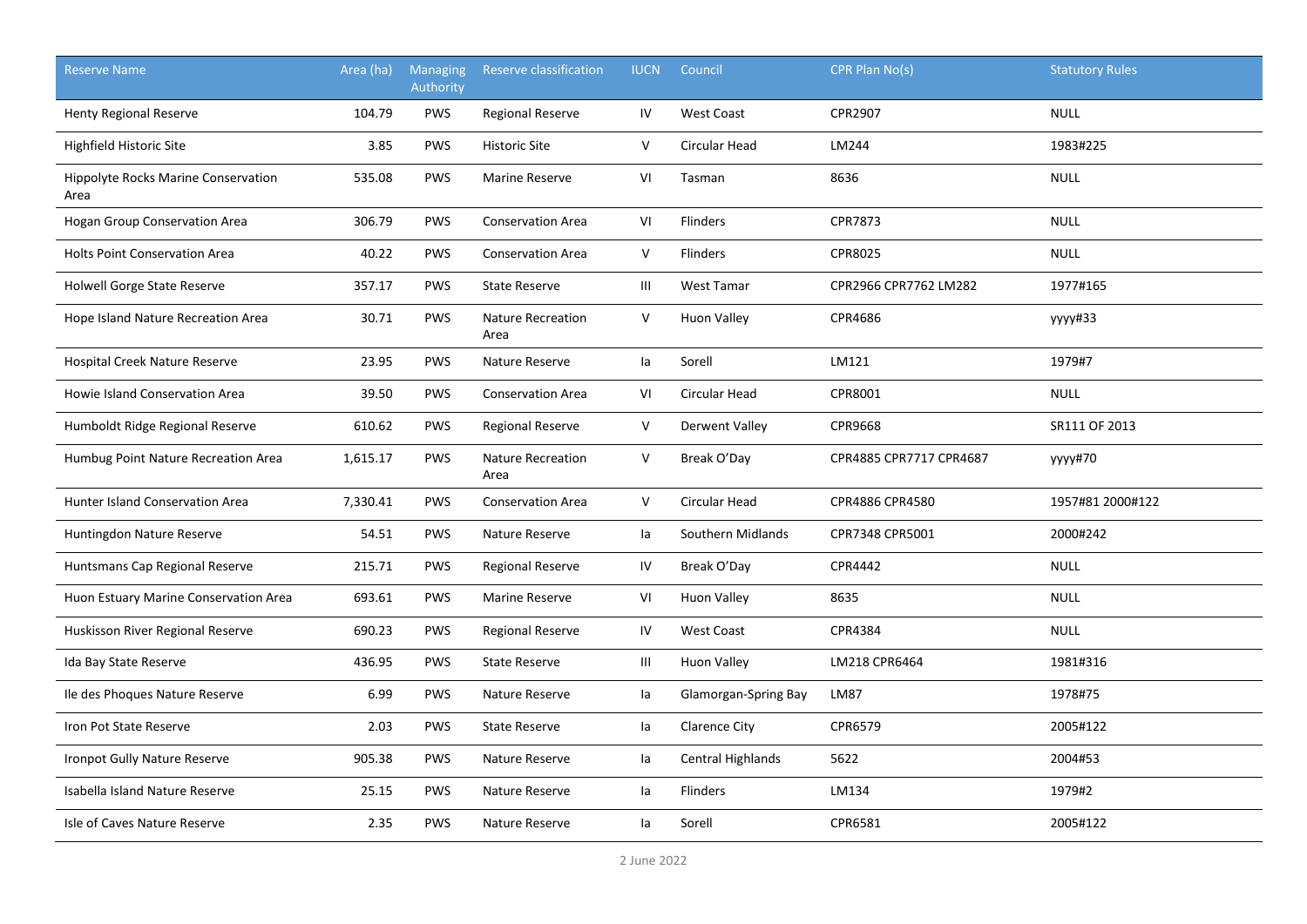| <b>Reserve Name</b>                  | Area (ha) | Managing<br>Authority | Reserve classification           | <b>IUCN</b>                        | Council                  | CPR Plan No(s)          | <b>Statutory Rules</b>           |
|--------------------------------------|-----------|-----------------------|----------------------------------|------------------------------------|--------------------------|-------------------------|----------------------------------|
| Jackeys Creek Conservation Area      | 212.80    | <b>PWS</b>            | <b>Conservation Area</b>         | IV                                 | <b>Meander Valley</b>    | CPR2940                 | <b>NULL</b>                      |
| Jacksons Cove Conservation Area      | 241.89    | <b>PWS</b>            | <b>Conservation Area</b>         | VI                                 | <b>Flinders</b>          | CPR5989 CPR8063 CPR8026 | 2002#171                         |
| John Lynch Regional Reserve          | 7,231.01  | <b>PWS</b>            | Regional Reserve                 | IV                                 | Waratah-Wynyard          | CPR4386 CPR6880         | <b>NULL</b>                      |
| Jones Rivulet Conservation Area      | 64.35     | <b>PWS</b>            | <b>Conservation Area</b>         | V                                  | Central Highlands        | CPR5723                 | unknown                          |
| Jordan Nature Reserve                | 3.61      | <b>PWS</b>            | Nature Reserve                   | IV                                 | <b>Brighton</b>          | <b>CPR7752</b>          | <b>NULL</b>                      |
| Joy Creek Regional Reserve           | 233.07    | <b>PWS</b>            | <b>Regional Reserve</b>          | IV                                 | Break O'Day              | CPR4412                 | <b>NULL</b>                      |
| <b>Judbury Conservation Area</b>     | 100.48    | <b>PWS</b>            | <b>Conservation Area</b>         | VI                                 | Huon Valley              | CPR2846                 | subject to 25.12.96 SR 1996 #234 |
| Julius River Regional Reserve        | 83.96     | PWS                   | Regional Reserve                 | $\ensuremath{\mathsf{III}}\xspace$ | Circular Head            | CPR2281                 | <b>NULL</b>                      |
| Junee Cave State Reserve             | 21.89     | <b>PWS</b>            | <b>State Reserve</b>             | Ш                                  | Derwent Valley           | CPR4860                 | 1977#199                         |
| Kangaroo Bluff Historic Site         | 3.10      | <b>PWS</b>            | <b>Historic Site</b>             | $\mathsf{V}$                       | Clarence City            | LM146                   | 1961#196                         |
| Kangaroo Island Conservation Area    | 170.04    | <b>PWS</b>            | <b>Conservation Area</b>         | V                                  | Circular Head            | 8010                    | <b>NULL</b>                      |
| Kate Reed Nature Recreation Area     | 110.19    | <b>PWS</b>            | <b>Nature Recreation</b><br>Area | $\mathsf{V}$                       | Launceston City          | CPR4652                 | yyyy#81                          |
| Kelvedon Beach Conservation Area     | 28.32     | <b>PWS</b>            | <b>Conservation Area</b>         | VI                                 | Glamorgan-Spring Bay     | CPR4704 CPR7393         | yyyy#10                          |
| Kenmere Creek Conservation Area      | 232.12    | <b>PWS</b>            | <b>Conservation Area</b>         | IV                                 | <b>Central Highlands</b> | CPR2945                 | <b>NULL</b>                      |
| Kent Group National Park             | 31,257.43 | <b>PWS</b>            | <b>National Park</b>             | $\mathbf{H}$                       | <b>Flinders</b>          | CPR6356 CPR5812         | unknown                          |
| Kentford Forest Conservation Area    | 93.40     | <b>PWS</b>            | <b>Conservation Area</b>         | VI                                 | King Island              | CPR5011                 | 2000#241                         |
| Kentford Forest Nature Reserve       | 37.38     | <b>PWS</b>            | Nature Reserve                   | la                                 | King Island              | CPR4684                 | RFA move                         |
| Killiecrankie Nature Recreation Area | 871.98    | <b>PWS</b>            | <b>Nature Recreation</b><br>Area | VI                                 | Flinders                 | CPR5991 CPR7914         | 2002#171                         |
| Kimberley Springs State Reserve      | 0.70      | <b>PWS</b>            | <b>State Reserve</b>             | $\mathbf{III}$                     | <b>Meander Valley</b>    | CPR4856                 | unknown                          |
| Knopwood Hill Nature Recreation Area | 41.69     | <b>PWS</b>            | <b>Nature Recreation</b><br>Area | V                                  | Clarence City            | CPR7802 CPR4688         | уууу#78                          |
| Kohls Falls Regional Reserve         | 144.51    | <b>PWS</b>            | Regional Reserve                 | IV                                 | Break O'Day              | CPR4413                 | <b>NULL</b>                      |
| Lachlan Island Nature Reserve        | 5.70      | <b>PWS</b>            | Nature Reserve                   | la                                 | Glamorgan-Spring Bay     | CPR6582                 | 2005#122                         |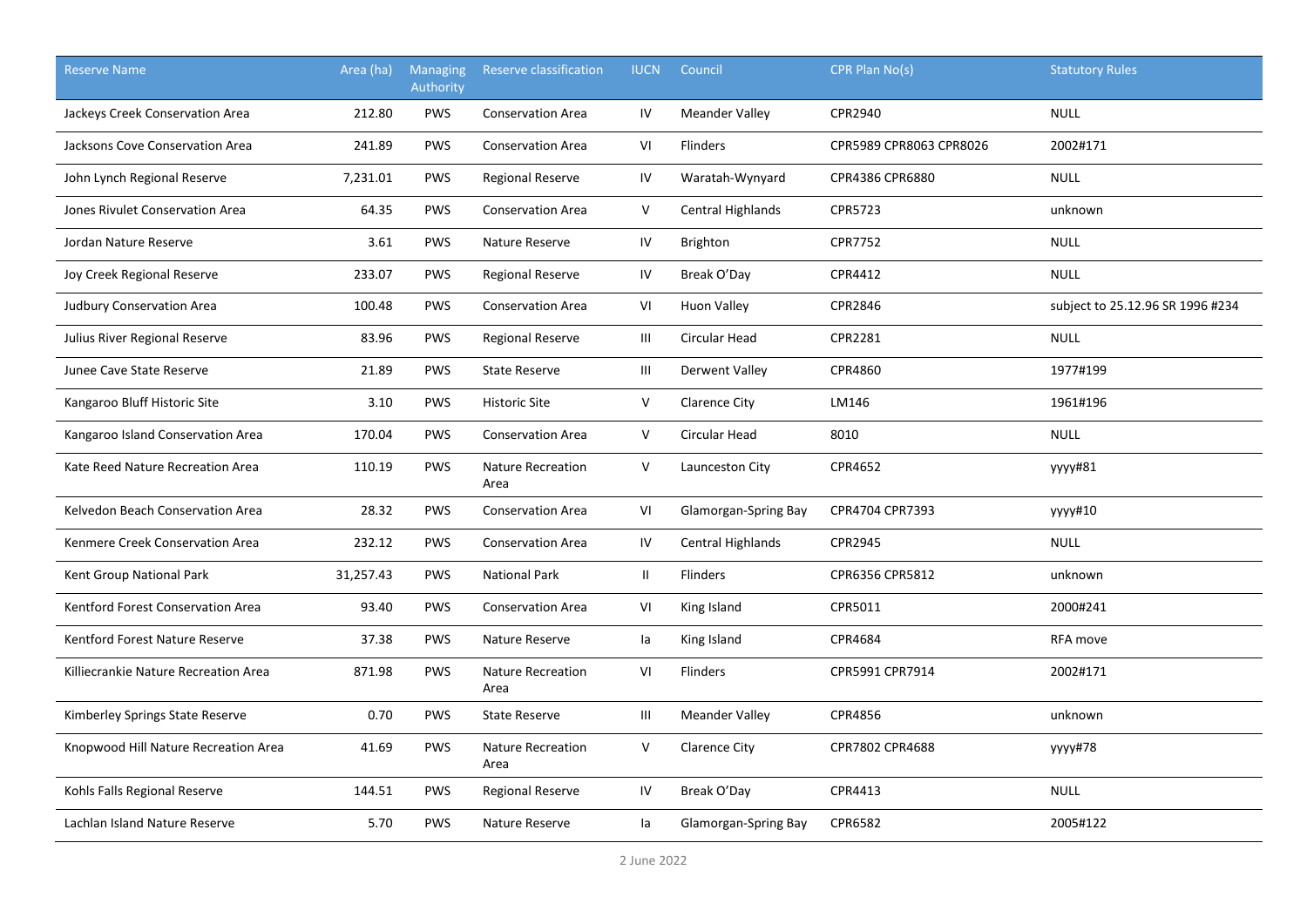| <b>Reserve Name</b>                    | Area (ha) | <b>Managing</b><br>Authority | Reserve classification           | <b>IUCN</b>   | Council                  | CPR Plan No(s)          | <b>Statutory Rules</b>                      |
|----------------------------------------|-----------|------------------------------|----------------------------------|---------------|--------------------------|-------------------------|---------------------------------------------|
| Lackrana Conservation Area             | 852.49    | <b>PWS</b>                   | <b>Conservation Area</b>         | $\vee$        | <b>Flinders</b>          | CPR5945 CPR3759 CPR2847 | 1979#101 subject to 25.12.96 SR<br>1996#235 |
| Lady Binney Regional Reserve           | 379.29    | <b>PWS</b>                   | <b>Regional Reserve</b>          | IV            | Derwent Valley           | CPR4367                 | <b>NULL</b>                                 |
| Lady Nelson Regional Reserve           | 156.32    | <b>PWS</b>                   | <b>Regional Reserve</b>          | IV            | Launceston               | CPR4414                 | <b>NULL</b>                                 |
| Lagoons Beach Conservation Area        | 106.47    | <b>PWS</b>                   | <b>Conservation Area</b>         | VI            | Break O'Day              | CPR4705                 | yyyy120#                                    |
| Lake Barrington Nature Recreation Area | 178.20    | <b>PWS</b>                   | <b>Nature Recreation</b><br>Area | $\vee$        | Kentish                  | CPR4689                 | vyyy#1109                                   |
| Lake Beatrice Conservation Area        | 2,969.83  | <b>PWS</b>                   | <b>Conservation Area</b>         | VI            | <b>West Coast</b>        | CPR2867                 | subject to 25.12.96 SR 1996 #235            |
| Lake Binney Conservation Area          | 461.22    | <b>PWS</b>                   | <b>Conservation Area</b>         | IV            | Central Highlands        | CPR4368                 | <b>NULL</b>                                 |
| Lake Chisholm Regional Reserve         | 175.43    | <b>PWS</b>                   | <b>Regional Reserve</b>          | Ш             | Circular Head            | CPR2629                 | <b>NULL</b>                                 |
| Lake Dulverton Conservation Area       | 230.63    | <b>PWS</b>                   | <b>Conservation Area</b>         | V             | Southern Midlands        | CPR7351 CPR4846 CPR7351 | 1986#16                                     |
| Lake Johnston Nature Reserve           | 138.47    | <b>PWS</b>                   | Nature Reserve                   | la            | <b>West Coast</b>        | CPR4544                 | <b>RFA</b>                                  |
| Lake Mikany Conservation Area          | 32.46     | <b>PWS</b>                   | <b>Conservation Area</b>         | IV            | Circular Head            | CPR6863                 | <b>NULL</b>                                 |
| Lake Pieman Regional Reserve           | 1,007.79  | <b>PWS</b>                   | <b>Regional Reserve</b>          | IV            | <b>West Coast</b>        | CPR5094                 | <b>NULL</b>                                 |
| Lake River Conservation Area           | 28.33     | <b>PWS</b>                   | <b>Conservation Area</b>         | V             | <b>Central Highlands</b> | CPR7583                 | <b>NULL</b>                                 |
| Lake Tiberias Game Reserve             | 994.07    | <b>PWS</b>                   | Game Reserve                     | VI            | Southern Midlands        | LM261                   | 1984#35                                     |
| Lanes Tier Conservation Area           | 219.65    | <b>PWS</b>                   | <b>Conservation Area</b>         | IV            | Central Highlands        | <b>CPR2948</b>          | <b>NULL</b>                                 |
| Laurel Creek Regional Reserve          | 1,115.43  | <b>PWS</b>                   | <b>Regional Reserve</b>          | IV            | <b>Central Coast</b>     | CPR4385                 | <b>NULL</b>                                 |
| Lavinia State Reserve                  | 7,860.40  | <b>PWS</b>                   | <b>State Reserve</b>             | $\mathbf{H}$  | King Island              | CPR6867 CPR4855         | 1975#99                                     |
| Lees Point Conservation Area           | 113.81    | <b>PWS</b>                   | <b>Conservation Area</b>         | VI            | Circular Head            | CPR2849                 | subject to 25.12.96 SR 1996 #234            |
| Lefroy Regional Reserve                | 3,583.78  | <b>PWS</b>                   | <b>Regional Reserve</b>          | IV            | George Town              | CPR4415                 | <b>NULL</b>                                 |
| Leven Canyon Regional Reserve          | 2,472.99  | <b>PWS</b>                   | <b>Regional Reserve</b>          | VI            | <b>Central Coast</b>     | CPR7496 CPR7501 CPR5259 | 2001#28                                     |
| Liawenee Conservation Area             | 62.17     | <b>PWS</b>                   | <b>Conservation Area</b>         | VI            | Central Highlands        | <b>CPR5728</b>          | unknown                                     |
| <b>Liffey Conservation Area</b>        | 1,054.99  | <b>PWS</b>                   | <b>Conservation Area</b>         | $\mathbf{II}$ | <b>Meander Valley</b>    | CPR2133                 | <b>NULL</b>                                 |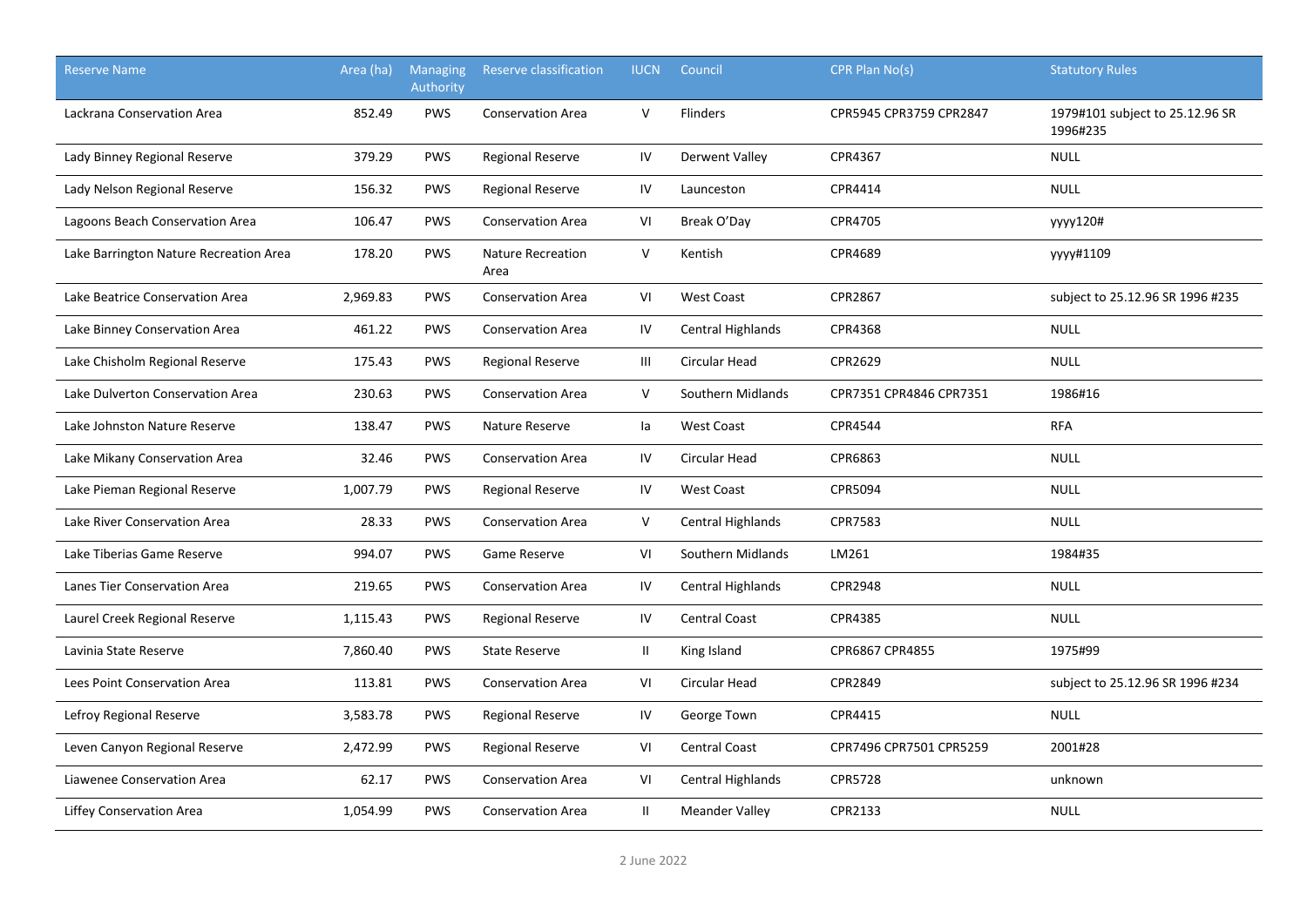| <b>Reserve Name</b>                      | Area (ha) | <b>Managing</b><br>Authority | Reserve classification   | <b>IUCN</b>   | Council                  | CPR Plan No(s)  | <b>Statutory Rules</b>              |
|------------------------------------------|-----------|------------------------------|--------------------------|---------------|--------------------------|-----------------|-------------------------------------|
| Liffey Falls State Reserve               | 105.76    | <b>PWS</b>                   | <b>State Reserve</b>     | Ш             | <b>Northern Midlands</b> | LM281           | from NR 8/8/01                      |
| Lighthouse Point Conservation Area       | 2.92      | <b>PWS</b>                   | <b>Conservation Area</b> | V             | Dorset                   | <b>CPR7754</b>  | <b>NULL</b>                         |
| Lillico Beach Conservation Area          | 57.72     | <b>PWS</b>                   | <b>Conservation Area</b> | VI            | Devonport City           | CPR4706 CPR7579 | yyyy#17                             |
| Lily Lagoon Nature Reserve               | 5.14      | <b>PWS</b>                   | Nature Reserve           | V             | King Island              | CPR6849         | <b>NULL</b>                         |
| Lime Bay State Reserve                   | 1,528.49  | <b>PWS</b>                   | <b>State Reserve</b>     | $\mathbf{II}$ | Tasman                   | CPR4861         | from NR 8/8/01 1976#139,<br>2001#86 |
| Lime Pit Road Conservation Area          | 28.90     | <b>PWS</b>                   | <b>Conservation Area</b> | VI            | Flinders                 | CPR5946         | 2002#172                            |
| Limekiln Creek Conservation Area         | 72.91     | <b>PWS</b>                   | <b>Conservation Area</b> | VI            | Southern Midlands        | CPR7349         | SR23 of 2013                        |
| Little Beach Conservation Area           | 74.28     | <b>PWS</b>                   | <b>Conservation Area</b> | VI            | Break O'Day              | <b>CPR5598</b>  | уууу#121                            |
| Little Beach State Reserve               | 936.75    | <b>PWS</b>                   | <b>State Reserve</b>     | Ш             | Break O'Day              | CPR4354         | <b>RFA</b>                          |
| Little Boobyalla River Conservation Area | 490.01    | <b>PWS</b>                   | <b>Conservation Area</b> | VI            | Dorset                   | CPR4357         | unknown                             |
| Little Chalky Island Conservation Area   | 19.66     | <b>PWS</b>                   | <b>Conservation Area</b> | VI            | <b>Flinders</b>          | CPR7863         | SR13 of 2013                        |
| Little Christmas Island Nature Reserve   | 4.72      | <b>PWS</b>                   | Nature Reserve           | la            | Glamorgan-Spring Bay     | CPR6573         | 2005#122                            |
| Little Dog Island Game Reserve           | 54.30     | <b>PWS</b>                   | Game Reserve             | VI            | <b>Flinders</b>          | LM196           | 1981#200                            |
| Little Green Island Conservation Area    | 95.67     | <b>PWS</b>                   | <b>Conservation Area</b> | VI            | <b>Flinders</b>          | CPR4888 CPR7862 | 1957#81 2000#122                    |
| Little Island Conservation Area          | 5.98      | <b>PWS</b>                   | <b>Conservation Area</b> | V             | Flinders                 | CPR7843         | <b>NULL</b>                         |
| Little Peggs Beach State Reserve         | 158.99    | <b>PWS</b>                   | <b>State Reserve</b>     | Ш             | Circular Head            | CPR6985 CPR4358 | <b>RFA</b>                          |
| Little Pine Lagoon Conservation Area     | 326.99    | <b>PWS</b>                   | <b>Conservation Area</b> | V             | Central Highlands        | 7659            | <b>NULL</b>                         |
| Little Quoin Conservation Area           | 285.74    | <b>PWS</b>                   | <b>Conservation Area</b> | VI            | Southern Midlands        | CPR6199 CPR2850 | subject to 25.12.96 SR 1996 #234    |
| Little Swan Island Nature Reserve        | 18.85     | <b>PWS</b>                   | Nature Reserve           | la            | Dorset                   | CPR7656 CPR6577 | 2005#122                            |
| Little Swanport Conservation Area        | 396.61    | <b>PWS</b>                   | <b>Conservation Area</b> | V             | Glamorgan-Spring Bay     | 8205            | <b>NULL</b>                         |
| Little Trefoil Conservation Area         | 1.67      | <b>PWS</b>                   | <b>Conservation Area</b> | V             | Circular Head            | CPR6933         | SR97 OF 2012                        |
| Little Waterhouse Island Nature Reserve  | 4.73      | <b>PWS</b>                   | Nature Reserve           | la            | Dorset                   | CPR6575         | 2005#122                            |
| Lizard Hill Regional Reserve             | 93.93     | <b>PWS</b>                   | <b>Regional Reserve</b>  | V             | Kentish                  | CPR2934         | <b>NULL</b>                         |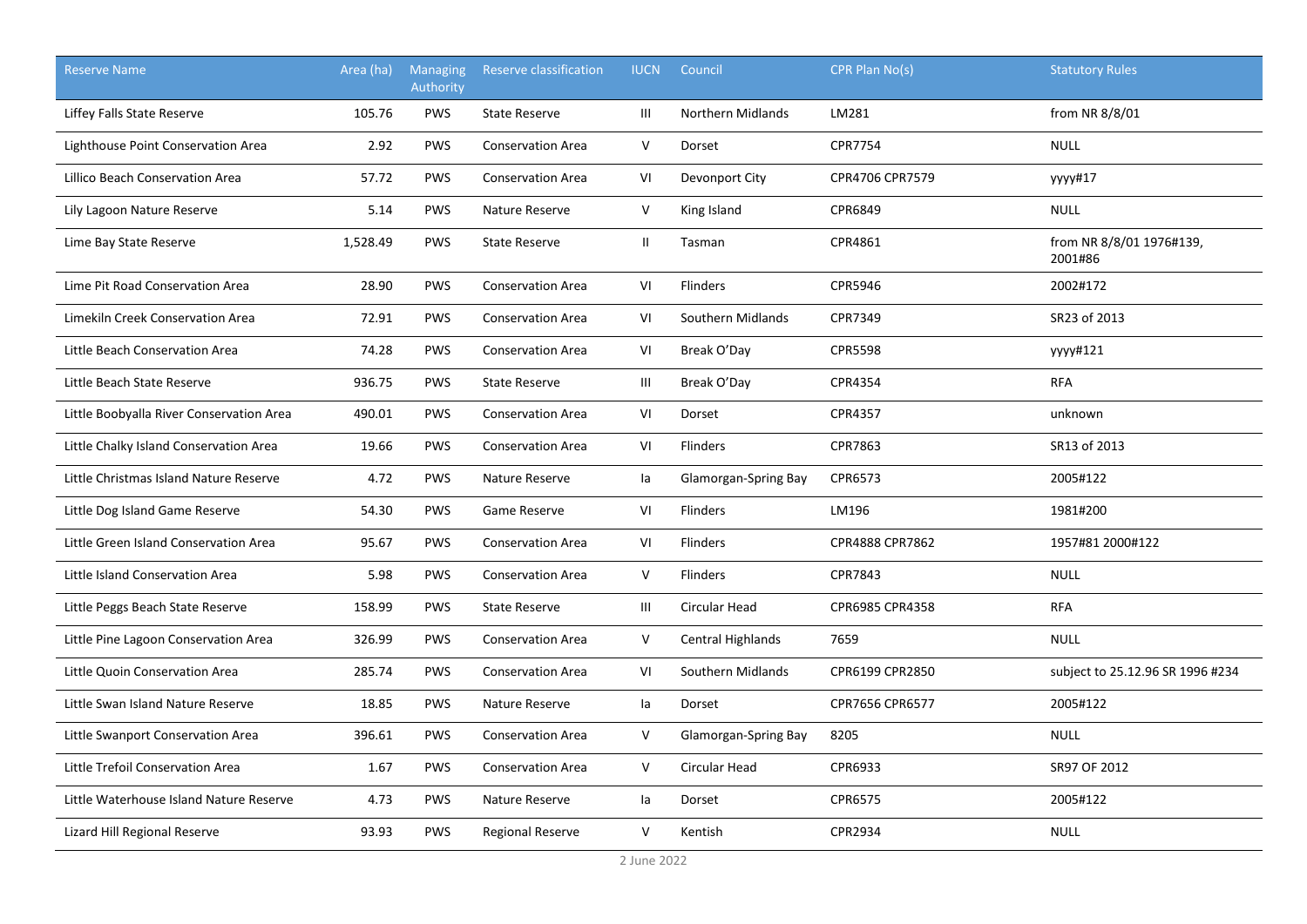| <b>Reserve Name</b>                      | Area (ha) | Managing<br><b>Authority</b> | Reserve classification   | <b>IUCN</b>  | Council               | CPR Plan No(s)  | <b>Statutory Rules</b> |
|------------------------------------------|-----------|------------------------------|--------------------------|--------------|-----------------------|-----------------|------------------------|
| Lobster Rivulet Regional Reserve         | 129.96    | <b>PWS</b>                   | <b>Regional Reserve</b>  | IV           | <b>Meander Valley</b> | CPR2897         | <b>NULL</b>            |
| Logan Lagoon Conservation Area           | 4,815.61  | <b>PWS</b>                   | <b>Conservation Area</b> | VI           | <b>Flinders</b>       | CPR4889 CPR5947 | 1975#99 2000#118       |
| Logan Lagoon State Reserve               | 72.51     | <b>PWS</b>                   | <b>State Reserve</b>     | Ш            | Flinders              | 6242            | 2004#53                |
| Long Bay Conservation Area               | 23.25     | <b>PWS</b>                   | <b>Conservation Area</b> | $\mathsf{V}$ | Tasman                | <b>CPR7270</b>  | SR117 OF 2012          |
| Long Hill Conservation Area              | 557.77    | <b>PWS</b>                   | <b>Conservation Area</b> | IV           | Latrobe               | CPR4395         | <b>NULL</b>            |
| Long Island Conservation Area            | 374.29    | <b>PWS</b>                   | <b>Conservation Area</b> | VI           | <b>Flinders</b>       | 7859            | <b>NULL</b>            |
| Long Ridge Regional Reserve              | 168.57    | <b>PWS</b>                   | Regional Reserve         | IV           | <b>Meander Valley</b> | CPR2899         | <b>NULL</b>            |
| Long Tom Conservation Area               | 20.02     | <b>PWS</b>                   | Conservation Area        | VI           | Southern Midlands     | CPR5009         | 2000#241               |
| Lookout Rock State Reserve               | 3.10      | <b>PWS</b>                   | <b>State Reserve</b>     | Ш            | Glamorgan-Spring Bay  | CPR4823 CPR7507 | unknown                |
| Lost Falls Conservation Area             | 486.44    | <b>PWS</b>                   | <b>Conservation Area</b> | IV           | Glamorgan-Spring Bay  | CPR2286         | <b>NULL</b>            |
| Lovells Creek Regional Reserve           | 553.70    | <b>PWS</b>                   | <b>Regional Reserve</b>  | IV           | Circular Head         | CPR2876         | <b>NULL</b>            |
| Low Head Conservation Area               | 25.99     | <b>PWS</b>                   | <b>Conservation Area</b> | $\mathsf{V}$ | George Town           | CPR7661 CPR5596 | уууу#44                |
| Low Head Historic Site                   | 15.95     | <b>PWS</b>                   | <b>Historic Site</b>     | $\vee$       | George Town           | CPR5053         | 2000#211               |
| Low Islets Nature Reserve                | 5.37      | <b>PWS</b>                   | Nature Reserve           | la           | <b>Flinders</b>       | LM149           | 1979#210               |
| Low Point Conservation Area              | 290.41    | <b>PWS</b>                   | <b>Conservation Area</b> | VI           | <b>Flinders</b>       | CPR5992 CPR8022 | 2002#171               |
| Lower Marsh Creek Regional Reserve       | 1,092.11  | <b>PWS</b>                   | <b>Regional Reserve</b>  | IV           | Break O'Day           | CPR6688         | <b>NULL</b>            |
| Lukes Knob Regional Reserve              | 3,078.13  | <b>PWS</b>                   | <b>Regional Reserve</b>  | VI           | <b>West Coast</b>     | 7398            | <b>NULL</b>            |
| Luncheon Hill Regional Reserve           | 1,030.99  | <b>PWS</b>                   | Regional Reserve         | IV           | Circular Head         | CPR4400         | <b>NULL</b>            |
| Lutregala Creek Regional Reserve         | 108.83    | <b>PWS</b>                   | Regional Reserve         | IV           | Kingborough           | CPR2957         | <b>NULL</b>            |
| Lyons Cottage Historic Site              | 0.10      | <b>PWS</b>                   | <b>Historic Site</b>     | $\vee$       | Circular Head         | LM38            | 1978#72                |
| Mackintosh Regional Reserve              | 1,029.09  | <b>PWS</b>                   | <b>Regional Reserve</b>  | IV           | Waratah-Wynyard       | CPR4388         | <b>NULL</b>            |
| <b>MacLaines Creek Conservation Area</b> | 428.88    | <b>PWS</b>                   | <b>Conservation Area</b> | IV           | Glamorgan-Spring Bay  | CPR5123         | <b>NULL</b>            |
| Macquarie Harbour Historic Site          | 15,223.39 | <b>PWS</b>                   | <b>Historic Site</b>     | $\mathbf{I}$ | <b>West Coast</b>     | CPR1872         | 1990#81                |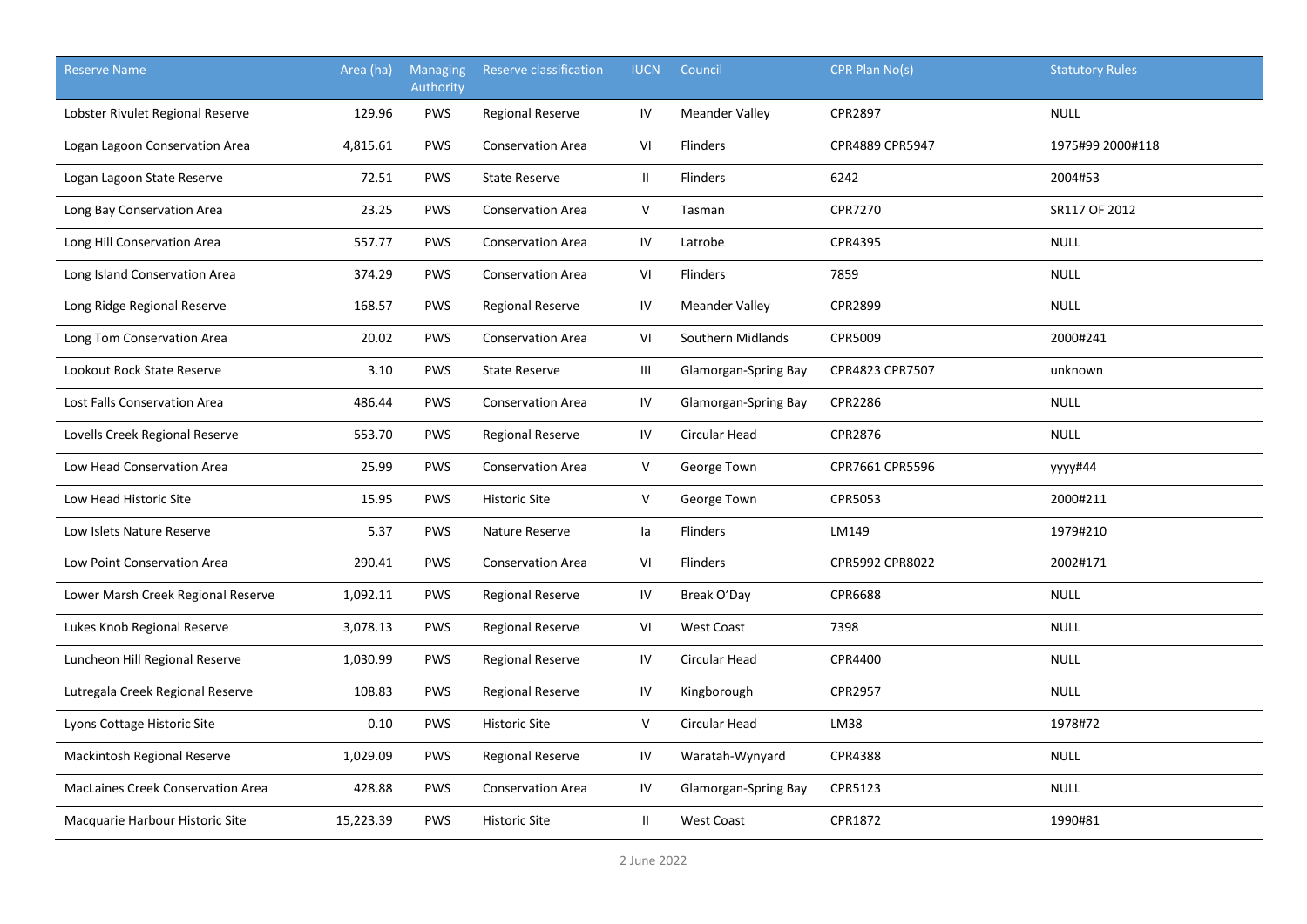| <b>Reserve Name</b>                      | Area (ha) | <b>Managing</b><br>Authority | Reserve classification           | <b>IUCN</b>    | Council               | CPR Plan No(s)                             | <b>Statutory Rules</b>       |
|------------------------------------------|-----------|------------------------------|----------------------------------|----------------|-----------------------|--------------------------------------------|------------------------------|
| Macquarie Island Nature Reserve          | 96,015.44 | <b>PWS</b>                   | Nature Reserve                   | la             | Sub-Antarctica        | CPR5330                                    | 1972#152, 1978#121, 2002#110 |
| <b>Macquarie River Conservation Area</b> | 108.41    | <b>PWS</b>                   | <b>Conservation Area</b>         | V              | Northern Midlands     | <b>CPR8224</b>                             | <b>NULL</b>                  |
| Maggs Mountain Regional Reserve          | 1,098.99  | <b>PWS</b>                   | <b>Regional Reserve</b>          | IV             | <b>Meander Valley</b> | CPR3579                                    | <b>NULL</b>                  |
| <b>Maria Island National Park</b>        | 11,567.41 | <b>PWS</b>                   | <b>National Park</b>             | Ш.             | Glamorgan-Spring Bay  | CPR2188 CPR7301                            | unknown                      |
| <b>Marion Beach Conservation Area</b>    | 40.76     | <b>PWS</b>                   | <b>Conservation Area</b>         | IV             | Sorell                | 6941                                       | <b>NULL</b>                  |
| <b>Marks Point Conservation Area</b>     | 27.77     | <b>PWS</b>                   | <b>Conservation Area</b>         | VI             | Kingborough           | 7307                                       | <b>NULL</b>                  |
| <b>Marriott Reef Conservation Area</b>   | 12.36     | <b>PWS</b>                   | <b>Conservation Area</b>         | V              | Flinders              | CPR7840                                    | <b>NULL</b>                  |
| Marriotts Falls State Reserve            | 135.28    | <b>PWS</b>                   | <b>State Reserve</b>             | Ш              | Derwent Valley        | CPR4824                                    | unknown                      |
| Marshall Beach Conservation Area         | 229.45    | <b>PWS</b>                   | <b>Conservation Area</b>         | $\mathsf{V}$   | Flinders              | 8018                                       | <b>NULL</b>                  |
| Martins Hill Regional Reserve            | 1,186.33  | <b>PWS</b>                   | <b>Regional Reserve</b>          | IV             | Dorset                | CPR3707                                    | <b>NULL</b>                  |
| Mathinna Falls Regional Reserve          | 446.78    | PWS                          | <b>Regional Reserve</b>          | IV             | Break O'Day           | CPR2292 CPR2902                            | <b>NULL</b>                  |
| Mayfield Bay Conservation Area           | 30.36     | <b>PWS</b>                   | <b>Conservation Area</b>         | VI             | Glamorgan-Spring Bay  | CPR4707 CPR7589                            | уууу#140                     |
| <b>McDonalds Point Conservation Area</b> | 170.44    | <b>PWS</b>                   | <b>Conservation Area</b>         | V              | Break O'Day           | 7722                                       | <b>NULL</b>                  |
| <b>Meander Conservation Area</b>         | 1,664.03  | <b>PWS</b>                   | <b>Conservation Area</b>         | Ш.             | <b>Meander Valley</b> | CPR2132                                    | <b>NULL</b>                  |
| <b>Medeas Cove Conservation Area</b>     | 119.32    | <b>PWS</b>                   | <b>Conservation Area</b>         | VI             | Break O'Day           | 7767                                       | 1990#77 2000#119             |
| Meehan Range Nature Recreation Area      | 1,258.18  | <b>PWS</b>                   | <b>Nature Recreation</b><br>Area | $\mathsf{V}$   | <b>Clarence City</b>  | CPR4690 CPR4360 CPR7911<br>CPR7693 CPR7910 | уууу#13, уууу#5              |
| <b>Meetus Falls Conservation Area</b>    | 190.93    | <b>PWS</b>                   | <b>Conservation Area</b>         | $\mathbf{III}$ | Glamorgan-Spring Bay  | CPR2290                                    | <b>NULL</b>                  |
| Meredith Range Regional Reserve          | 71,394.81 | <b>PWS</b>                   | <b>Regional Reserve</b>          | VI             | <b>West Coast</b>     | CPR6897 CPR6900 CPR6991<br>CPR6899 CPR5013 | <b>NULL</b>                  |
| Mersey Bluff State Reserve               | 0.14      | <b>PWS</b>                   | <b>State Reserve</b>             | Ш              | Devonport City        | CPR5054                                    | 2000#211                     |
| Mersey Hill Karst Nature Reserve         | 43.13     | <b>PWS</b>                   | Nature Reserve                   | la             | <b>Meander Valley</b> | 6201                                       | 2004#53                      |
| <b>Mersey River Conservation Area</b>    | 629.42    | <b>PWS</b>                   | <b>Conservation Area</b>         | IV             | <b>Meander Valley</b> | CPR4396                                    | <b>NULL</b>                  |
| Mersey White Water Regional Reserve      | 237.52    | <b>PWS</b>                   | <b>Regional Reserve</b>          | IV             | <b>Meander Valley</b> | <b>CPR2284</b>                             | <b>NULL</b>                  |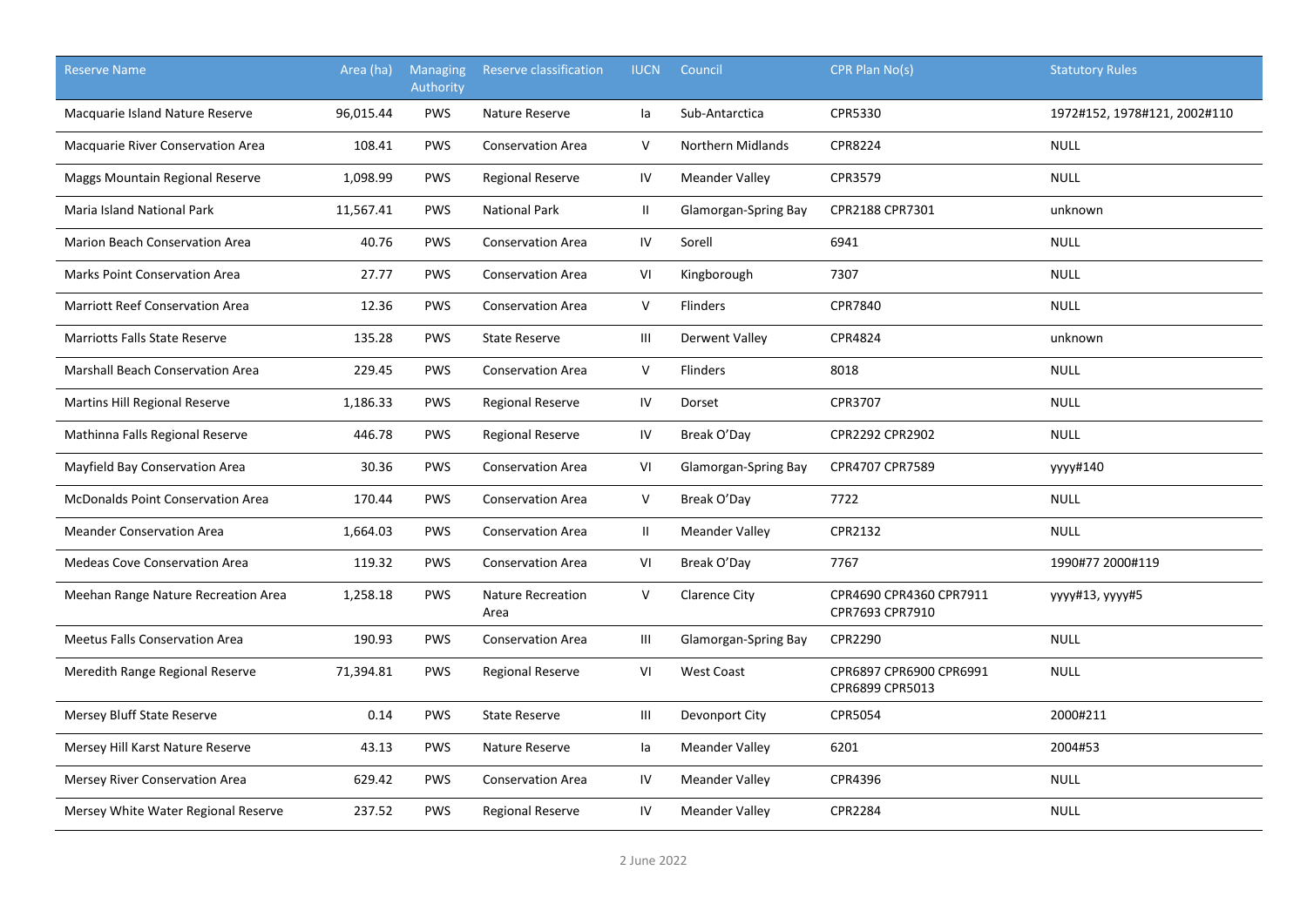| <b>Reserve Name</b>                    | Area (ha) | <b>Managing</b><br><b>Authority</b> | Reserve classification   | <b>IUCN</b>    | Council                  | CPR Plan No(s)                                                        | <b>Statutory Rules</b> |
|----------------------------------------|-----------|-------------------------------------|--------------------------|----------------|--------------------------|-----------------------------------------------------------------------|------------------------|
| Midday Hill Conservation Area          | 309.90    | <b>PWS</b>                          | <b>Conservation Area</b> | IV             | <b>Northern Midlands</b> | CPR4416                                                               | <b>NULL</b>            |
| Middle Arm Conservation Area           | 194.28    | <b>PWS</b>                          | <b>Conservation Area</b> | IV             | <b>West Tamar</b>        | CPR8060                                                               | <b>NULL</b>            |
| Middle Island Conservation Area        | 107.97    | <b>PWS</b>                          | <b>Conservation Area</b> | V              | <b>West Tamar</b>        | 8071                                                                  | <b>NULL</b>            |
| Mile Island Conservation Area          | 7.25      | <b>PWS</b>                          | <b>Conservation Area</b> | V <sub>l</sub> | <b>Flinders</b>          | CPR4891                                                               | 2000#123 rec           |
| Milkshake Hills Regional Reserve       | 278.94    | <b>PWS</b>                          | <b>Regional Reserve</b>  | IV             | Circular Head            | CPR2271                                                               | <b>NULL</b>            |
| <b>Millers Bluff Conservation Area</b> | 670.17    | <b>PWS</b>                          | <b>Conservation Area</b> | IV             | Central Highlands        | CPR2941                                                               | <b>NULL</b>            |
| Millingtons Beach Conservation Area    | 17.03     | <b>PWS</b>                          | <b>Conservation Area</b> | VI             | Glamorgan-Spring Bay     | <b>CPR4708</b>                                                        | уууу#37                |
| Mole Creek Karst National Park         | 1,790.00  | <b>PWS</b>                          | <b>National Park</b>     | Ш              | <b>Meander Valley</b>    | CPR9928 CPR7595 CPR8415<br>CPR8418 CPR4816 CPR8417<br>CPR7594 CPR3680 | unknown                |
| <b>Molesworth Conservation Area</b>    | 72.77     | <b>PWS</b>                          | <b>Conservation Area</b> | VI             | Derwent Valley           | 5014                                                                  | 2000#241               |
| Monk Bay Marine Conservation Area      | 395.50    | <b>PWS</b>                          | <b>Marine Reserve</b>    | VI             | Tasman                   | 8637                                                                  | <b>NULL</b>            |
| Montagu Beach Conservation Area        | 335.47    | <b>PWS</b>                          | <b>Conservation Area</b> | $\mathsf{V}$   | Circular Head            | <b>CPR8208</b>                                                        | SR23 of 2013           |
| Montagu Island Conservation Area       | 98.33     | <b>PWS</b>                          | <b>Conservation Area</b> | IV             | Circular Head            | 8009                                                                  | <b>NULL</b>            |
| Montagu River Regional Reserve         | 1,014.03  | <b>PWS</b>                          | <b>Regional Reserve</b>  | IV             | Circular Head            | CPR4401                                                               | <b>NULL</b>            |
| Montagu Swamp Regional Reserve         | 1,581.94  | <b>PWS</b>                          | <b>Regional Reserve</b>  | IV             | Circular Head            | CPR4402                                                               | <b>NULL</b>            |
| Morass Bay Conservation Area           | 138.85    | <b>PWS</b>                          | <b>Conservation Area</b> | V              | <b>Central Highlands</b> | CPR5725                                                               | unknown                |
| <b>Moriarty Rocks Nature Reserve</b>   | 2.02      | <b>PWS</b>                          | Nature Reserve           | la             | Flinders                 | <b>LM77</b>                                                           | 1978#81                |
| Moss Gully Conservation Area           | 408.75    | <b>PWS</b>                          | <b>Conservation Area</b> | VI             | <b>Northern Midlands</b> | CPR4622                                                               | 2000#241               |
| Moulting Lagoon Game Reserve           | 4,797.45  | PWS                                 | Game Reserve             | VI             | Glamorgan-Spring Bay     | LD951                                                                 | 1959#235               |
| Mount Arthur Regional Reserve          | 881.53    | <b>PWS</b>                          | <b>Regional Reserve</b>  | IV             | Launceston               | CPR4418                                                               | <b>NULL</b>            |
| <b>Mount Arthur State Reserve</b>      | 3.80      | <b>PWS</b>                          | <b>State Reserve</b>     | Ш              | Tasman                   | CPR4843                                                               | unknown                |
| Mount Barrow Falls State Reserve       | 101.85    | <b>PWS</b>                          | <b>State Reserve</b>     | Ш              | Launceston City          | CPR4832                                                               | unknown                |
| <b>Mount Barrow State Reserve</b>      | 1,578.36  | <b>PWS</b>                          | <b>State Reserve</b>     | Ш              | Launceston City          | CPR4598 CPR4832                                                       | unknown                |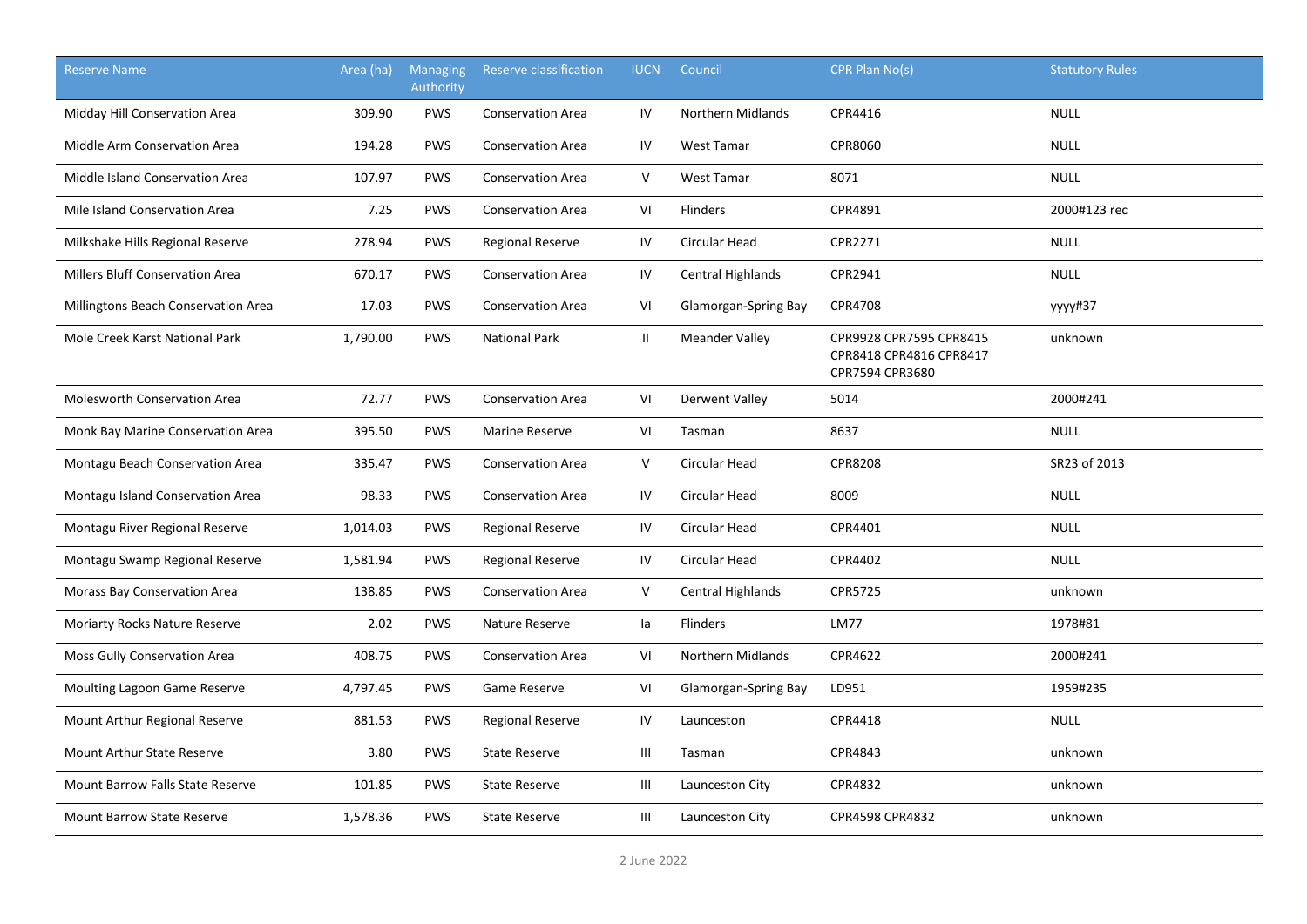| <b>Reserve Name</b>                        | Area (ha) | <b>Managing</b><br>Authority | <b>Reserve classification</b>    | <b>IUCN</b>  | Council                  | CPR Plan No(s)                                                | <b>Statutory Rules</b>           |
|--------------------------------------------|-----------|------------------------------|----------------------------------|--------------|--------------------------|---------------------------------------------------------------|----------------------------------|
| <b>Mount Bethune Conservation Area</b>     | 352.98    | <b>PWS</b>                   | <b>Conservation Area</b>         | VI           | <b>Central Highlands</b> | CPR2854                                                       | subject to 25.12.96 SR 1996 #235 |
| Mount Bruny Conservation Area              | 1,352.87  | <b>PWS</b>                   | <b>Conservation Area</b>         | IV           | Kingborough              | CPR4364                                                       | <b>NULL</b>                      |
| Mount Careless Regional Reserve            | 689.11    | <b>PWS</b>                   | <b>Regional Reserve</b>          | IV           | West Tamar               | CPR4397                                                       | <b>NULL</b>                      |
| Mount Dial Nature Recreation Area          | 445.75    | <b>PWS</b>                   | <b>Nature Recreation</b><br>Area | V            | <b>Central Coast</b>     | CPR4593                                                       | 2000#241                         |
| <b>Mount Direction Historic Site</b>       | 181.26    | <b>PWS</b>                   | <b>Historic Site</b>             | $\mathsf{V}$ | George Town              | LM259                                                         | 1984#90                          |
| Mount Dromedary Conservation Area          | 859.14    | PWS                          | <b>Conservation Area</b>         | IV           | Brighton                 | CPR4370                                                       | <b>NULL</b>                      |
| Mount Dundas Regional Reserve              | 38,846.36 | PWS                          | <b>Regional Reserve</b>          | VI           | <b>West Coast</b>        | CPR7303 CPR4586 CPR4585<br>CPR5039                            | unknown                          |
| Mount Farrell Regional Reserve             | 1,864.44  | <b>PWS</b>                   | <b>Regional Reserve</b>          | VI           | <b>West Coast</b>        | CPR5015 CPR7293                                               | 2000#241                         |
| <b>Mount Faulkner Conservation Area</b>    | 465.65    | <b>PWS</b>                   | <b>Conservation Area</b>         | VI           | Derwent Valley           | 7370                                                          | subject to 25.12.96 SR 1996 #234 |
| Mount Field National Park                  | 22,514.68 | <b>PWS</b>                   | <b>National Park</b>             | Ш.           | Derwent Valley           | CPR4835 CPR9669 CPR9665<br>CPR9663 CPR9664 CPR9667<br>CPR9666 | unknown                          |
| Mount Heemskirk Regional Reserve           | 16,737.11 | <b>PWS</b>                   | <b>Regional Reserve</b>          | VI           | <b>West Coast</b>        | CPR7371 CPR7774 CPR6901<br>CPR4624 CPR9239                    | 2000#241                         |
| Mount Hicks Road Conservation Area         | 12.63     | <b>PWS</b>                   | <b>Conservation Area</b>         | ${\sf IV}$   | Waratah-Wynyard          | CPR6990                                                       | <b>NULL</b>                      |
| Mount Horror Regional Reserve              | 1,116.32  | <b>PWS</b>                   | <b>Regional Reserve</b>          | IV           | Dorset                   | CPR6690                                                       | <b>NULL</b>                      |
| Mount Kershaw Regional Reserve             | 258.98    | PWS                          | <b>Regional Reserve</b>          | IV           | <b>West Coast</b>        | CPR4387                                                       | <b>NULL</b>                      |
| Mount Mangana Conservation Area            | 854.92    | PWS                          | <b>Conservation Area</b>         | IV           | Kingborough              | CPR2927                                                       | <b>NULL</b>                      |
| Mount Maurice Regional Reserve             | 6,744.05  | PWS                          | <b>Regional Reserve</b>          | IV           | Dorset                   | CPR4423 CPR6881                                               | <b>NULL</b>                      |
| Mount Midway Conservation Area             | 462.78    | <b>PWS</b>                   | <b>Conservation Area</b>         | IV           | Kingborough              | CPR2930                                                       | <b>NULL</b>                      |
| Mount Montgomery Nature Recreation<br>Area | 76.06     | <b>PWS</b>                   | Nature Recreation<br>Area        | V            | <b>Central Coast</b>     | CPR4593                                                       | 2000#241                         |
| Mount Montgomery State Reserve             | 307.86    | <b>PWS</b>                   | <b>State Reserve</b>             | Ш            | <b>Central Coast</b>     | CPR4825 CPR7907                                               | 1970#140                         |
| <b>Mount Morrison Conservation Area</b>    | 747.15    | <b>PWS</b>                   | <b>Conservation Area</b>         | IV           | Sorell                   | CPR4371                                                       | <b>NULL</b>                      |
| Mount Murchison Regional Reserve           | 7,341.50  | <b>PWS</b>                   | <b>Regional Reserve</b>          | VI           | <b>West Coast</b>        | CPR6902 CPR4661                                               | unknown                          |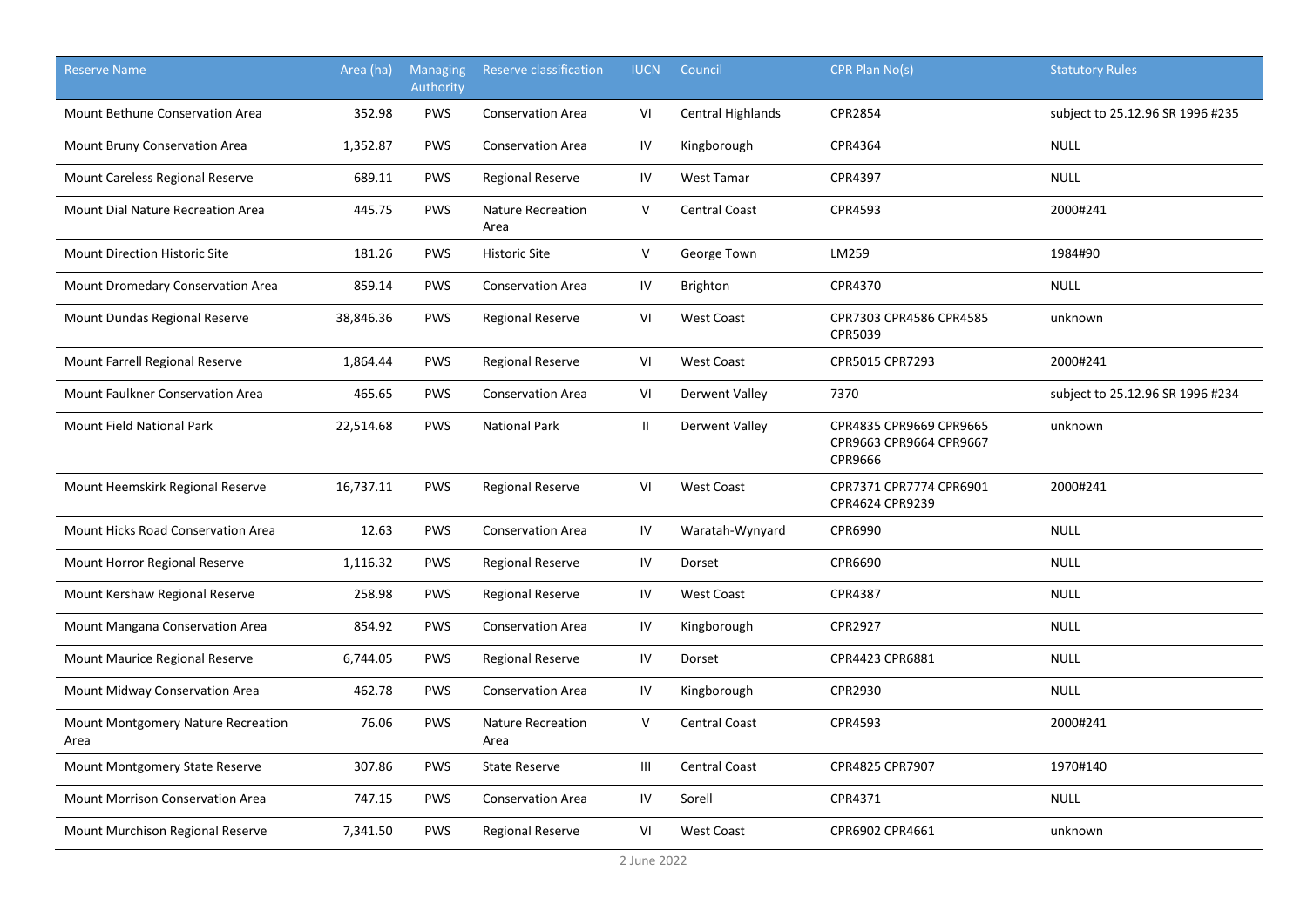| <b>Reserve Name</b>                     | Area (ha) | <b>Managing</b><br>Authority | Reserve classification           | <b>IUCN</b>   | Council                  | CPR Plan No(s)  | <b>Statutory Rules</b>           |
|-----------------------------------------|-----------|------------------------------|----------------------------------|---------------|--------------------------|-----------------|----------------------------------|
| <b>Mount Pearson State Reserve</b>      | 4,589.81  | <b>PWS</b>                   | <b>State Reserve</b>             | Ш             | Break O'Day              | CPR5493         | 2000#242                         |
| Mount Ponsonby Conservation Area        | 462.05    | <b>PWS</b>                   | <b>Conservation Area</b>         | IV            | Southern Midlands        | CPR2921         | <b>NULL</b>                      |
| Mount Puzzler Regional Reserve          | 403.88    | <b>PWS</b>                   | <b>Regional Reserve</b>          | Ш             | Break O'Day              | CPR4057         | <b>NULL</b>                      |
| <b>Mount Roland Conservation Area</b>   | 308.50    | PWS                          | <b>Conservation Area</b>         | VI            | Kentish                  | CPR2856         | subject to 25.12.96 SR 1996 #234 |
| Mount Roland Regional Reserve           | 7,107.62  | PWS                          | <b>Regional Reserve</b>          | VI            | Kentish                  | CPR5017 CPR9256 | 2000#241                         |
| Mount Royal Conservation Area           | 128.65    | PWS                          | <b>Conservation Area</b>         | VI            | Kingborough              | CPR4619 CPR7302 | 2000#241                         |
| Mount Rumney Conservation Area          | 15.09     | PWS                          | <b>Conservation Area</b>         | VI            | <b>Clarence City</b>     | CPR4724 CPR9361 | unknown                          |
| Mount Stronach Regional Reserve         | 1,027.65  | <b>PWS</b>                   | <b>Regional Reserve</b>          | IV            | Dorset                   | CPR4417         | <b>NULL</b>                      |
| Mount Tanner Nature Recreation Area     | 4,223.72  | <b>PWS</b>                   | <b>Nature Recreation</b><br>Area | VI            | Flinders                 | <b>CPR5948</b>  | unknown                          |
| Mount Thunderbolt Conservation Area     | 317.09    | <b>PWS</b>                   | <b>Conservation Area</b>         | IV            | <b>Central Highlands</b> | CPR2922         | <b>NULL</b>                      |
| Mount Victoria Regional Reserve         | 8,270.34  | PWS                          | <b>Regional Reserve</b>          | IV            | Break O'Day              | CPR4424         | <b>NULL</b>                      |
| Mount Wedge Conservation Area           | 9.94      | <b>PWS</b>                   | <b>Conservation Area</b>         | V             | Derwent Valley           | CPR4056         | <b>NULL</b>                      |
| Mount William Conservation Area         | 13.77     | <b>PWS</b>                   | <b>Conservation Area</b>         | VI            | Break O'Day              | CPR6515         | 2004#144                         |
| <b>Mount William National Park</b>      | 18,580.97 | <b>PWS</b>                   | <b>National Park</b>             | $\mathbf{II}$ | Break O'Day              | CPR4853 CPR4352 | unknown                          |
| <b>Mountain Creek Conservation Area</b> | 325.64    | <b>PWS</b>                   | <b>Conservation Area</b>         | VI            | Kingborough              | 4619            | 2000#241                         |
| Muddy Lagoon Nature Reserve             | 34.28     | <b>PWS</b>                   | Nature Reserve                   | IV            | King Island              | CPR6869         | <b>NULL</b>                      |
| <b>Mulligans Hill Conservation Area</b> | 1,176.87  | <b>PWS</b>                   | <b>Conservation Area</b>         | VI            | <b>Flinders</b>          | <b>CPR5949</b>  | 2002#172                         |
| Murkay Islets Conservation Area         | 14.06     | <b>PWS</b>                   | <b>Conservation Area</b>         | $\vee$        | <b>Circular Head</b>     | CPR8002         | <b>NULL</b>                      |
| Murphys Flat Conservation Area          | 70.40     | <b>PWS</b>                   | <b>Conservation Area</b>         | IV            | Derwent Valley           | CPR8643         | <b>NULL</b>                      |
| Musselroe Bay Conservation Area         | 1,606.87  | <b>PWS</b>                   | <b>Conservation Area</b>         | VI            | Dorset                   | CPR4710         | уууу#26                          |
| Narawntapu National Park                | 4,497.10  | <b>PWS</b>                   | <b>National Park</b>             | Ш.            | Latrobe                  | CPR4869         | unknown                          |
| Nares Rocks Conservation Area           | 3.06      | <b>PWS</b>                   | <b>Conservation Area</b>         | V             | Circular Head            | CPR6967         | SR97 OF 2012                     |
| Narrawa Road Conservation Area          | 15.18     | <b>PWS</b>                   | <b>Conservation Area</b>         | IV            | Kentish                  | CPR7570         | <b>NULL</b>                      |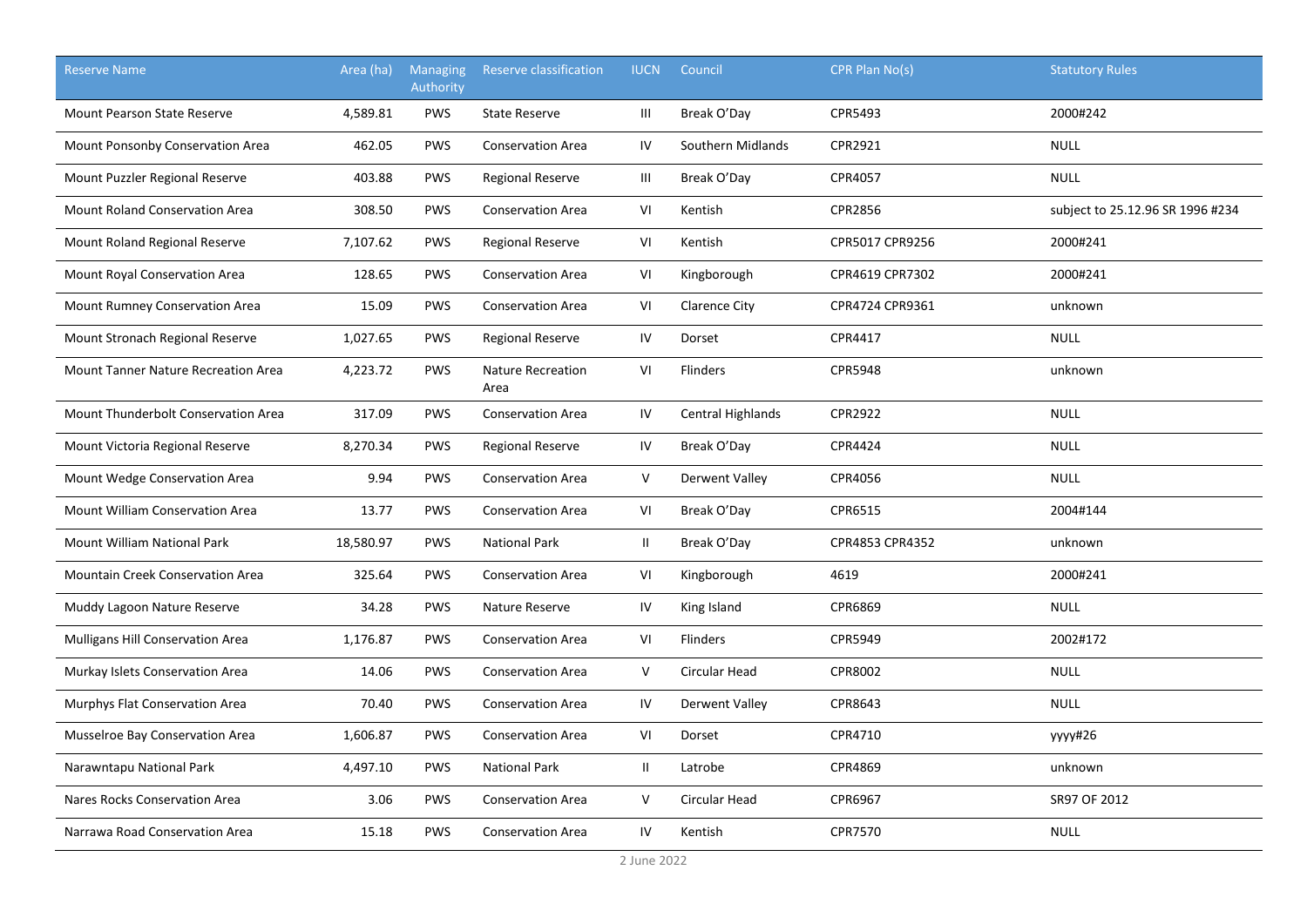| <b>Reserve Name</b>                   | Area (ha) | <b>Managing</b><br>Authority | <b>Reserve classification</b> | <b>IUCN</b>  | Council               | CPR Plan No(s)  | <b>Statutory Rules</b>     |
|---------------------------------------|-----------|------------------------------|-------------------------------|--------------|-----------------------|-----------------|----------------------------|
| Narrows Road Nature Reserve           | 18.16     | <b>PWS</b>                   | Nature Reserve                | IV           | <b>Huon Valley</b>    | CPR7291         | <b>NULL</b>                |
| Native Point Nature Reserve           | 123.31    | PWS                          | Nature Reserve                | IV           | Launceston City       | CPR4862         | 1976#183                   |
| Neds Reef Conservation Area           | 10.55     | <b>PWS</b>                   | <b>Conservation Area</b>      | V            | Flinders              | CPR7853         | <b>NULL</b>                |
| New Year Island Game Reserve          | 118.22    | <b>PWS</b>                   | Game Reserve                  | VI           | King Island           | LM191           | 1981#120                   |
| Nicholas Range Regional Reserve       | 809.18    | <b>PWS</b>                   | <b>Regional Reserve</b>       | IV           | Break O'Day           | CPR4444         | <b>NULL</b>                |
| Night Island Conservation Area        | 9.59      | <b>PWS</b>                   | <b>Conservation Area</b>      | VI           | <b>Flinders</b>       | CPR4892 CPR7861 | 2000#123 rec, SR97 OF 2012 |
| Ninepin Point Marine Nature Reserve   | 731.72    | <b>PWS</b>                   | Nature Reserve                | IV           | Kingborough           | CPR8627         | 1991#169                   |
| Ninth Island Conservation Area        | 33.76     | <b>PWS</b>                   | <b>Conservation Area</b>      | V            | Dorset                | CPR7644         | <b>NULL</b>                |
| Norfolk Bay Conservation Area         | 291.03    | <b>PWS</b>                   | <b>Conservation Area</b>      | $\mathsf{V}$ | Tasman                | CPR7170         | SR117 OF 2012              |
| North East Islet Nature Reserve       | 0.79      | <b>PWS</b>                   | Nature Reserve                | la           | Flinders              | <b>LM78</b>     | 1978#80                    |
| North East River Game Reserve         | 2,544.97  | <b>PWS</b>                   | Game Reserve                  | VI           | <b>Flinders</b>       | CPR2198 CPR5092 | 1991#170                   |
| North Esk Regional Reserve            | 621.17    | <b>PWS</b>                   | <b>Regional Reserve</b>       | IV           | Launceston            | CPR4420         | <b>NULL</b>                |
| North George River Conservation Area  | 14.17     | <b>PWS</b>                   | <b>Conservation Area</b>      | V            | Dorset                | CPR7751         | SR117 of 2012              |
| North Passage Point Conservation Area | 48.63     | <b>PWS</b>                   | <b>Conservation Area</b>      | V            | Tasman                | CPR7011         | SR13 of 2013               |
| North Scottsdale Regional Reserve     | 4,079.72  | <b>PWS</b>                   | <b>Regional Reserve</b>       | ${\sf IV}$   | Dorset                | CPR6689         | <b>NULL</b>                |
| North Styx Conservation Area          | 4,224.94  | <b>PWS</b>                   | <b>Conservation Area</b>      | IV           | <b>Derwent Valley</b> | CPR6883         | <b>NULL</b>                |
| North West Bay Conservation Area      | 81.07     | <b>PWS</b>                   | <b>Conservation Area</b>      | V            | Kingborough           | 7657            | <b>NULL</b>                |
| North West Head Conservation Area     | 42.02     | <b>PWS</b>                   | <b>Conservation Area</b>      | V            | Tasman                | <b>CPR7008</b>  | SR117 OF 2012              |
| Notley Gorge State Reserve            | 12.76     | <b>PWS</b>                   | <b>State Reserve</b>          | Ш            | <b>West Tamar</b>     | CPR7763 CPR4822 | unknown                    |
| Nunamara Regional Reserve             | 286.52    | <b>PWS</b>                   | <b>Regional Reserve</b>       | IV           | Launceston            | CPR4422         | <b>NULL</b>                |
| Ocean Beach Conservation Area         | 6,192.79  | <b>PWS</b>                   | <b>Conservation Area</b>      | V            | <b>West Coast</b>     | CPR9302         | <b>NULL</b>                |
| Old Park Regional Reserve             | 1,587.11  | <b>PWS</b>                   | <b>Regional Reserve</b>       | IV           | <b>Burnie</b>         | CPR4389         | <b>NULL</b>                |
| Opossum Bay Marine Conservation Area  | 553.37    | <b>PWS</b>                   | <b>Marine Reserve</b>         | VI           | <b>Clarence City</b>  | 8639            | <b>NULL</b>                |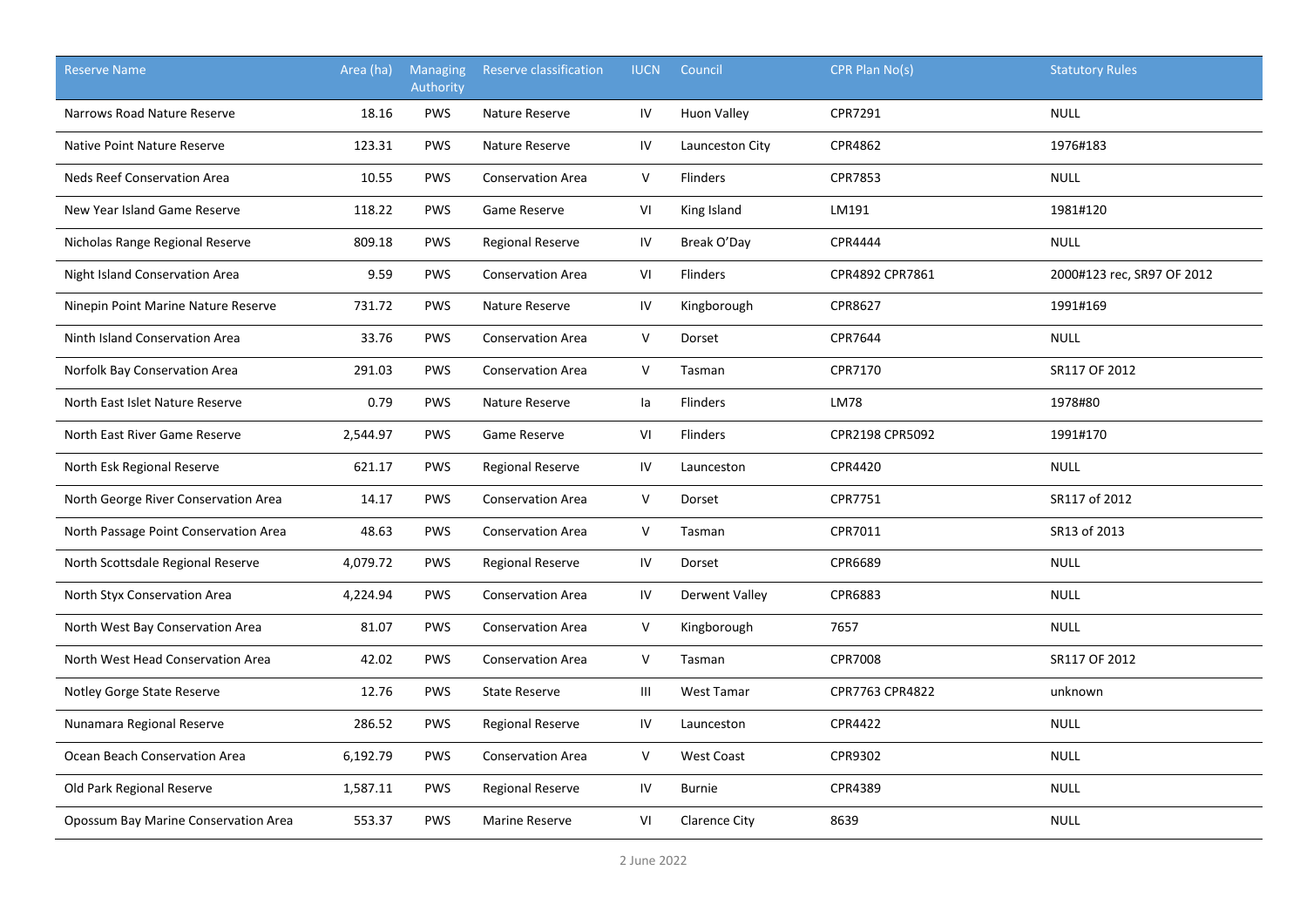| <b>Reserve Name</b>                       | Area (ha) | <b>Managing</b><br>Authority | Reserve classification           | <b>IUCN</b> | Council                  | CPR Plan No(s)  | <b>Statutory Rules</b>           |
|-------------------------------------------|-----------|------------------------------|----------------------------------|-------------|--------------------------|-----------------|----------------------------------|
| <b>Ouse River Conservation Area</b>       | 362.80    | <b>PWS</b>                   | <b>Conservation Area</b>         | IV          | <b>Central Highlands</b> | CPR2926         | <b>NULL</b>                      |
| <b>Outer North Head Conservation Area</b> | 125.82    | <b>PWS</b>                   | <b>Conservation Area</b>         | V           | Tasman                   | CPR7010         | SR117 OF 2012                    |
| Oxberry Plains Regional Reserve           | 323.54    | <b>PWS</b>                   | <b>Regional Reserve</b>          | IV          | Dorset                   | CPR4426         | <b>NULL</b>                      |
| <b>Oyster Rocks Conservation Area</b>     | 12.25     | PWS                          | <b>Conservation Area</b>         | VI          | <b>Flinders</b>          | CPR4894         | 2000#123 rec                     |
| Paddys Island Nature Reserve              | 4.51      | PWS                          | Nature Reserve                   | la          | Break O'Day              | CPR6574         | 2005#122                         |
| Palana Beach Nature Recreation Area       | 66.62     | PWS                          | <b>Nature Recreation</b><br>Area | $\mathsf V$ | Flinders                 | CPR5990         | 2002#171                         |
| Paradise Plains Regional Reserve          | 438.91    | PWS                          | <b>Regional Reserve</b>          | IV          | Dorset                   | CPR4425         | <b>NULL</b>                      |
| Parangana Sugarloaf Regional Reserve      | 279.48    | PWS                          | <b>Regional Reserve</b>          | IV          | <b>Meander Valley</b>    | CPR2911         | <b>NULL</b>                      |
| Pardoe Northdown Conservation Area        | 277.22    | PWS                          | <b>Conservation Area</b>         | VI          | Latrobe                  | CPR4709 CPR7397 | уууу#74                          |
| Parnella Conservation Area                | 17.22     | <b>PWS</b>                   | <b>Conservation Area</b>         | VI          | Break O'Day              | CPR4711         | уууу#147                         |
| Parting Creek Regional Reserve            | 1,880.68  | PWS                          | <b>Regional Reserve</b>          | VI          | <b>West Coast</b>        | CPR5018         | 2000#241                         |
| Pasco Group Conservation Area             | 113.10    | <b>PWS</b>                   | <b>Conservation Area</b>         | V           | <b>Flinders</b>          | <b>CPR7854</b>  | <b>NULL</b>                      |
| Passage Island Conservation Area          | 274.89    | <b>PWS</b>                   | <b>Conservation Area</b>         | VI          | <b>Flinders</b>          | 7846            | <b>NULL</b>                      |
| <b>Patriarchs Conservation Area</b>       | 4,079.18  | <b>PWS</b>                   | <b>Conservation Area</b>         | VI          | <b>Flinders</b>          | <b>CPR5950</b>  | 2002#172                         |
| Peaked Hill Regional Reserve              | 228.24    | <b>PWS</b>                   | <b>Regional Reserve</b>          | IV          | <b>West Tamar</b>        | CPR2912         | <b>NULL</b>                      |
| Peggs Beach Conservation Area             | 305.83    | <b>PWS</b>                   | <b>Conservation Area</b>         | VI          | <b>Circular Head</b>     | CPR4712         | уууу#53                          |
| Pelham Nature Reserve                     | 48.57     | <b>PWS</b>                   | Nature Reserve                   | la          | Central Highlands        | 5003            | 2000#242                         |
| Pelham North Nature Reserve               | 67.35     | <b>PWS</b>                   | Nature Reserve                   | la          | Central Highlands        | 5003            | 2000#242                         |
| Pelham West Nature Reserve                | 293.55    | <b>PWS</b>                   | Nature Reserve                   | la          | Central Highlands        | 5002            | 2000#242                         |
| Pelican Island Conservation Area          | 2.51      | <b>PWS</b>                   | <b>Conservation Area</b>         | IV          | <b>Huon Valley</b>       | 7292            | <b>NULL</b>                      |
| Penguin Islet Nature Reserve              | 7.12      | PWS                          | Nature Reserve                   | la          | Circular Head            | LM186           | 1981#125                         |
| Pepper Hill Regional Reserve              | 432.18    | <b>PWS</b>                   | <b>Regional Reserve</b>          | IV          | Break O'Day              | CPR4445         | <b>NULL</b>                      |
| Perkins Island Conservation Area          | 148.93    | <b>PWS</b>                   | <b>Conservation Area</b>         | VI          | Circular Head            | <b>CPR2859</b>  | subject to 25.12.96 SR 1996 #234 |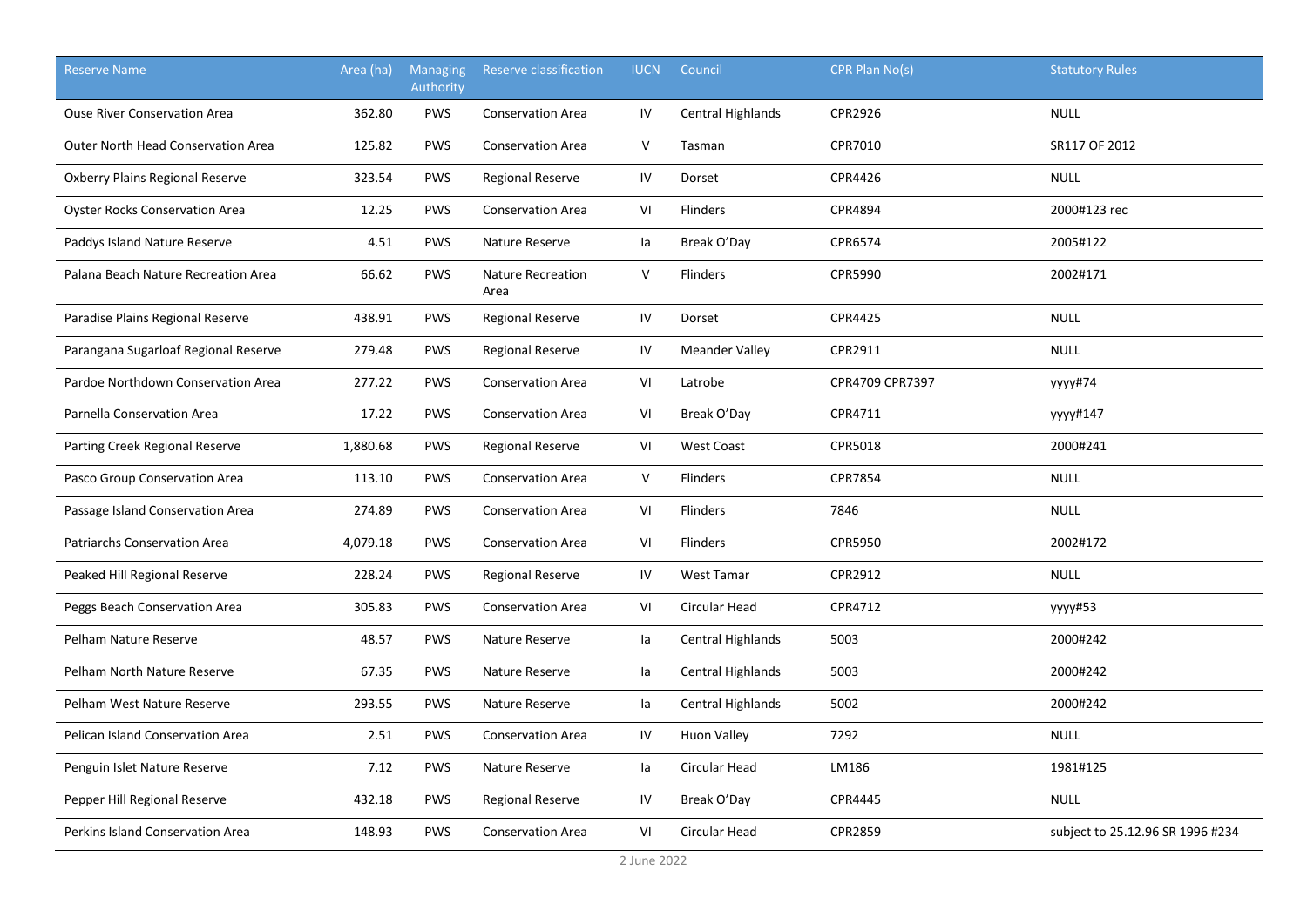| <b>Reserve Name</b>                     | Area (ha) | <b>Managing</b><br>Authority | Reserve classification           | <b>IUCN</b>   | Council              | CPR Plan No(s)  | <b>Statutory Rules</b>  |
|-----------------------------------------|-----------|------------------------------|----------------------------------|---------------|----------------------|-----------------|-------------------------|
| <b>Peter Murrell Conservation Area</b>  | 142.75    | <b>PWS</b>                   | <b>Conservation Area</b>         | $\vee$        | Kingborough          | CPR4858 CPR7376 | unknown                 |
| Peter Murrell State Reserve             | 134.99    | <b>PWS</b>                   | <b>State Reserve</b>             | $\mathbf{II}$ | Kingborough          | CPR3960         | from NR 8/8/01 1997#119 |
| Petrel Islands Game Reserve             | 40.97     | <b>PWS</b>                   | Game Reserve                     | VI            | <b>Circular Head</b> | CPR6973 LM192   | 1981#122                |
| <b>Picton River Conservation Area</b>   | 4,613.73  | <b>PWS</b>                   | <b>Conservation Area</b>         | Ib            | <b>Huon Valley</b>   | CPR9676         | SR111 OF 2013           |
| Pieman River State Reserve              | 3,892.22  | <b>PWS</b>                   | <b>State Reserve</b>             | $\mathbf{II}$ | <b>West Coast</b>    | CPR5104 CPR4863 | unknown                 |
| Pipers River Regional Reserve           | 194.74    | PWS                          | Regional Reserve                 | ${\sf IV}$    | Launceston           | CPR2903         | <b>NULL</b>             |
| Pirates Bay Nature Recreation Area      | 51.22     | <b>PWS</b>                   | <b>Nature Recreation</b><br>Area | Ш             | Tasman               | CPR6952 CPR4272 | unknown                 |
| <b>Pitt Water Nature Reserve</b>        | 823.17    | <b>PWS</b>                   | Nature Reserve                   | IV            | <b>Clarence City</b> | CPR7178 CPR3217 | unknown                 |
| <b>Plains Creek Conservation Area</b>   | 861.23    | <b>PWS</b>                   | <b>Conservation Area</b>         | IV            | Circular Head        | CPR4403         | <b>NULL</b>             |
| <b>Plenty River Conservation Area</b>   | 70.04     | <b>PWS</b>                   | <b>Conservation Area</b>         | V             | Derwent Valley       | 7377            | <b>NULL</b>             |
| Point Bailly Conservation Area          | 23.10     | <b>PWS</b>                   | <b>Conservation Area</b>         | V             | Glamorgan-Spring Bay | CPR7401         | <b>NULL</b>             |
| Point du Ressac Conservation Area       | 31.47     | <b>PWS</b>                   | <b>Conservation Area</b>         | V             | Glamorgan-Spring Bay | CPR6942         | SR117 OF 2012           |
| Porcupine Hill Regional Reserve         | 205.68    | PWS                          | <b>Regional Reserve</b>          | IV            | Devonport City       | CPR2953         | <b>NULL</b>             |
| Porky Beach Conservation Area           | 339.80    | <b>PWS</b>                   | <b>Conservation Area</b>         | VI            | King Island          | 6919            | <b>NULL</b>             |
| Port Cygnet Conservation Area           | 6.48      | <b>PWS</b>                   | <b>Conservation Area</b>         | V             | <b>Huon Valley</b>   | CPR4895 CPR7284 | unknown                 |
| Port Cygnet Marine Conservation Area    | 103.05    | <b>PWS</b>                   | <b>Marine Reserve</b>            | VI            | <b>Huon Valley</b>   | 8631            | <b>NULL</b>             |
| Port Sorell Conservation Area           | 87.79     | <b>PWS</b>                   | <b>Conservation Area</b>         | $\vee$        | Latrobe              | CPR4085         | unknown                 |
| Powranna Nature Reserve                 | 268.32    | <b>PWS</b>                   | Nature Reserve                   | la            | Northern Midlands    | 5620            | 2004#53                 |
| Premaydena Point Historic Site          | 1.90      | PWS                          | <b>Historic Site</b>             | IV            | Tasman               | 7721            | <b>NULL</b>             |
| Prime Seal Island Conservation Area     | 1,343.07  | <b>PWS</b>                   | <b>Conservation Area</b>         | VI            | Flinders             | 7845            | <b>NULL</b>             |
| <b>Princess River Conservation Area</b> | 8,634.69  | <b>PWS</b>                   | <b>Conservation Area</b>         | VI            | <b>West Coast</b>    | CPR5019         | 2000#241                |
| Promised Land Regional Reserve          | 126.10    | <b>PWS</b>                   | <b>Regional Reserve</b>          | IV            | Kentish              | CPR2892         | <b>NULL</b>             |
| Prosser River Conservation Area         | 25.43     | <b>PWS</b>                   | <b>Conservation Area</b>         | V             | Glamorgan-Spring Bay | CPR7650         | <b>NULL</b>             |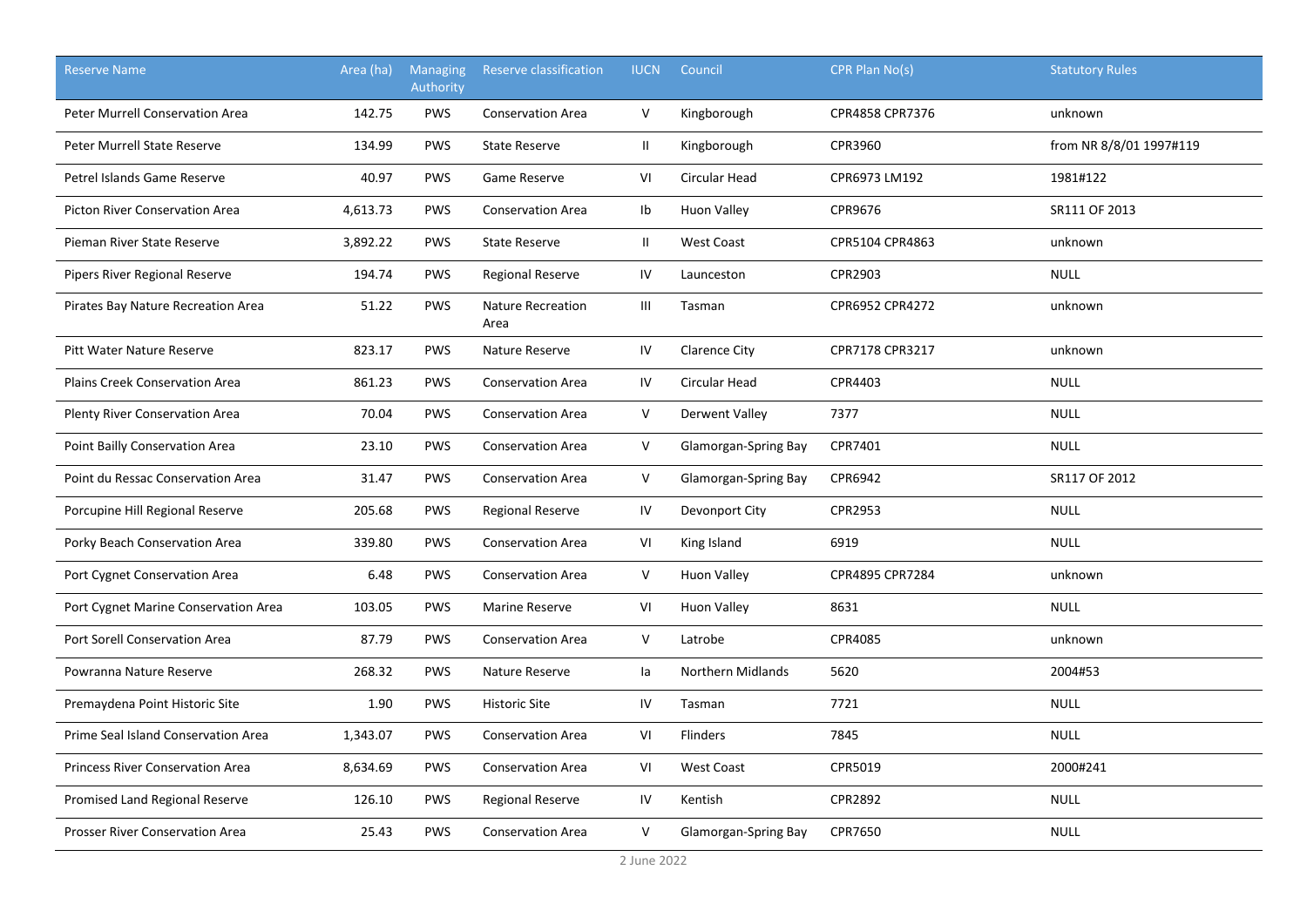| <b>Reserve Name</b>                     | Area (ha) | <b>Managing</b><br>Authority | Reserve classification           | <b>IUCN</b>  | Council                  | CPR Plan No(s)          | <b>Statutory Rules</b> |
|-----------------------------------------|-----------|------------------------------|----------------------------------|--------------|--------------------------|-------------------------|------------------------|
| Prossers Regional Reserve               | 1,111.80  | <b>PWS</b>                   | <b>Regional Reserve</b>          | IV           | Launceston               | <b>CPR2884</b>          | <b>NULL</b>            |
| Pruana Regional Reserve                 | 3,031.59  | <b>PWS</b>                   | <b>Regional Reserve</b>          | IV           | Waratah-Wynyard          | CPR2935                 | <b>NULL</b>            |
| Quamby Bluff Conservation Area          | 944.75    | <b>PWS</b>                   | <b>Conservation Area</b>         | IV           | <b>Meander Valley</b>    | CPR2611                 | <b>NULL</b>            |
| <b>Quarantine Station State Reserve</b> | 131.07    | <b>PWS</b>                   | <b>State Reserve</b>             | Ш            | Kingborough              | 4312                    | <b>RFA</b>             |
| Rainbow Point Conservation Area         | 23.48     | <b>PWS</b>                   | <b>Conservation Area</b>         | VI           | <b>Central Highlands</b> | CPR5724                 | unknown                |
| Ralphs Bay Conservation Area            | 132.92    | <b>PWS</b>                   | <b>Conservation Area</b>         | $\mathsf{V}$ | <b>Clarence City</b>     | <b>CPR7395</b>          | уууу#28                |
| <b>Ram Island Conservation Area</b>     | 9.60      | <b>PWS</b>                   | <b>Conservation Area</b>         | $\mathsf{V}$ | Flinders                 | CPR7847                 | <b>NULL</b>            |
| Randalls Bay Conservation Area          | 19.71     | <b>PWS</b>                   | <b>Conservation Area</b>         | VI           | Huon Valley              | CPR4642 CPR7285         | yyyy#18                |
| Raspins Beach Conservation Area         | 3.72      | <b>PWS</b>                   | <b>Conservation Area</b>         | VI           | Glamorgan-Spring Bay     | CPR4643                 | уууу#157               |
| Rayners Hill Regional Reserve           | 331.09    | <b>PWS</b>                   | <b>Regional Reserve</b>          | IV           | Break O'Day              | CPR4427                 | <b>NULL</b>            |
| Rebecca Creek Conservation Area         | 344.91    | <b>PWS</b>                   | <b>Conservation Area</b>         | IV           | Circular Head            | CPR2949                 | <b>NULL</b>            |
| Recherche Bay Nature Recreation Area    | 470.05    | <b>PWS</b>                   | <b>Nature Recreation</b><br>Area | $\mathsf{V}$ | <b>Huon Valley</b>       | CPR7312 CPR5599         | yyyy#51                |
| Red Hut Point Conservation Area         | 159.84    | <b>PWS</b>                   | <b>Conservation Area</b>         | V            | King Island              | 6778                    | <b>NULL</b>            |
| <b>Red Reef Conservation Area</b>       | 44.91     | <b>PWS</b>                   | <b>Conservation Area</b>         | IV           | Kingborough              | <b>CPR7296</b>          | <b>NULL</b>            |
| <b>Redbill Point Conservation Area</b>  | 35.32     | <b>PWS</b>                   | <b>Conservation Area</b>         | VI           | <b>West Tamar</b>        | CPR4649                 | уууу#19                |
| Reedy Marsh Conservation Area           | 3,869.12  | <b>PWS</b>                   | <b>Conservation Area</b>         | IV           | <b>Meander Valley</b>    | CPR4398                 | <b>NULL</b>            |
| Reef Island Conservation Area           | 7.54      | <b>PWS</b>                   | <b>Conservation Area</b>         | VI           | Flinders                 | CPR4896                 | 2000#123 rec           |
| Reid Rocks Nature Reserve               | 6.62      | PWS                          | Nature Reserve                   | la           | King Island              | LM85                    | 1978#77                |
| Remarkable Rock Conservation Area       | 390.72    | <b>PWS</b>                   | <b>Conservation Area</b>         | IV           | Central Highlands        | CPR2947                 | <b>NULL</b>            |
| Renison Bell Regional Reserve           | 753.95    | <b>PWS</b>                   | <b>Regional Reserve</b>          | VI           | West Coast               | 7318                    | <b>NULL</b>            |
| Reynolds Falls Nature Recreation Area   | 13,366.47 | <b>PWS</b>                   | <b>Nature Recreation</b><br>Area | $\mathsf{V}$ | Waratah-Wynyard          | CPR6894 CPR5020 CPR7593 | 2000#241               |
| <b>Richmond Gaol Historic Site</b>      | 0.79      | <b>PWS</b>                   | <b>Historic Site</b>             | $\vee$       | <b>Clarence City</b>     | LM271                   | unknown                |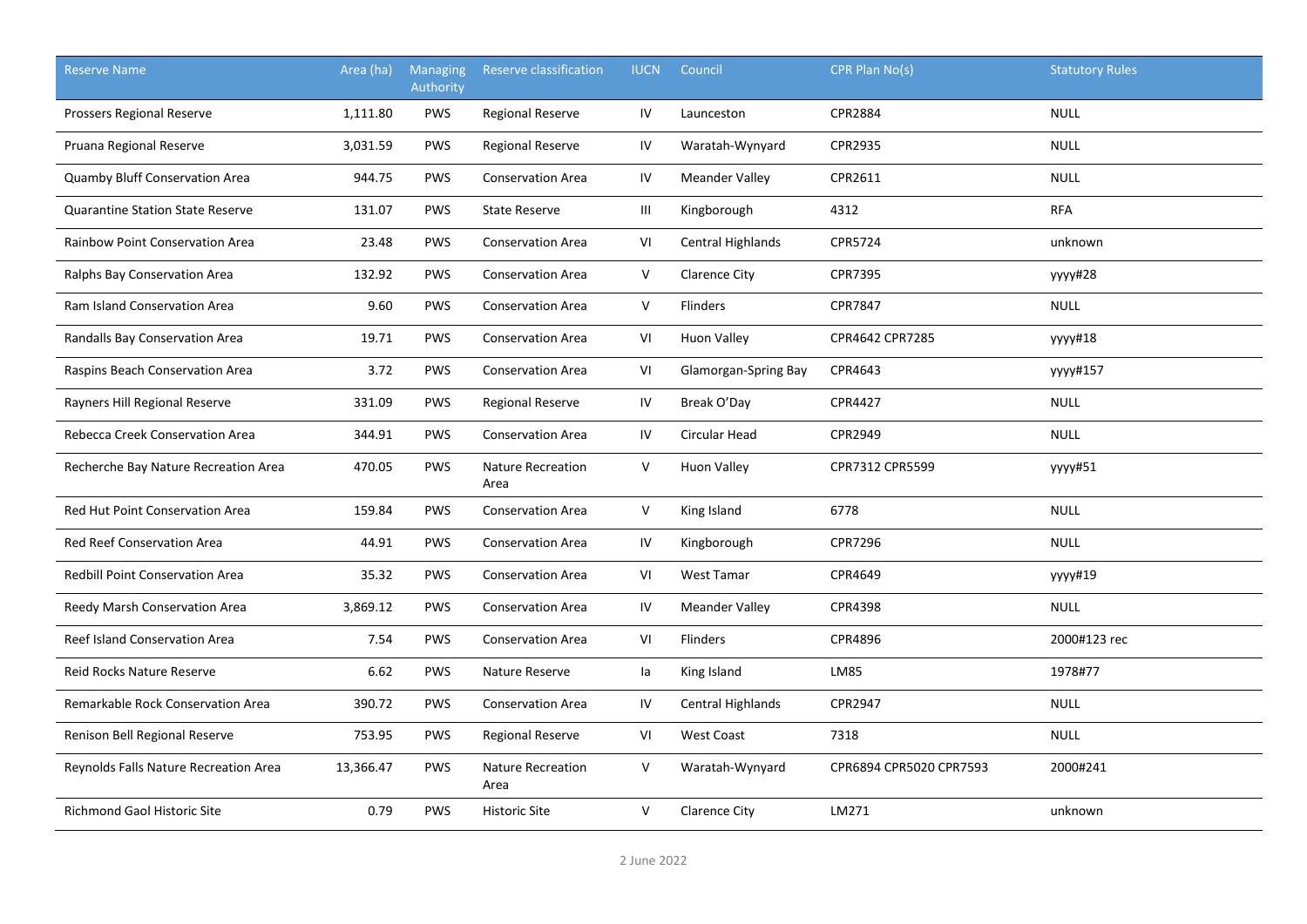| <b>Reserve Name</b>                           | Area (ha) | <b>Managing</b><br>Authority | Reserve classification   | <b>IUCN</b>   | Council                     | CPR Plan No(s)  | <b>Statutory Rules</b> |
|-----------------------------------------------|-----------|------------------------------|--------------------------|---------------|-----------------------------|-----------------|------------------------|
| <b>Rimons Hill Conservation Area</b>          | 390.99    | <b>PWS</b>                   | <b>Conservation Area</b> | IV            | <b>Huon Valley</b>          | CPR4365         | <b>NULL</b>            |
| Ringarooma River Regional Reserve             | 290.68    | <b>PWS</b>                   | <b>Regional Reserve</b>  | IV            | Dorset                      | <b>CPR4428</b>  | <b>NULL</b>            |
| <b>River Derwent Marine Conservation Area</b> | 1,634.44  | <b>PWS</b>                   | <b>Marine Reserve</b>    | VI            | Derwent Valley              | CPR8628         | уууу#1568              |
| <b>River Hill Conservation Area</b>           | 342.95    | PWS                          | <b>Conservation Area</b> | IV            | <b>Northern Midlands</b>    | CPR4429         | <b>NULL</b>            |
| River Tyne Conservation Area                  | 30.75     | PWS                          | <b>Conservation Area</b> | V             | Dorset                      | 8142            | <b>NULL</b>            |
| Roaring Beach Conservation Area               | 110.55    | PWS                          | <b>Conservation Area</b> | VI            | Tasman                      | CPR4714         | yyyy#47                |
| Roaring Magg Hill Regional Reserve            | 114.61    | PWS                          | <b>Regional Reserve</b>  | IV            | Latrobe                     | CPR2914         | <b>NULL</b>            |
| Roberts Point Marine Conservation Area        | 138.59    | <b>PWS</b>                   | <b>Marine Reserve</b>    | VI            | Kingborough                 | 8632            | <b>NULL</b>            |
| Rocka Rivulet Nature Reserve                  | 256.94    | <b>PWS</b>                   | Nature Reserve           | la            | Southern Midlands           | CPR4613         | 2000#242               |
| Rocky Cape National Park                      | 3,096.33  | <b>PWS</b>                   | <b>National Park</b>     | $\mathbf{II}$ | Circular Head               | CPR5768 CPR4838 | unknown                |
| Rocky Point Conservation Area                 | 51.27     | <b>PWS</b>                   | <b>Conservation Area</b> | V             | <b>Central Highlands</b>    | CPR5727         | unknown                |
| Rodondo Island Nature Reserve                 | 104.13    | <b>PWS</b>                   | Nature Reserve           | la            | <b>Flinders</b>             | <b>LM44</b>     | 1976#226               |
| Roger River Conservation Area                 | 21.53     | PWS                          | <b>Conservation Area</b> | V             | Circular Head               | CPR6982         | <b>NULL</b>            |
| Roger River Road Conservation Area            | 2.68      | PWS                          | <b>Conservation Area</b> | Ш             | Circular Head               | CPR7003         | SR97 OF 2012           |
| Roger River State Reserve                     | 180.77    | PWS                          | <b>State Reserve</b>     | Ш             | Circular Head               | CPR6980 CPR4827 | 1956#85                |
| Ross Female Convict Station Historic Site     | 1.11      | PWS                          | <b>Historic Site</b>     | V             | Northern Midlands           | LM184           | 1980#227               |
| Royal George Conservation Area                | 267.84    | <b>PWS</b>                   | <b>Conservation Area</b> | IV            | Northern Midlands           | 7978            | <b>NULL</b>            |
| Royal George Regional Reserve                 | 767.98    | <b>PWS</b>                   | <b>Regional Reserve</b>  | IV            | <b>Northern Midlands</b>    | CPR4446         | <b>NULL</b>            |
| Roydon Island Conservation Area               | 52.32     | <b>PWS</b>                   | <b>Conservation Area</b> | V             | <b>Flinders</b>             | CPR7842         | <b>NULL</b>            |
| Running Ground Ridge Conservation<br>Area     | 25.65     | <b>PWS</b>                   | <b>Conservation Area</b> | V             | <b>Glamorgan-Spring Bay</b> | CPR7400         | <b>NULL</b>            |
| Russell Ridge Conservation Area               | 8,362.41  | PWS                          | <b>Conservation Area</b> | VI            | <b>Huon Valley</b>          | CPR9674         | SR111 OF 2013          |
| Safety Cove State Reserve                     | 26.26     | <b>PWS</b>                   | <b>State Reserve</b>     | Ш             | Tasman                      | CPR4273         | unknown                |
| Salem Bay Conservation Area                   | 71.09     | <b>PWS</b>                   | <b>Conservation Area</b> | V             | Tasman                      | CPR6981         | SR13 of 2013           |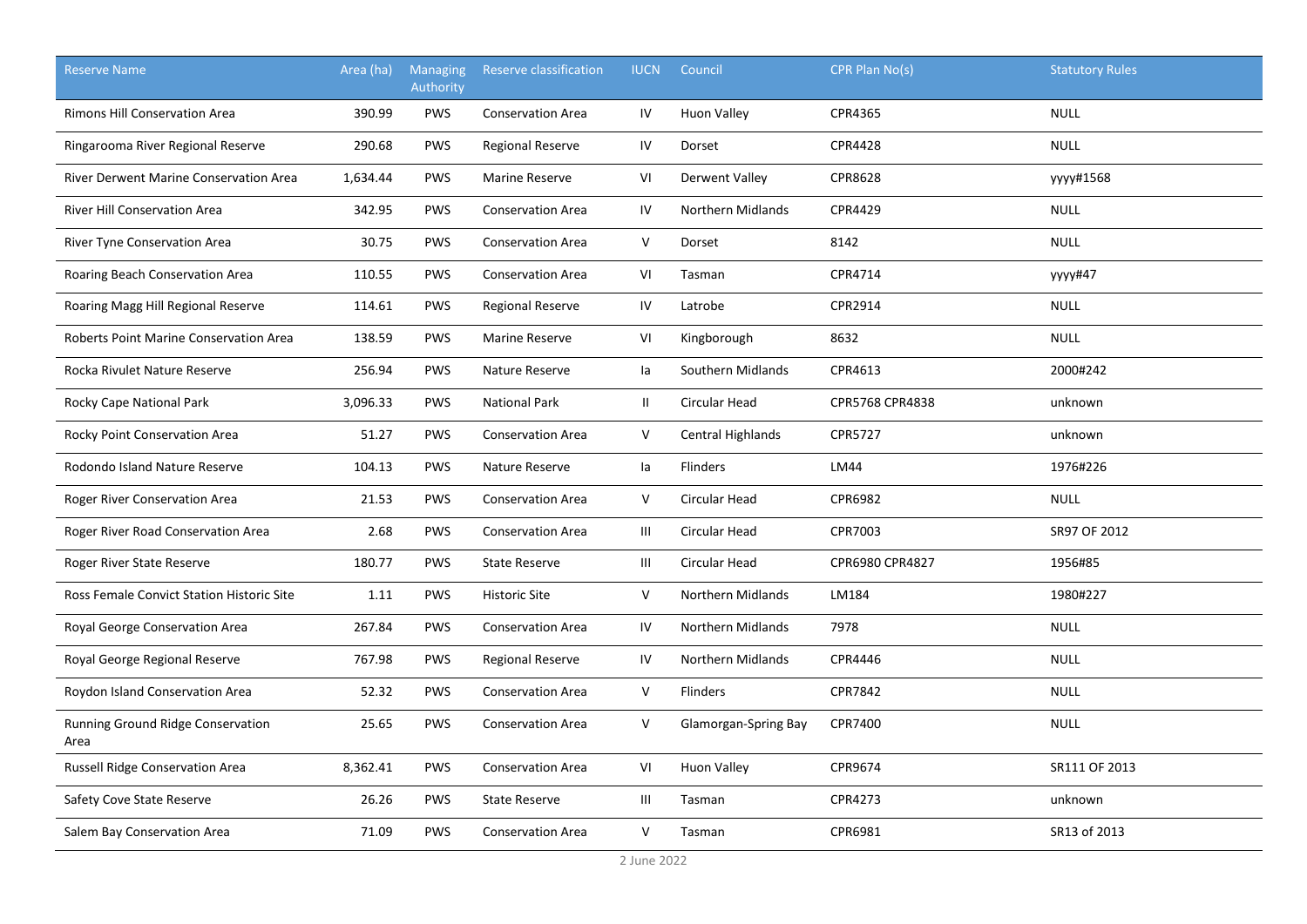| <b>Reserve Name</b>                    | Area (ha) | <b>Managing</b><br>Authority | <b>Reserve classification</b> | <b>IUCN</b>                        | Council               | CPR Plan No(s)                     | <b>Statutory Rules</b> |
|----------------------------------------|-----------|------------------------------|-------------------------------|------------------------------------|-----------------------|------------------------------------|------------------------|
| Sand River Conservation Area           | 78.74     | <b>PWS</b>                   | <b>Conservation Area</b>      | IV                                 | Glamorgan-Spring Bay  | CPR5097                            | <b>NULL</b>            |
| Sandspit River Conservation Area       | 232.72    | <b>PWS</b>                   | <b>Conservation Area</b>      | IV                                 | Glamorgan-Spring Bay  | CPR2310                            | <b>NULL</b>            |
| Sassafras Gully Conservation Area      | 19.61     | <b>PWS</b>                   | <b>Conservation Area</b>      | V                                  | Glamorgan-Spring Bay  | CPR7394                            | <b>NULL</b>            |
| Savage River National Park             | 17,981.43 | <b>PWS</b>                   | <b>National Park</b>          | II/IB                              | Waratah-Wynyard       | CPR4351                            | unknown                |
| Savage River Pipeline Regional Reserve | 31,025.50 | <b>PWS</b>                   | Regional Reserve              | ${\sf IV}$                         | Waratah-Wynyard       | CPR6886                            | <b>NULL</b>            |
| Savage River Regional Reserve          | 20,382.33 | <b>PWS</b>                   | <b>Regional Reserve</b>       | VI                                 | Waratah-Wynyard       | CPR5022 CPR6904 CPR6992<br>CPR4554 | unknown                |
| Sawmill Creek Regional Reserve         | 873.24    | <b>PWS</b>                   | <b>Regional Reserve</b>       | IV                                 | Waratah-Wynyard       | CPR4390                            | <b>NULL</b>            |
| Sawpit Ridge Regional Reserve          | 1,694.36  | <b>PWS</b>                   | <b>Regional Reserve</b>       | IV                                 | Break O'Day           | CPR2943                            | <b>NULL</b>            |
| <b>Scamander Conservation Area</b>     | 453.97    | <b>PWS</b>                   | <b>Conservation Area</b>      | VI                                 | Break O'Day           | CPR4715                            | уууу#139               |
| Scamander Regional Reserve             | 209.45    | <b>PWS</b>                   | <b>Regional Reserve</b>       | IV                                 | Break O'Day           | CPR3934                            | <b>NULL</b>            |
| Sea Elephant Conservation Area         | 722.06    | <b>PWS</b>                   | <b>Conservation Area</b>      | VI                                 | King Island           | 6763                               | <b>NULL</b>            |
| Seacrow Islet Conservation Area        | 4.88      | <b>PWS</b>                   | <b>Conservation Area</b>      | V                                  | <b>Circular Head</b>  | CPR6970                            | <b>NULL</b>            |
| Seagull Islet Conservation Area        | 8.26      | PWS                          | <b>Conservation Area</b>      | V                                  | <b>Central Coast</b>  | CPR8014                            | <b>NULL</b>            |
| Seal Rocks Conservation Area           | 458.07    | <b>PWS</b>                   | <b>Conservation Area</b>      | V                                  | King Island           | 6912                               | <b>NULL</b>            |
| Seal Rocks State Reserve               | 583.64    | PWS                          | <b>State Reserve</b>          | $\ensuremath{\mathsf{III}}\xspace$ | King Island           | LM278                              | 1988#25                |
| Sellars Lagoon Game Reserve            | 7,810.30  | <b>PWS</b>                   | Game Reserve                  | VI                                 | Flinders              | CPR5950                            | 2002#172               |
| Sensation Gorge Conservation Area      | 305.92    | PWS                          | <b>Conservation Area</b>      | VI                                 | <b>Meander Valley</b> | CPR2861 CPR4602                    | unknown                |
| Sentinel Island Conservation Area      | 14.66     | PWS                          | <b>Conservation Area</b>      | V                                  | Flinders              | CPR7844                            | <b>NULL</b>            |
| Settlement Point Conservation Area     | 70.28     | PWS                          | <b>Conservation Area</b>      | V                                  | Flinders              | 7969                               | <b>NULL</b>            |
| Seymour Conservation Area              | 91.70     | <b>PWS</b>                   | <b>Conservation Area</b>      | VI                                 | Break O'Day           | CPR5597                            | yyyy#159               |
| Shag Lagoon Conservation Area          | 1,010.81  | <b>PWS</b>                   | <b>Conservation Area</b>      | VI                                 | Flinders              | CPR5951                            | 2002#172               |
| Shakespeare Hills Regional Reserve     | 2,157.02  | <b>PWS</b>                   | Regional Reserve              | IV                                 | Circular Head         | CPR4404                            | <b>NULL</b>            |
| Shannon River Conservation Area        | 59.15     | <b>PWS</b>                   | <b>Conservation Area</b>      | IV                                 | Central Highlands     | CPR7660                            | <b>NULL</b>            |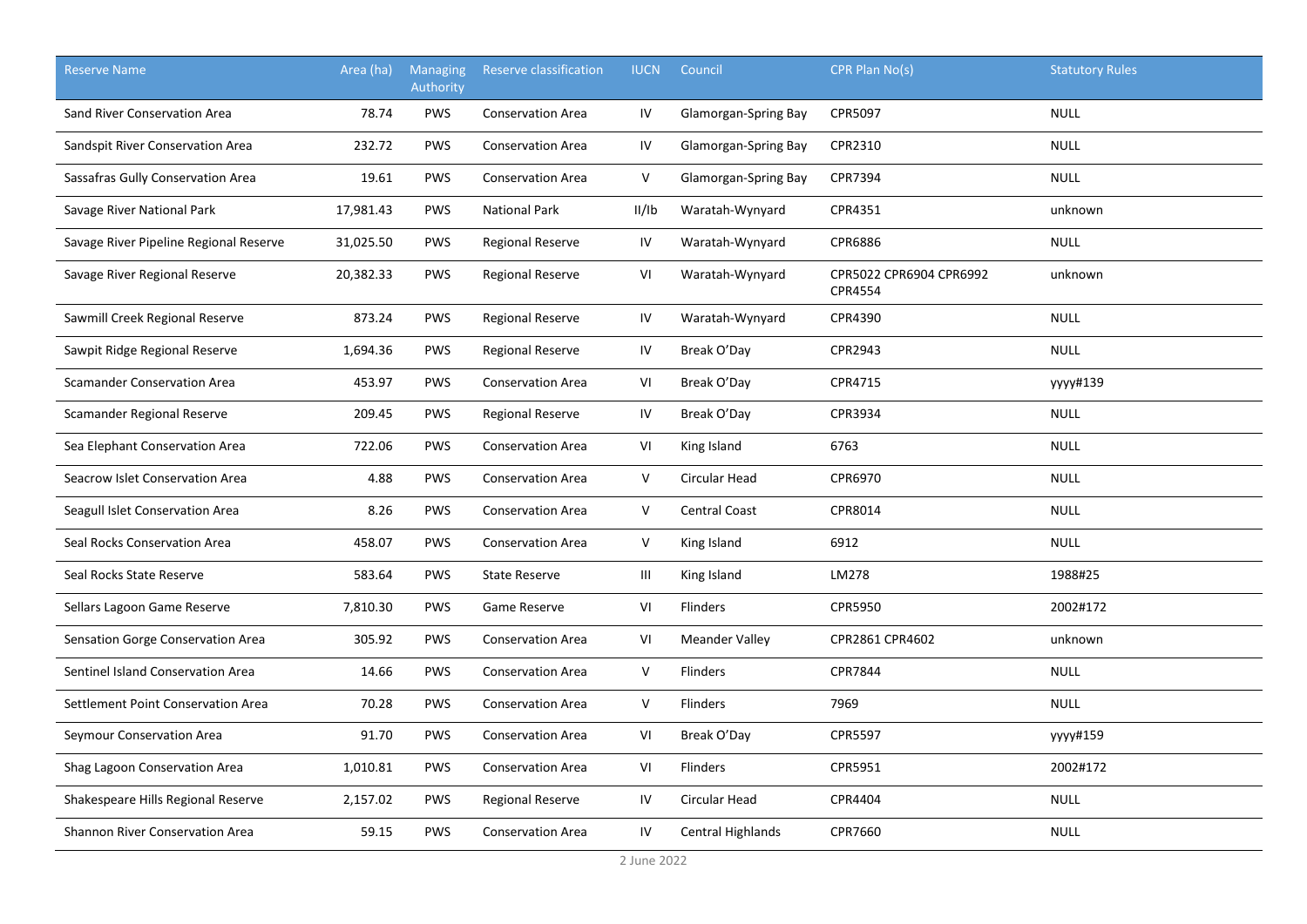| <b>Reserve Name</b>                        | Area (ha) | <b>Managing</b><br>Authority | Reserve classification           | <b>IUCN</b>  | Council                  | CPR Plan No(s)  | <b>Statutory Rules</b> |
|--------------------------------------------|-----------|------------------------------|----------------------------------|--------------|--------------------------|-----------------|------------------------|
| Sheepwash Bay Conservation Area            | 14.19     | <b>PWS</b>                   | <b>Conservation Area</b>         | $\mathsf{V}$ | Kingborough              | CPR9313         | <b>NULL</b>            |
| Shell Islets Conservation Area             | 4.41      | <b>PWS</b>                   | <b>Conservation Area</b>         | V            | Circular Head            | CPR8003         | <b>NULL</b>            |
| Sherwood Hill Conservation Area            | 555.20    | <b>PWS</b>                   | <b>Conservation Area</b>         | VI           | Huon Valley              | CPR4742         | 2001#28                |
| Shingle Hill Conservation Area             | 69.40     | <b>PWS</b>                   | <b>Conservation Area</b>         | IV           | Glamorgan-Spring Bay     | CPR5098         | <b>NULL</b>            |
| Shot Tower Historic Site                   | 3.27      | <b>PWS</b>                   | <b>Historic Site</b>             | V            | Kingborough              | 6857            | unknown                |
| Sidmouth Conservation Area                 | 33.76     | <b>PWS</b>                   | <b>Conservation Area</b>         | V            | <b>West Tamar</b>        | CPR7856         | <b>NULL</b>            |
| Simpsons Bay Conservation Area             | 117.83    | <b>PWS</b>                   | <b>Conservation Area</b>         | $\mathsf{V}$ | Kingborough              | CPR9314         | <b>NULL</b>            |
| Simpsons Point Marine Conservation<br>Area | 574.01    | <b>PWS</b>                   | Marine Reserve                   | VI           | Kingborough              | 8630            | <b>NULL</b>            |
| Single Tree Plain Conservation Area        | 1,299.68  | <b>PWS</b>                   | <b>Conservation Area</b>         | VI           | Dorset                   | 7652            | <b>NULL</b>            |
| Sister Islands Conservation Area           | 1,386.11  | <b>PWS</b>                   | <b>Conservation Area</b>         | VI           | <b>Flinders</b>          | CPR4893 CPR7839 | 1957#81 2000#122 ren   |
| <b>Sisters Island Conservation Area</b>    | 3.11      | <b>PWS</b>                   | <b>Conservation Area</b>         | IV           | Waratah-Wynyard          | 6975            | <b>NULL</b>            |
| Sith Cala Nature Reserve                   | 114.66    | <b>PWS</b>                   | Nature Reserve                   | la           | <b>Central Coast</b>     | CPR2785 CPR6467 | unknown                |
| Slaves Bay Conservation Area               | 41.55     | <b>PWS</b>                   | <b>Conservation Area</b>         | VI           | Circular Head            | CPR6983 CPR7308 | <b>NULL</b>            |
| Sloping Island Marine Conservation Area    | 938.85    | <b>PWS</b>                   | Marine Reserve                   | VI           | Tasman                   | 8629            | <b>NULL</b>            |
| Sloping Main Conservation Area             | 35.12     | <b>PWS</b>                   | <b>Conservation Area</b>         | V            | Tasman                   | CPR7009         | SR13 of 2013           |
| Snake Bay Conservation Area                | 59.19     | <b>PWS</b>                   | <b>Conservation Area</b>         | IV           | Kingborough              | CPR7308         | SR97 OF 2012           |
| <b>Snaky Creek Conservation Area</b>       | 1,272.22  | <b>PWS</b>                   | <b>Conservation Area</b>         | IV           | <b>Northern Midlands</b> | CPR6882         | <b>NULL</b>            |
| Snow Hill Regional Reserve                 | 1,324.13  | <b>PWS</b>                   | <b>Regional Reserve</b>          | IV           | <b>Northern Midlands</b> | CPR2944         | <b>NULL</b>            |
| Snowy River Regional Reserve               | 89.78     | <b>PWS</b>                   | <b>Regional Reserve</b>          | IV           | Northern Midlands        | CPR2904         | <b>NULL</b>            |
| Snug Tiers Nature Recreation Area          | 5,575.93  | <b>PWS</b>                   | <b>Nature Recreation</b><br>Area | V            | <b>Huon Valley</b>       | <b>CPR5488</b>  | 2000#241               |
| South Arm Conservation Area                | 16.21     | <b>PWS</b>                   | <b>Conservation Area</b>         | VI           | Clarence City            | CPR2086         | 1991#77                |
| South Arm Marine Conservation Area         | 775.56    | <b>PWS</b>                   | <b>Marine Reserve</b>            | VI           | <b>Clarence City</b>     | 8634            | <b>NULL</b>            |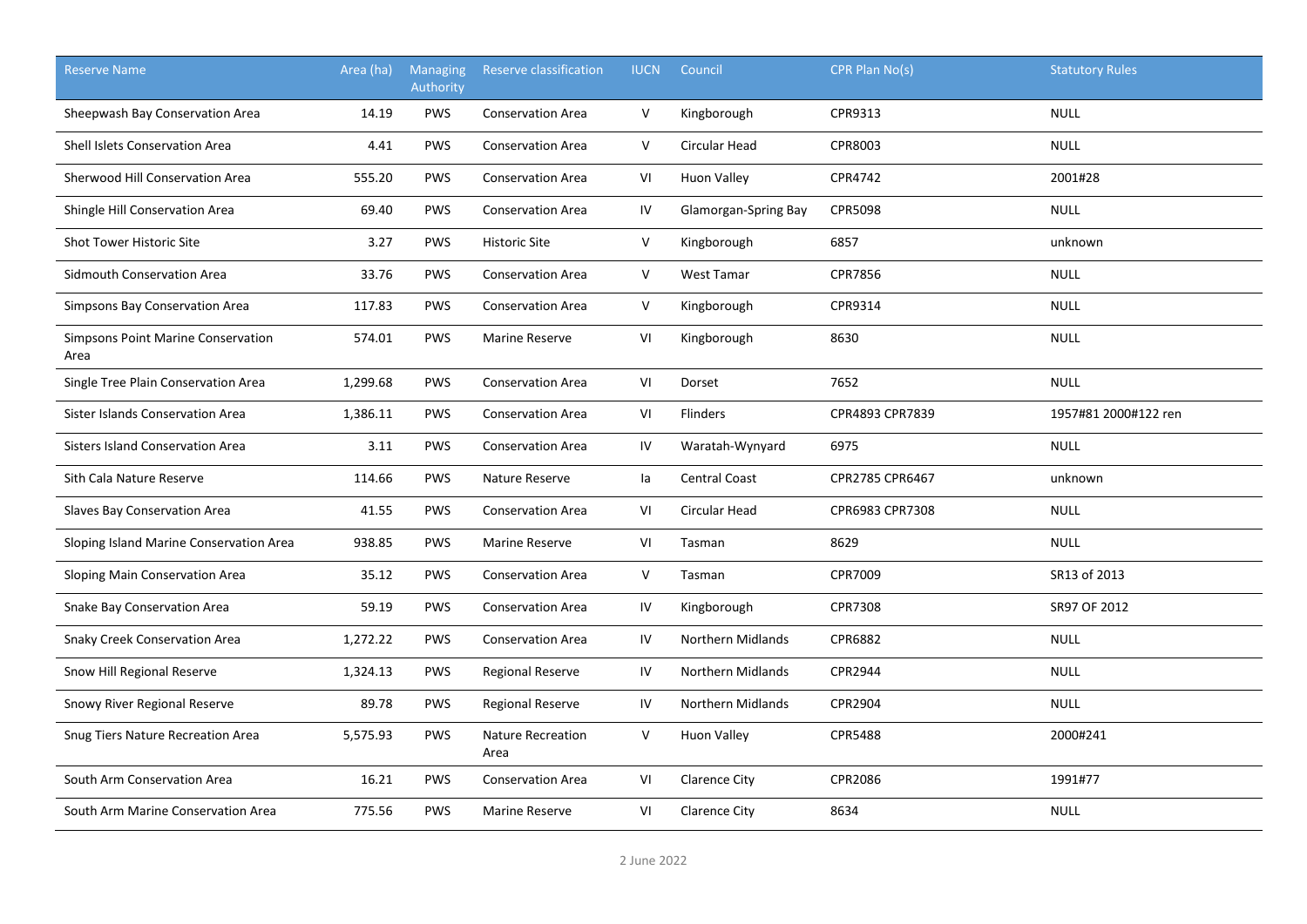| <b>Reserve Name</b>                         | Area (ha)  | Managing<br><b>Authority</b> | Reserve classification           | <b>IUCN</b>   | Council              | CPR Plan No(s)                                                                                   | <b>Statutory Rules</b> |
|---------------------------------------------|------------|------------------------------|----------------------------------|---------------|----------------------|--------------------------------------------------------------------------------------------------|------------------------|
| South Arm Nature Recreation Area            | 66.89      | <b>PWS</b>                   | <b>Nature Recreation</b><br>Area | $\vee$        | <b>Clarence City</b> | CPR4658                                                                                          | yyyy#145               |
| South Bruny National Park                   | 5,177.29   | <b>PWS</b>                   | <b>National Park</b>             | $\mathbf{II}$ | Kingborough          | CPR5057 CPR3962                                                                                  | unknown                |
| South Esk Regional Reserve                  | 1,333.82   | <b>PWS</b>                   | <b>Regional Reserve</b>          | IV            | Dorset               | CPR4430 CPR6887                                                                                  | <b>NULL</b>            |
| South Esk River Conservation Area           | 87.43      | <b>PWS</b>                   | <b>Conservation Area</b>         | VI            | Dorset               | <b>CPR7776 CPR7777</b>                                                                           | SR23 of 2013           |
| South Pats River Conservation Area          | 23.41      | <b>PWS</b>                   | <b>Conservation Area</b>         | $\vee$        | Flinders             | CPR8021                                                                                          | <b>NULL</b>            |
| South Weld Regional Reserve                 | 46.79      | <b>PWS</b>                   | <b>Regional Reserve</b>          | Ш             | <b>Huon Valley</b>   | <b>CPR2287</b>                                                                                   | <b>NULL</b>            |
| Southport Lagoon Conservation Area          | 4,274.62   | <b>PWS</b>                   | <b>Conservation Area</b>         | VI            | <b>Huon Valley</b>   | CPR7288 CPR5399 CPR4874<br>CPR7701 CPR7702 CPR7287                                               | 1976#150               |
| Southwest Conservation Area (West<br>Coast) | 147,801.76 | PWS                          | <b>Conservation Area</b>         | VI            | <b>West Coast</b>    | LM148                                                                                            | <b>NULL</b>            |
| Southwest National Park                     | 641,313.50 | <b>PWS</b>                   | <b>National Park</b>             | II/IB         | Huon Valley          | CPR1872 CPR2311 CPR2319<br>CPR4140 CPR4259 CPR4260<br>CPR4261 CPR4262 CPR4263<br>CPR4264 CPR4265 | unknown                |
| Spectacle Islands Nature Reserve            | 8.39       | <b>PWS</b>                   | Nature Reserve                   | la            | Sorell               | CPR6583                                                                                          | 2005#122               |
| Spike Island Conservation Area              | 10.42      | <b>PWS</b>                   | <b>Conservation Area</b>         | $\vee$        | <b>Flinders</b>      | <b>CPR7838</b>                                                                                   | <b>NULL</b>            |
| Spiky Beach Conservation Area               | 6.27       | <b>PWS</b>                   | <b>Conservation Area</b>         | VI            | Glamorgan-Spring Bay | CPR4704                                                                                          | уууу#10                |
| Spinning Gum Conservation Area              | 491.84     | <b>PWS</b>                   | <b>Conservation Area</b>         | VI            | Southern Midlands    | CPR4625 CPR2923                                                                                  | 2001#28                |
| Split Rock Saddle Conservation Area         | 50.21      | <b>PWS</b>                   | <b>Conservation Area</b>         | $\vee$        | <b>Clarence City</b> | <b>CPR7700</b>                                                                                   | SR13 of 2013           |
| St Columba Falls State Reserve              | 450.69     | <b>PWS</b>                   | <b>State Reserve</b>             | Ш             | Break O'Day          | CPR4596 CPR4828                                                                                  | unknown                |
| St Helens Conservation Area                 | 1,196.16   | <b>PWS</b>                   | <b>Conservation Area</b>         | VI            | Break O'Day          | CPR7775 CPR4692                                                                                  | unknown                |
| St Marys Pass State Reserve                 | 367.08     | <b>PWS</b>                   | <b>State Reserve</b>             | Ш             | Break O'Day          | CPR4353 CPR4648                                                                                  | unknown                |
| St Patricks Head State Reserve              | 1,323.58   | <b>PWS</b>                   | <b>State Reserve</b>             | $\mathbf{II}$ | Break O'Day          | LM274 CPR4353                                                                                    | 1967#217               |
| St Pauls Regional Reserve                   | 4,380.62   | <b>PWS</b>                   | <b>Regional Reserve</b>          | VI            | Break O'Day          | CPR5040                                                                                          | 2000#241               |
| <b>Stack Island Game Reserve</b>            | 37.87      | <b>PWS</b>                   | Game Reserve                     | VI            | Circular Head        | CPR6968 LM194                                                                                    | 1981#119               |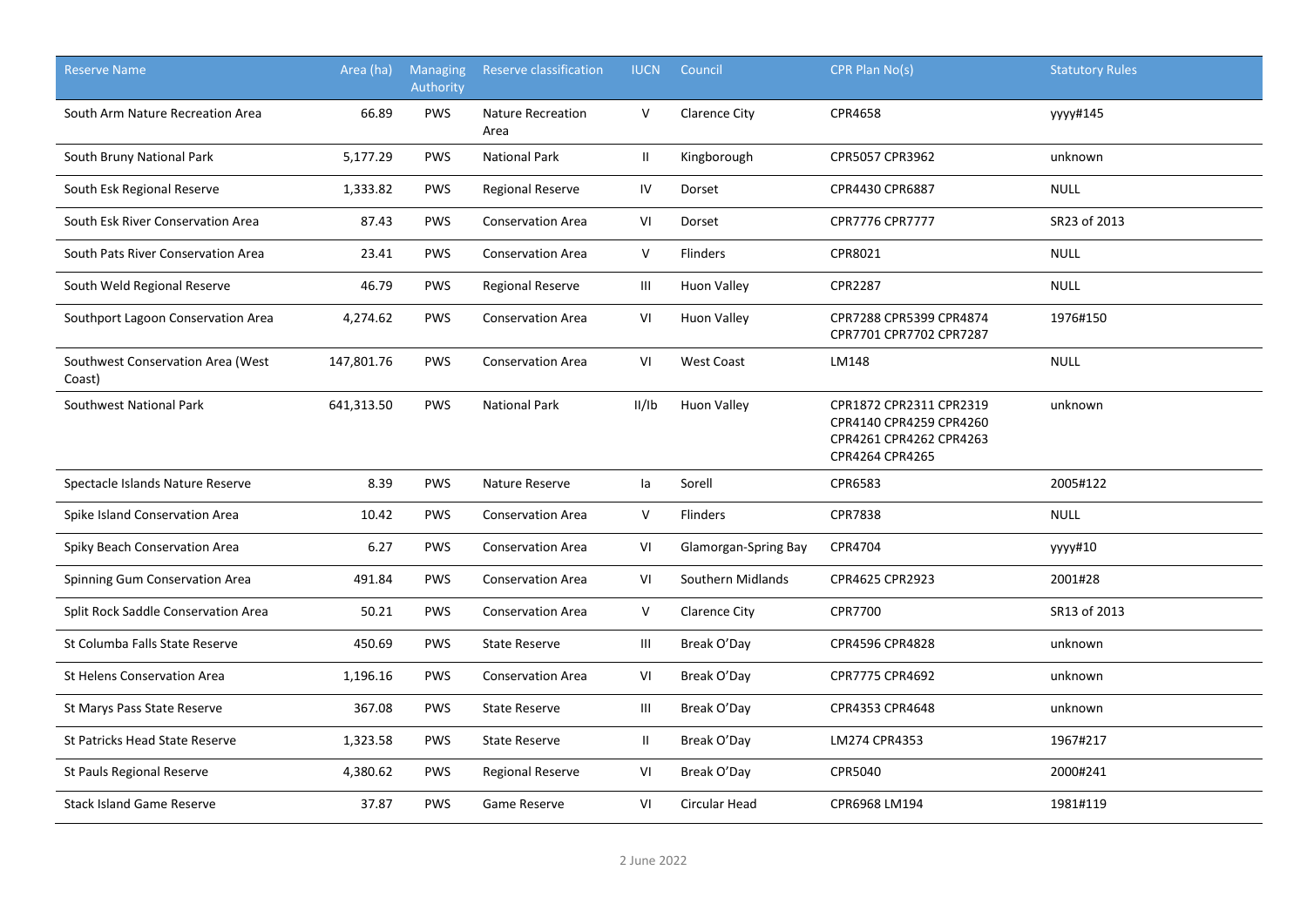| <b>Reserve Name</b>                      | Area (ha) | <b>Managing</b><br>Authority | <b>Reserve classification</b> | <b>IUCN</b>  | Council                  | CPR Plan No(s)  | <b>Statutory Rules</b>           |
|------------------------------------------|-----------|------------------------------|-------------------------------|--------------|--------------------------|-----------------|----------------------------------|
| <b>Stanley Conservation Area</b>         | 9.63      | <b>PWS</b>                   | <b>Conservation Area</b>      | VI           | Circular Head            | CPR4636         | yyyy#85                          |
| <b>Staverton Regional Reserve</b>        | 108.67    | <b>PWS</b>                   | <b>Regional Reserve</b>       | IV           | Kentish                  | CPR2891         | <b>NULL</b>                      |
| <b>Stewarts Bay State Reserve</b>        | 9.92      | <b>PWS</b>                   | <b>State Reserve</b>          | Ш            | Tasman                   | CPR4836         | unknown                          |
| <b>Stokes Point Conservation Area</b>    | 233.08    | <b>PWS</b>                   | <b>Conservation Area</b>      | V            | King Island              | 6762            | <b>NULL</b>                      |
| Storehouse Island Conservation Area      | 25.74     | <b>PWS</b>                   | <b>Conservation Area</b>      | VI           | Flinders                 | CPR6168         | unknown                          |
| Strahan Customs House Historic Site      | 0.58      | <b>PWS</b>                   | <b>Historic Site</b>          | V            | <b>West Coast</b>        | CPR7172 LM203   | 1981#123                         |
| <b>Strickland Conservation Area</b>      | 199.19    | <b>PWS</b>                   | <b>Conservation Area</b>      | VI           | <b>Central Highlands</b> | 2862            | subject to 25.12.96 SR 1996 #234 |
| <b>Stringybark Conservation Area</b>     | 33.30     | <b>PWS</b>                   | <b>Conservation Area</b>      | V            | Derwent Valley           | CPR4056         | <b>NULL</b>                      |
| Strzelecki National Park                 | 7,659.50  | <b>PWS</b>                   | <b>National Park</b>          | $\mathbf{H}$ | Flinders                 | CPR5813 CPR4837 | unknown                          |
| <b>Styx River Regional Reserve</b>       | 12,828.85 | <b>PWS</b>                   | <b>Regional Reserve</b>       | $\mathsf{V}$ | Derwent Valley           | CPR9670         | SR111 OF 2013                    |
| <b>Styx Tall Trees Conservation Area</b> | 337.11    | <b>PWS</b>                   | <b>Conservation Area</b>      | Ш            | Derwent Valley           | <b>CPR6888</b>  | <b>NULL</b>                      |
| Sugarloaf Rock Conservation Area         | 1.13      | <b>PWS</b>                   | <b>Conservation Area</b>      | V            | Flinders                 | <b>CPR7807</b>  | SR97 OF 2012                     |
| Sumac Regional Reserve                   | 9,860.32  | <b>PWS</b>                   | <b>Regional Reserve</b>       | Ш            | Circular Head            | CPR2890         | <b>NULL</b>                      |
| Summer Camp Conservation Area            | 44.74     | <b>PWS</b>                   | <b>Conservation Area</b>      | VI           | <b>Flinders</b>          | CPR5952         | 2002#172                         |
| Sundown Point State Reserve              | 149.40    | <b>PWS</b>                   | <b>State Reserve</b>          | Ш            | Circular Head            | CPR4849         | 1973#46                          |
| Surveyors Bay Conservation Area          | 44.70     | <b>PWS</b>                   | <b>Conservation Area</b>      | VI           | <b>Huon Valley</b>       | CPR7286 CPR4717 | уууу#49                          |
| Swan River Regional Reserve              | 3,155.20  | <b>PWS</b>                   | <b>Regional Reserve</b>       | IV           | Glamorgan-Spring Bay     | CPR4662         | <b>NULL</b>                      |
| Swansea Conservation Area                | 12.48     | <b>PWS</b>                   | <b>Conservation Area</b>      | VI           | Glamorgan-Spring Bay     | CPR7582 CPR4697 | yyyy#28                          |
| Swift Creek Conservation Area            | 461.71    | <b>PWS</b>                   | <b>Conservation Area</b>      | VI           | <b>Meander Valley</b>    | CPR4604         | 2000#241                         |
| Sydney Cove Historic Site                | 61.08     | <b>PWS</b>                   | <b>Historic Site</b>          | V            | Flinders                 | LM60            | 1977#55                          |
| Table Cape Conservation Area             | 165.24    | <b>PWS</b>                   | <b>Conservation Area</b>      | VI           | Waratah-Wynyard          | CPR4718 CPR7004 | уууу#2                           |
| Table Cape State Reserve                 | 12.62     | <b>PWS</b>                   | <b>State Reserve</b>          | Ш            | Waratah-Wynyard          | CPR5059         | 2000#211                         |
| <b>Table Mountain Conservation Area</b>  | 283.74    | <b>PWS</b>                   | <b>Conservation Area</b>      | VI           | Central Highlands        | 2863            | subject to 25.12.96 SR 1996 #234 |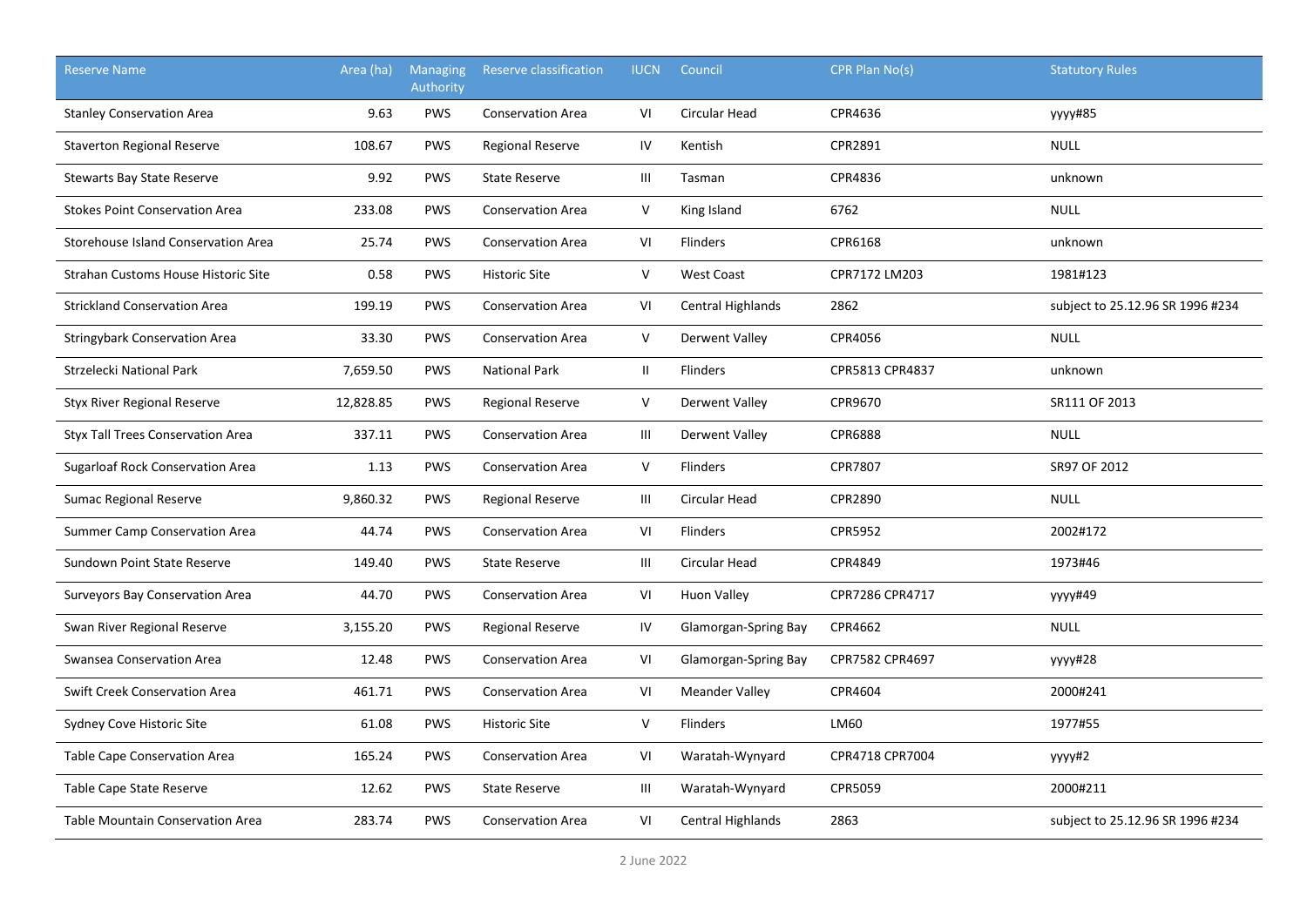| <b>Reserve Name</b>                              | Area (ha) | <b>Managing</b><br>Authority | Reserve classification   | <b>IUCN</b>    | Council                  | CPR Plan No(s)                             | <b>Statutory Rules</b>           |
|--------------------------------------------------|-----------|------------------------------|--------------------------|----------------|--------------------------|--------------------------------------------|----------------------------------|
| <b>Table Mountain Shore Conservation</b><br>Area | 40.82     | <b>PWS</b>                   | <b>Conservation Area</b> | IV             | <b>Central Highlands</b> | CPR7615                                    | <b>NULL</b>                      |
| <b>Tailers Bay Conservation Area</b>             | 105.41    | <b>PWS</b>                   | <b>Conservation Area</b> | V              | <b>Bronte Park</b>       | <b>CPR7575</b>                             | SR23 of 2013                     |
| <b>Tamar Conservation Area</b>                   | 4,668.94  | <b>PWS</b>                   | <b>Conservation Area</b> | $\vee$         | <b>West Tamar</b>        | CPR4850 CPR4887 CPR4850                    | 1978#324                         |
| <b>Tanina Bluff Conservation Area</b>            | 245.51    | <b>PWS</b>                   | <b>Conservation Area</b> | IV             | Southern Midlands        | CPR4372                                    | <b>NULL</b>                      |
| <b>Tarraleah Conservation Area</b>               | 967.16    | <b>PWS</b>                   | <b>Conservation Area</b> | IV             | Central Highlands        | CPR4373                                    | <b>NULL</b>                      |
| <b>Tasman Monument Historic Site</b>             | 0.01      | <b>PWS</b>                   | <b>Historic Site</b>     | $\mathsf{V}$   | Sorell                   | CPR4641                                    | unknown                          |
| <b>Tasman National Park</b>                      | 10,904.80 | <b>PWS</b>                   | <b>National Park</b>     | $\mathbf{II}$  | Tasman                   | CPR9386 CPR4985 CPR9387<br>CPR4215 CPR4618 | unknown                          |
| Tathams Lagoon Conservation Area                 | 12.54     | <b>PWS</b>                   | <b>Conservation Area</b> | VI             | King Island              | <b>CPR4898</b>                             | 1977#93 2000#120                 |
| <b>Tatlows Beach Conservation Area</b>           | 91.84     | <b>PWS</b>                   | <b>Conservation Area</b> | VI             | Circular Head            | CPR6986 CPR4637                            | уууу#10                          |
| Tea-Tree Bay Conservation Area                   | 28.24     | <b>PWS</b>                   | <b>Conservation Area</b> | V              | Central Highlands        | CPR5726                                    | unknown                          |
| <b>Teds Flat Regional Reserve</b>                | 249.30    | <b>PWS</b>                   | <b>Regional Reserve</b>  | IV             | Break O'Day              | CPR4447                                    | <b>NULL</b>                      |
| Teepookana Regional Reserve                      | 615.55    | <b>PWS</b>                   | <b>Regional Reserve</b>  | VI             | West Coast               | CPR2309                                    | <b>NULL</b>                      |
| <b>Tenth Island Nature Reserve</b>               | 0.62      | <b>PWS</b>                   | Nature Reserve           | la             | George Town              | LM81                                       | 1978#79                          |
| <b>Tessellated Pavement State Reserve</b>        | 18.38     | <b>PWS</b>                   | <b>State Reserve</b>     | $\mathbf{III}$ | Tasman                   | CPR6953 CPR4830                            | 1966#197                         |
| The Doughboys Nature Reserve                     | 19.98     | <b>PWS</b>                   | Nature Reserve           | la             | Circular Head            | LM197                                      | 1981#117                         |
| The Dutchman Conservation Area                   | 184.39    | <b>PWS</b>                   | <b>Conservation Area</b> | VI             | Flinders                 | CPR5953                                    | 2002#172                         |
| The Nut State Reserve                            | 67.68     | <b>PWS</b>                   | <b>State Reserve</b>     | Ш              | <b>Circular Head</b>     | CPR6984 LM162 CPR6984                      | 1980#263                         |
| The Steppes Conservation Area                    | 59.31     | <b>PWS</b>                   | <b>Conservation Area</b> | VI             | Central Highlands        | CPR2864                                    | subject to 25.12.96 SR 1996 #234 |
| The Steppes State Reserve                        | 385.36    | <b>PWS</b>                   | <b>State Reserve</b>     | Ш              | <b>Central Highlands</b> | CPR4851                                    | 1956#84                          |
| Three Hummock Island State Reserve               | 7,209.40  | <b>PWS</b>                   | <b>State Reserve</b>     | $\mathbf{H}$   | Circular Head            | CPR6971 CPR4865 CPR5295                    | 1977#303                         |
| Three Sisters-Goat Island Nature Reserve         | 51.64     | <b>PWS</b>                   | Nature Reserve           | IV             | <b>Central Coast</b>     | CPR4866                                    | 1976#238                         |
| Three Thumbs State Reserve                       | 3,129.80  | <b>PWS</b>                   | <b>State Reserve</b>     | $\mathbf{III}$ | Glamorgan-Spring Bay     | CPR4615                                    | 2000#242                         |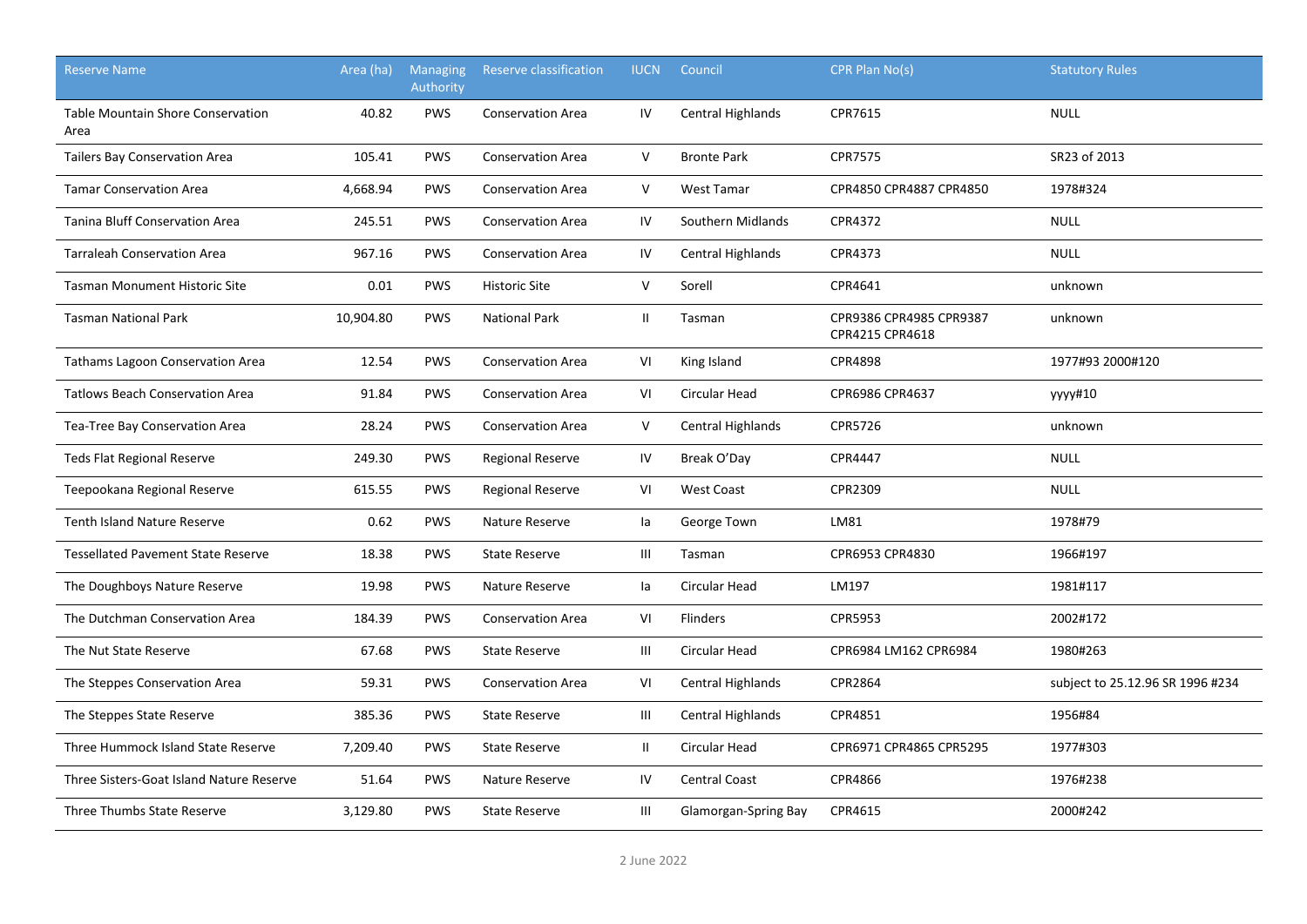| <b>Reserve Name</b>                           | Area (ha) | <b>Managing</b><br>Authority | Reserve classification           | <b>IUCN</b> | Council                  | CPR Plan No(s)  | <b>Statutory Rules</b>           |
|-----------------------------------------------|-----------|------------------------------|----------------------------------|-------------|--------------------------|-----------------|----------------------------------|
| <b>Tiger Rise Conservation Area</b>           | 133.81    | <b>PWS</b>                   | <b>Conservation Area</b>         | VI          | Central Highlands        | 2869            | subject to 25.12.96 SR 1996 #234 |
| Tikkawoppa Plateau Regional Reserve           | 4,534.50  | <b>PWS</b>                   | <b>Regional Reserve</b>          | VI          | <b>West Coast</b>        | CPR4605         | 2000#241                         |
| <b>Tinderbox Marine Nature Reserve</b>        | 144.00    | <b>PWS</b>                   | Nature Reserve                   | IV          | Kingborough              | 2185            | 1991#171                         |
| <b>Tinderbox Nature Reserve</b>               | 72.31     | <b>PWS</b>                   | Nature Reserve                   | la          | Kingborough              | 5023            | 2000#242                         |
| Tippogoree Hills Conservation Area            | 903.28    | <b>PWS</b>                   | <b>Conservation Area</b>         | IV          | George Town              | CPR3104         | <b>NULL</b>                      |
| <b>Toll House Historic Site</b>               | 0.05      | <b>PWS</b>                   | <b>Historic Site</b>             | V           | Derwent Valley           | 4722            | 1961#76                          |
| <b>Tom Gibson Nature Reserve</b>              | 1,011.97  | <b>PWS</b>                   | Nature Reserve                   | IV          | <b>Northern Midlands</b> | 5619            | 1993#271, 20                     |
| Tombstone Creek Regional Reserve              | 485.94    | <b>PWS</b>                   | <b>Regional Reserve</b>          | ${\sf IV}$  | Break O'Day              | CPR4431         | <b>NULL</b>                      |
| <b>Tooms Lake Conservation Area</b>           | 3,601.37  | <b>PWS</b>                   | <b>Conservation Area</b>         | IV          | Northern Midlands        | CPR4448 CPR6889 | <b>NULL</b>                      |
| <b>Top Marshes Conservation Area</b>          | 2,707.10  | <b>PWS</b>                   | <b>Conservation Area</b>         | VI          | Central Highlands        | <b>CPR5006</b>  | unknown                          |
| Township Lagoon Nature Reserve                | 16.83     | <b>PWS</b>                   | Nature Reserve                   | IV          | Southern Midlands        | CPR2331         | 1991#254                         |
| Trevallyn Nature Recreation Area              | 436.08    | <b>PWS</b>                   | <b>Nature Recreation</b><br>Area | Ш           | West Tamar               | CPR6566         | <b>RFA</b>                       |
| <b>Trial Harbour State Reserve</b>            | 0.73      | <b>PWS</b>                   | <b>State Reserve</b>             | Ш           | <b>West Coast</b>        | CPR4840         | 1981#199                         |
| <b>Trousers Point Beach Conservation Area</b> | 15.97     | <b>PWS</b>                   | <b>Conservation Area</b>         | V           | <b>Flinders</b>          | CPR8019         | <b>NULL</b>                      |
| <b>Trowutta Caves State Reserve</b>           | 64.82     | <b>PWS</b>                   | <b>State Reserve</b>             | Ш           | Circular Head            | CPR4867         | 1976#240                         |
| <b>Trowutta Regional Reserve</b>              | 2,857.97  | <b>PWS</b>                   | <b>Regional Reserve</b>          | IV          | Circular Head            | CPR4405 CPR6890 | <b>NULL</b>                      |
| <b>Truganini Conservation Area</b>            | 42.04     | <b>PWS</b>                   | <b>Conservation Area</b>         | V           | <b>Hobart City</b>       | 4314            | unknown                          |
| <b>Tully River Conservation Area</b>          | 6.83      | <b>PWS</b>                   | <b>Conservation Area</b>         | V           | <b>West Coast</b>        | CPR7205         | <b>NULL</b>                      |
| <b>Tunbridge Tier Conservation Area</b>       | 526.00    | <b>PWS</b>                   | <b>Conservation Area</b>         | VI          | Northern Midlands        | <b>CPR2865</b>  | subject to 25.12.96 SR 1996 #234 |
| <b>Tungatinah Conservation Area</b>           | 176.45    | <b>PWS</b>                   | <b>Conservation Area</b>         | IV          | Central Highlands        | CPR4374         | <b>NULL</b>                      |
| <b>Tyenna River Conservation Area</b>         | 65.02     | <b>PWS</b>                   | <b>Conservation Area</b>         | V           | Derwent Valley           | CPR7592 CPR7380 | SR23 of 2013                     |
| <b>Tyndall Regional Reserve</b>               | 12,687.25 | <b>PWS</b>                   | <b>Regional Reserve</b>          | VI          | <b>West Coast</b>        | CPR5024         | 2000#241                         |
| Unnamed CA (Badger Corner)                    | 500.14    | <b>PWS</b>                   | <b>Conservation Area</b>         | V           | <b>Flinders</b>          | Unknown         | <b>NULL</b>                      |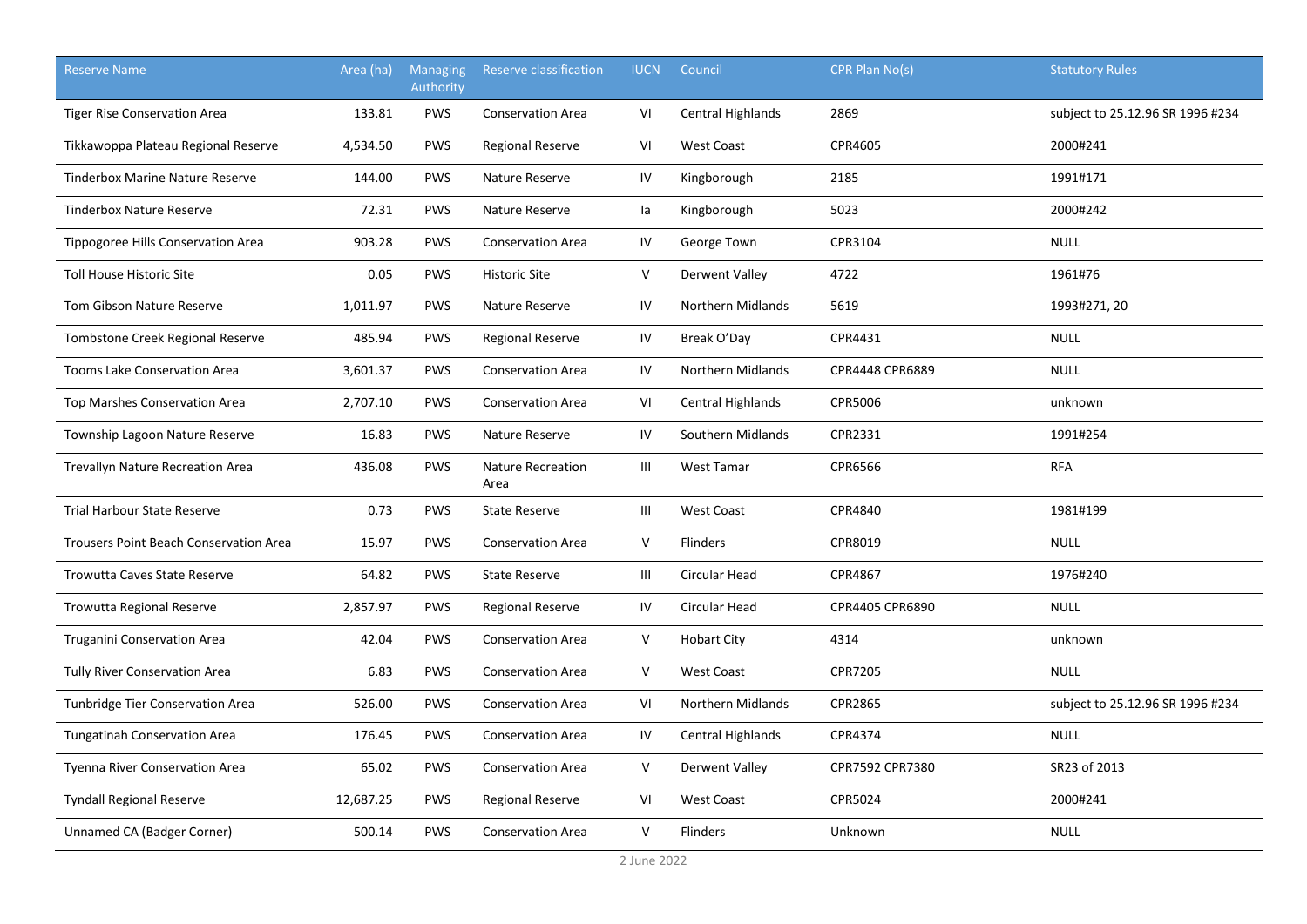| <b>Reserve Name</b>                      | Area (ha) | <b>Managing</b><br>Authority | Reserve classification   | <b>IUCN</b>  | Council               | CPR Plan No(s) | <b>Statutory Rules</b>           |
|------------------------------------------|-----------|------------------------------|--------------------------|--------------|-----------------------|----------------|----------------------------------|
| Unnamed CA (Badger Head Road)            | 0.13      | <b>PWS</b>                   | <b>Conservation Area</b> | IV           | <b>West Tamar</b>     | Unknown        | unknown                          |
| Unnamed CA (Browns River)                | 1.50      | PWS                          | <b>Conservation Area</b> | V            | Kingborough           | <b>Unknown</b> | <b>NULL</b>                      |
| Unnamed CA (Clerkes Hill)                | 15.91     | <b>PWS</b>                   | <b>Conservation Area</b> | IV           | Kentish               | Unknown        | <b>NULL</b>                      |
| Unnamed CA (Duck Bay)                    | 1,874.68  | <b>PWS</b>                   | <b>Conservation Area</b> | $\mathsf{V}$ | Circular Head         | Unknown        | unknown                          |
| Unnamed CA (Fern Glade)                  | 44.83     | <b>PWS</b>                   | <b>Conservation Area</b> | VI           | <b>Burnie City</b>    | Unknown        | <b>NULL</b>                      |
| Unnamed CA (Gillam Creek Road)           | 2.60      | <b>PWS</b>                   | <b>Conservation Area</b> | $\mathbf{H}$ | <b>Meander Valley</b> | Unknown        | <b>NULL</b>                      |
| <b>Unnamed CA (Gunns Plains)</b>         | 60.71     | <b>PWS</b>                   | <b>Conservation Area</b> | $\mathbf{H}$ | <b>Central Coast</b>  | Unknown        | unknown                          |
| Unnamed CA (Lake Leake)                  | 54.93     | PWS                          | <b>Conservation Area</b> | $\vee$       | Northern Midlands     | Unknown        | unknown                          |
| Unnamed CA (Long Reach)                  | 23.36     | <b>PWS</b>                   | <b>Conservation Area</b> | IV           | George Town           | Unknown        | <b>NULL</b>                      |
| Unnamed CA (Mayberry)                    | 17.63     | <b>PWS</b>                   | <b>Conservation Area</b> | $\mathbf{H}$ | <b>Meander Valley</b> | Unknown        | 21-Oct-03 ex Br                  |
| Unnamed CA (Mersey Hill)                 | 17.55     | <b>PWS</b>                   | <b>Conservation Area</b> | $\vee$       | <b>Meander Valley</b> | Unknown        | <b>NULL</b>                      |
| Unnamed CA (Mersey River)                | 125.81    | <b>PWS</b>                   | <b>Conservation Area</b> | $\vee$       | <b>Meander Valley</b> | Unknown        | <b>NULL</b>                      |
| <b>Unnamed CA (Pipers Brook)</b>         | 321.32    | <b>PWS</b>                   | <b>Conservation Area</b> | VI           | George Town           | <b>Unknown</b> | <b>NULL</b>                      |
| Unnamed CA (Pipers River)                | 25.50     | <b>PWS</b>                   | <b>Conservation Area</b> | $\mathsf V$  | Launceston City       | Unknown        | <b>NULL</b>                      |
| Unnamed CA (Sandspit River)              | 80.03     | <b>PWS</b>                   | <b>Conservation Area</b> | V            | Glamorgan-Spring Bay  | LD550          | unknown                          |
| Unnamed CA (Sun Ridge)                   | 263.54    | <b>PWS</b>                   | <b>Conservation Area</b> | la           | Kentish               | Unknown        | <b>NULL</b>                      |
| Unnamed CA (Wet Cave)                    | 94.81     | <b>PWS</b>                   | <b>Conservation Area</b> | $\vee$       | <b>Meander Valley</b> | Unknown        | <b>NULL</b>                      |
| Upper Blythe Conservation Area           | 120.94    | <b>PWS</b>                   | <b>Conservation Area</b> | VI           | <b>Central Coast</b>  | CPR4594        | 2000#241                         |
| Vale of Belvoir Conservation Area        | 4,271.81  | <b>PWS</b>                   | <b>Conservation Area</b> | VI           | Kentish               | CPR5025        | 2000#241                         |
| Vansittart Island Conservation Area      | 659.61    | PWS                          | <b>Conservation Area</b> | V            | Flinders              | 7912           | <b>NULL</b>                      |
| Virginstow Conservation Area             | 453.12    | <b>PWS</b>                   | <b>Conservation Area</b> | IV           | Latrobe               | CPR2915        | <b>NULL</b>                      |
| <b>Waddles Creek Conservation Area</b>   | 413.40    | <b>PWS</b>                   | <b>Conservation Area</b> | VI           | Southern Midlands     | CPR2870        | subject to 25.12.96 SR 1996 #234 |
| <b>Wallaby Islands Conservation Area</b> | 73.57     | <b>PWS</b>                   | <b>Conservation Area</b> | $\vee$       | Circular Head         | 8012           | <b>NULL</b>                      |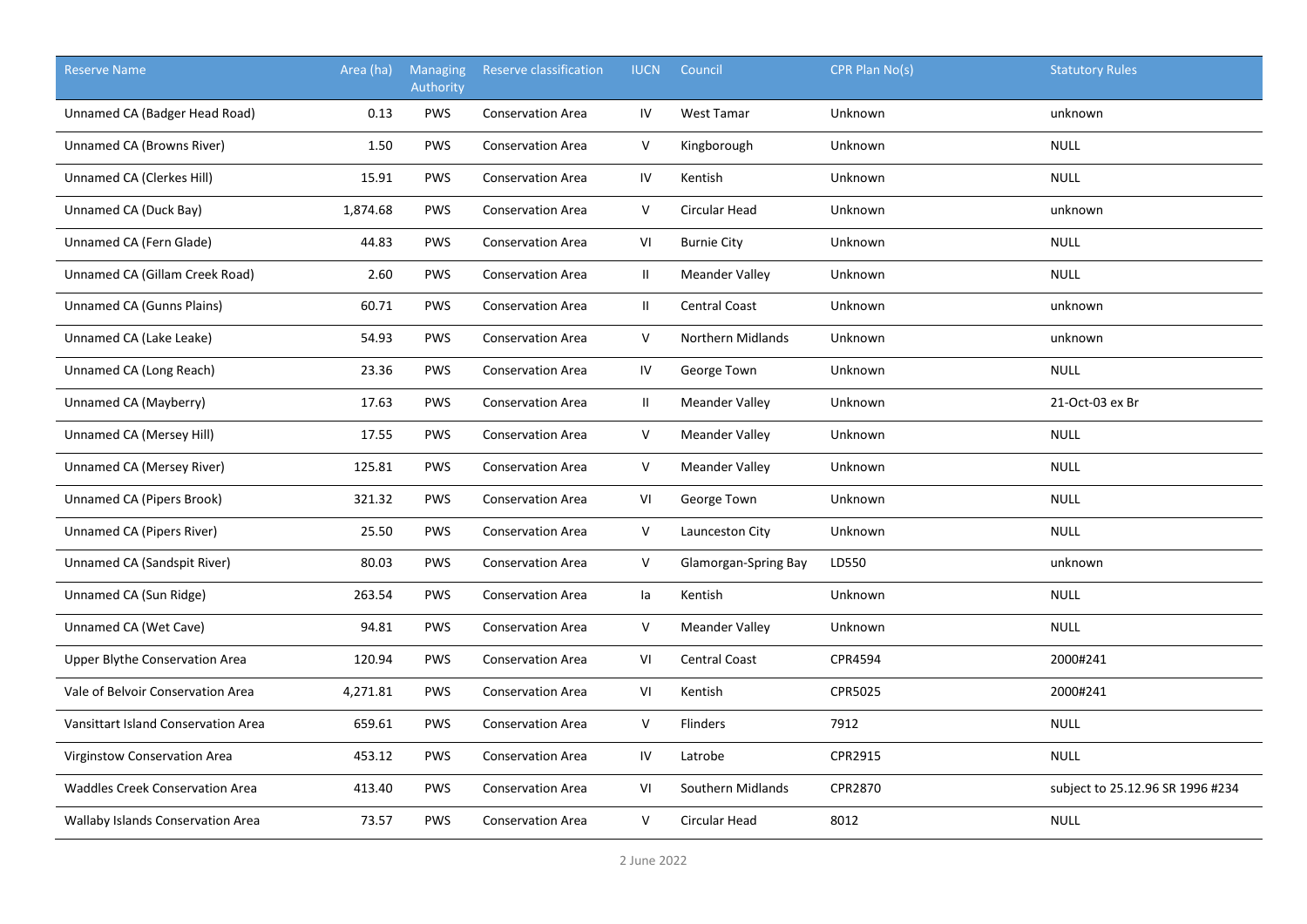| <b>Reserve Name</b>                                    | Area (ha) | <b>Managing</b><br>Authority | Reserve classification   | <b>IUCN</b>    | Council               | CPR Plan No(s)  | <b>Statutory Rules</b>           |
|--------------------------------------------------------|-----------|------------------------------|--------------------------|----------------|-----------------------|-----------------|----------------------------------|
| Walls of Jerusalem National Park                       | 51,770.84 | <b>PWS</b>                   | <b>National Park</b>     | II/IB          | <b>Meander Valley</b> | CPR1872         | unknown                          |
| Waratah Creek Regional Reserve                         | 519.96    | <b>PWS</b>                   | <b>Regional Reserve</b>  | IV             | Break O'Day           | CPR6873         | <b>NULL</b>                      |
| Warra Creek Regional Reserve                           | 572.22    | <b>PWS</b>                   | <b>Regional Reserve</b>  | IV             | <b>Circular Head</b>  | <b>CPR2878</b>  | <b>NULL</b>                      |
| Warrawee Conservation Area                             | 227.63    | PWS                          | <b>Conservation Area</b> | IV             | Latrobe               | CPR2939 CPR9639 | <b>NULL</b>                      |
| Waterfall Creek State Reserve                          | 36.26     | PWS                          | <b>State Reserve</b>     | Ш              | Kingborough           | 4844            | unknown                          |
| Waterfall-Fortescue Marine<br><b>Conservation Area</b> | 1,222.43  | <b>PWS</b>                   | <b>Marine Reserve</b>    | VI             | Tasman                | 8640            | <b>NULL</b>                      |
| <b>Waterhouse Conservation Area</b>                    | 6,867.76  | <b>PWS</b>                   | <b>Conservation Area</b> | VI             | Dorset                | 9260            | subject to 25.12.96 SR 1996 #235 |
| Waterhouse Island Conservation Area                    | 111.94    | <b>PWS</b>                   | <b>Conservation Area</b> | VI             | Dorset                | 7613            | <b>NULL</b>                      |
| Waubadebars Grave Historic Site                        |           | PWS                          | <b>Historic Site</b>     | $\mathsf{V}$   | Glamorgan-Spring Bay  | CPR4723         | 1957#104                         |
| Wayatinah Conservation Area                            | 494.71    | <b>PWS</b>                   | <b>Conservation Area</b> | IV             | Central Highlands     | CPR4375         | <b>NULL</b>                      |
| Weavers Creek Regional Reserve                         | 775.82    | PWS                          | <b>Regional Reserve</b>  | IV             | Launceston            | CPR2885         | <b>NULL</b>                      |
| Wedge Island Conservation Area                         | 47.01     | <b>PWS</b>                   | <b>Conservation Area</b> | VI             | Tasman                | <b>CPR6584</b>  | 2005#122                         |
| Welcome River State Reserve                            | 416.43    | <b>PWS</b>                   | <b>State Reserve</b>     | $\mathbf{II}$  | Circular Head         | 6987            | <b>NULL</b>                      |
| Welcome Swamp Regional Reserve                         | 162.83    | <b>PWS</b>                   | <b>Regional Reserve</b>  | IV             | <b>Circular Head</b>  | CPR4406         | <b>NULL</b>                      |
| Weld River Regional Reserve                            | 4,618.84  | <b>PWS</b>                   | <b>Regional Reserve</b>  | V              | <b>Derwent Valley</b> | CPR9673         | SR111 OF 2013                    |
| Weldborough Pass State Reserve                         | 179.33    | <b>PWS</b>                   | <b>State Reserve</b>     | Ш              | Break O'Day           | 8064            | <b>NULL</b>                      |
| <b>Wellwood Creek Conservation Area</b>                | 27.80     | <b>PWS</b>                   | <b>Conservation Area</b> | V              | Central Highlands     | <b>CPR7520</b>  | <b>NULL</b>                      |
| Wentworth Creek Conservation Area                      | 250.34    | <b>PWS</b>                   | <b>Conservation Area</b> | IV             | Central Highlands     | CPR3635         | <b>NULL</b>                      |
| West Arm Conservation Area                             | 259.06    | <b>PWS</b>                   | <b>Conservation Area</b> | $\vee$         | <b>West Tamar</b>     | CPR9297         | <b>NULL</b>                      |
| West Coast Range Regional Reserve                      | 18,045.10 | <b>PWS</b>                   | <b>Regional Reserve</b>  | VI             | <b>West Coast</b>     | <b>CPR4558</b>  | 2000#241                         |
| West Inlet Conservation Area                           | 55.60     | <b>PWS</b>                   | <b>Conservation Area</b> | VI             | Circular Head         | CPR4638         | yyyy#19                          |
| West Moncoeur Island Nature Reserve                    | 12.85     | <b>PWS</b>                   | Nature Reserve           | la             | Flinders              | LM117           | 1978#297                         |
| West Point State Reserve                               | 557.08    | <b>PWS</b>                   | <b>State Reserve</b>     | $\mathbf{III}$ | Circular Head         | CPR4841         | 1976#18                          |